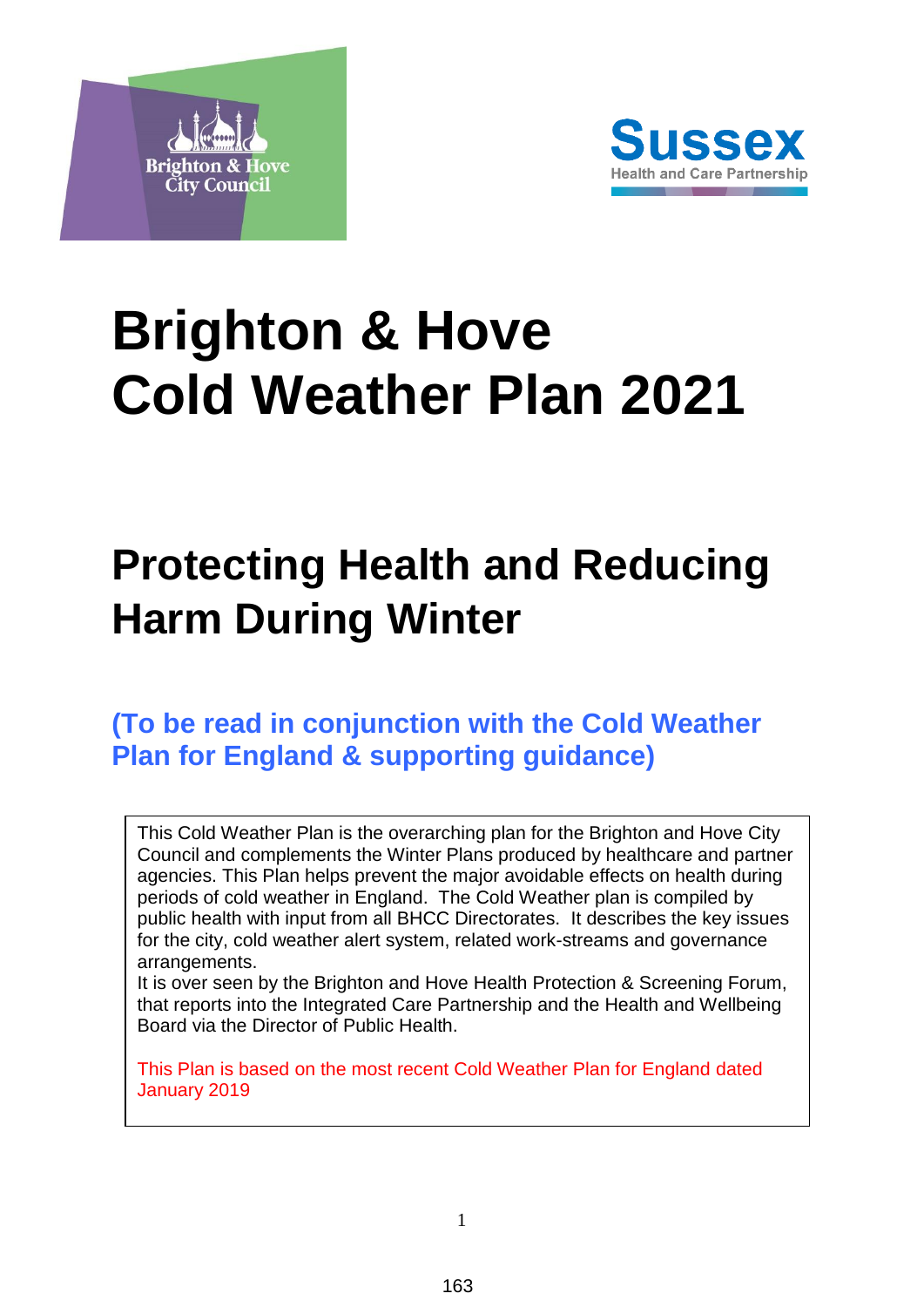## **Document Control**

| <b>Version</b>                                                  | V <sub>2.0</sub> draft                                                                                                                                                                                                                                                                                                                                                                                                                                                                                                                                                                                                                                                                                                                                                                                                                                                                                                                                                                                                            |
|-----------------------------------------------------------------|-----------------------------------------------------------------------------------------------------------------------------------------------------------------------------------------------------------------------------------------------------------------------------------------------------------------------------------------------------------------------------------------------------------------------------------------------------------------------------------------------------------------------------------------------------------------------------------------------------------------------------------------------------------------------------------------------------------------------------------------------------------------------------------------------------------------------------------------------------------------------------------------------------------------------------------------------------------------------------------------------------------------------------------|
| Drafted by:                                                     | Becky Woodiwiss Public Health Principal and Barbara Hardcastle<br>Public Health Specialist Public Health, Health & Adult Social Care<br>Directorate, Brighton and Hove City Council and Brighton & Hove<br><b>Clinical Commissioning Group</b>                                                                                                                                                                                                                                                                                                                                                                                                                                                                                                                                                                                                                                                                                                                                                                                    |
| <b>Reviewed by:</b><br><b>Approved by:</b>                      | Health and Adult Social Care Directorate Management Team October<br>2021<br>B&H Health Protection & Screening Forum, September 2021                                                                                                                                                                                                                                                                                                                                                                                                                                                                                                                                                                                                                                                                                                                                                                                                                                                                                               |
| Date Issued:                                                    | October 2021                                                                                                                                                                                                                                                                                                                                                                                                                                                                                                                                                                                                                                                                                                                                                                                                                                                                                                                                                                                                                      |
| <b>Review Date:</b>                                             | September 2022                                                                                                                                                                                                                                                                                                                                                                                                                                                                                                                                                                                                                                                                                                                                                                                                                                                                                                                                                                                                                    |
| <b>Target Audience:</b>                                         | Brighton & Hove City Council Health & Adult Social Care, other<br>Directorates, partner agencies and Local Health Economy. Including<br>The Health Protection & Screening Forum, NHS secondary and<br>community providers, Clinical Commissioning Group (CCG), Primary<br>care, Out of Hours (OOHs) Provider, & Brighton & Hove City Council,<br>Community and Voluntary sector                                                                                                                                                                                                                                                                                                                                                                                                                                                                                                                                                                                                                                                   |
| <b>Mandatory / Statutory</b><br>guidance<br><b>Requirements</b> | Civil Contingencies Act 2004<br>http://www.legislation.gov.uk/ukpga/2004/36/contents<br>NHS EPRR Framework & associated guidance<br>http://www.england.nhs.uk/ourwork/gov/eprr/<br>Public Health England Cold Weather Plan for England<br>http://www.gov.uk/phe/cold-weather-plan<br><b>BHCC Covid19 Local Outbreak Plan</b><br>https://new.brighton-hove.gov.uk/local-covid-19-outbreak-plan                                                                                                                                                                                                                                                                                                                                                                                                                                                                                                                                                                                                                                     |
| Winter guidance and<br>advice                                   | NHS Community Health guidance<br>https://www.england.nhs.uk/coronavirus/<br>Annual seasonal influenza (flu) vaccination programme<br>https://www.gov.uk/government/publications/national-flu-<br>immunisation-programme-plan<br>Keep Warm Keep Well - NHS Choices (www.nhs.uk)<br>https://www.gov.uk/government/publications/keep-warm-keep-well-<br>leaflet-gives-advice-on-staying-healthy-in-cold-weather<br>Met Office Weather Ready pages 'Are you ready for winter?<br>https://www.metoffice.gov.uk/weather/warnings-and-<br>advice/weatherready<br>Excess winter deaths and morbidity and the health risks associated<br>with cold homes https://www.nice.org.uk/guidance/ng6<br>Preventing excess winter deaths and illness associated with cold<br>homes Quality standard [QS117] Published date: March 2016<br>https://www.nice.org.uk/guidance/qs117/chapter/Related-NICE-<br>quality-standards<br>Cutting the cost of keeping warm<br>https://www.gov.uk/government/publications/cutting-the-cost-of-<br>keeping-warm |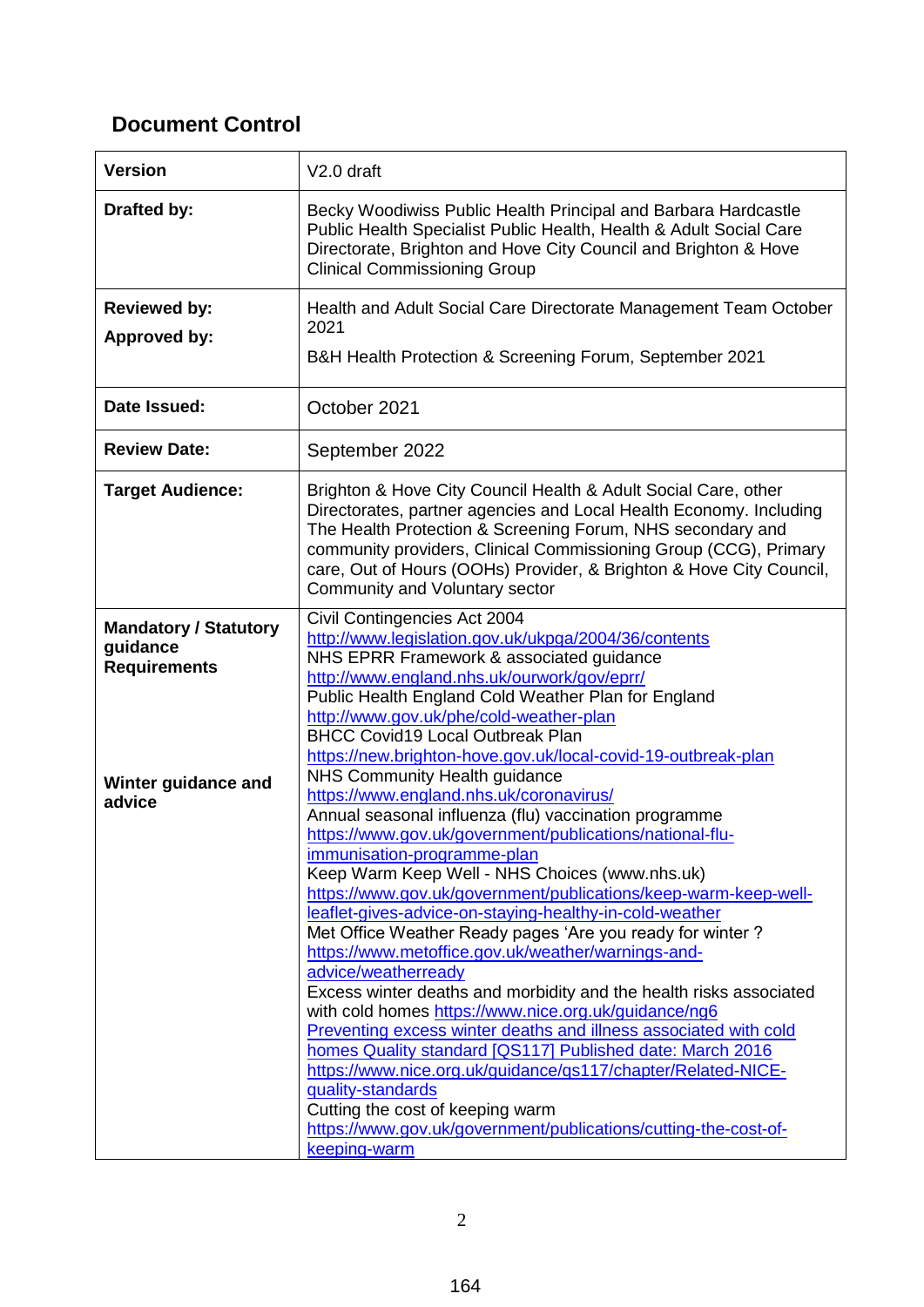## **Version Control**

| <b>Plan</b>    | <b>Pages</b> | <b>Details</b> | <b>Date</b> | <b>Author</b>      |
|----------------|--------------|----------------|-------------|--------------------|
| <b>Version</b> |              |                |             |                    |
| 1.0            |              | Final draft    | 01/09/2020  | <b>B</b> Woodiwiss |
| 2.0            |              | Updated draft  | 14/09/2021  | <b>B</b> Woodiwiss |
| 2.0            |              | Amended draft  | 06/10/2021  | <b>B</b> Woodiwiss |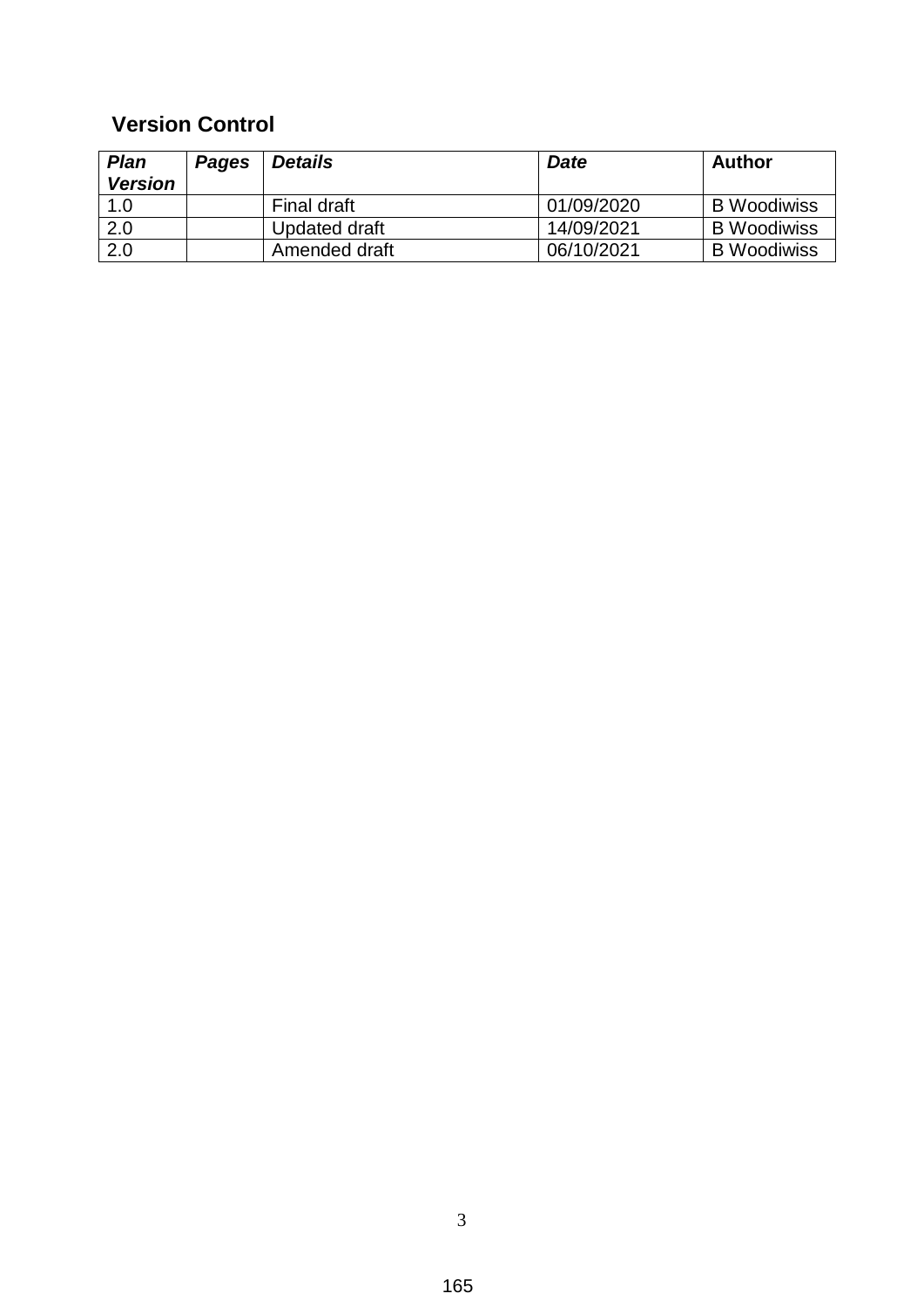## **Contents**

| 1.  | Introduction                                            | 6              |
|-----|---------------------------------------------------------|----------------|
| 1.1 | Planning for winter 2021/2022                           | 6              |
| 1.2 | Impact of cold weather                                  | 6              |
| 1.4 | The national Cold Weather Plan                          | $\overline{7}$ |
| 1.5 | Key messages for action                                 | 8              |
| 2.  | Aim                                                     | 9              |
| 3.  | Objectives                                              | 9              |
| 4.  | Planning implications for Brighton & Hove               | 10             |
| 4.1 | Level 0 - underpinning planning requirements            | 12             |
| 5.  | Actions for the alert levels                            | 13             |
| 6.  | Indoor room temperatures                                | 18             |
| 7.  | Risk of Cold Weather (governance and assurance) at B&H  | 18             |
| 8.  | <b>Cascading Cold Weather Level Alerts</b>              | 19             |
| 8.2 | Local cascade arrangements within B&H                   | 19             |
| 9.  | At-risk groups                                          | 20             |
|     | 10. Covid Winter Plan                                   | 21             |
|     | 10. 1 Covid 19 Cold weather Care Home settings          | 22             |
|     | 11. Seasonal Vaccination Programmes                     | 23             |
|     | 11.1 Influenza vaccination programme 2021/22            | 23             |
|     | 11.2 Covid-19 Vaccination programme                     | 25             |
|     | 12 Arrangements in local providers                      | 26             |
|     | 12.1 BHCC Health and Adult Social Care                  | 26             |
|     | 12.2 BHCC Families, Children and Learning Directorate   | 28             |
|     | 12.3 BHCC Seafront Team                                 | 29             |
|     | 12.4 Cityclean                                          | 29             |
|     | 12.5 The BHCC Highways Winter Service Plan 202 -21      | 29             |
|     | 12.6 BHCC Flood Management                              | 30             |
|     | 12.7 BHCC Housing                                       | 30             |
|     | 12.8 BHCC Emergency Planning and Resilience team (EP&R) | 31             |
|     | 12.9 Clinical Commissioning Group                       | 31             |
|     | 12.10 University Hospitals Sussex NHS Foundation Trust  | 32             |
|     | 12.11 Sussex Community NHS Foundation Trust             | 32             |
|     | 12.12 IC24 (NHS Out of Hours Provider)                  | 33             |
|     | 12.13 British Red Cross                                 | 33             |
|     | 12.14 Community and Voluntary sector                    | 33             |
|     | 12.15 Brighton & Hove Energy Services Co-operative      | 34             |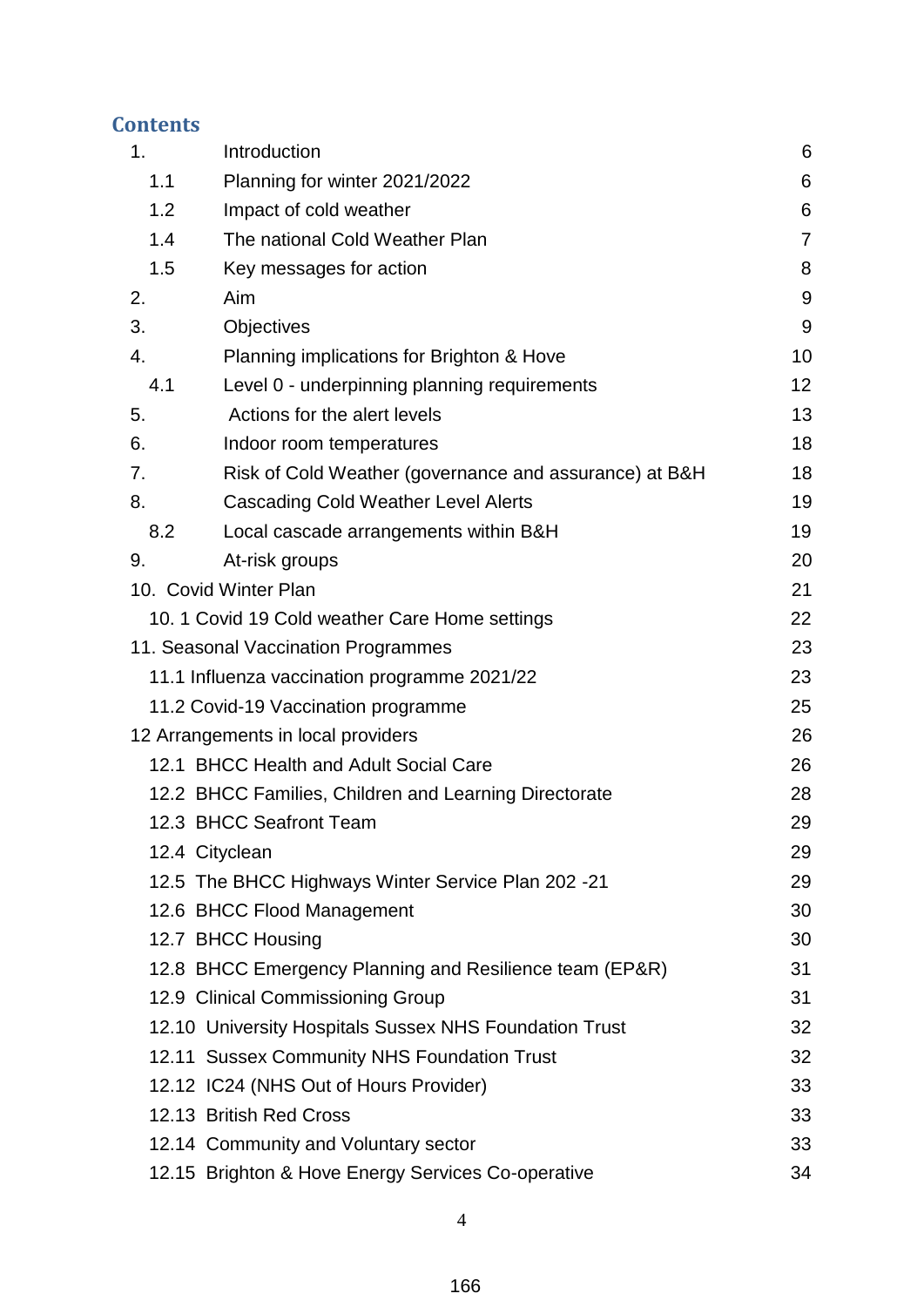| 13            | Communication                | 34 |
|---------------|------------------------------|----|
| 13.1          | Three areas of communication | 34 |
| 13.2          | Awareness                    | 34 |
| 13.3          | Warning                      | 35 |
| 13.4          | Local Warning and Informing  | 35 |
| 13.5          | Staff information            | 35 |
| 14.           | Key public health messages   | 35 |
| Appendix<br>1 |                              | 38 |
| Appendix<br>2 |                              | 38 |

## **Table of figures**

| Figure 2 Summary cold weather actions for health and social care organisations and |  |
|------------------------------------------------------------------------------------|--|
|                                                                                    |  |
|                                                                                    |  |
|                                                                                    |  |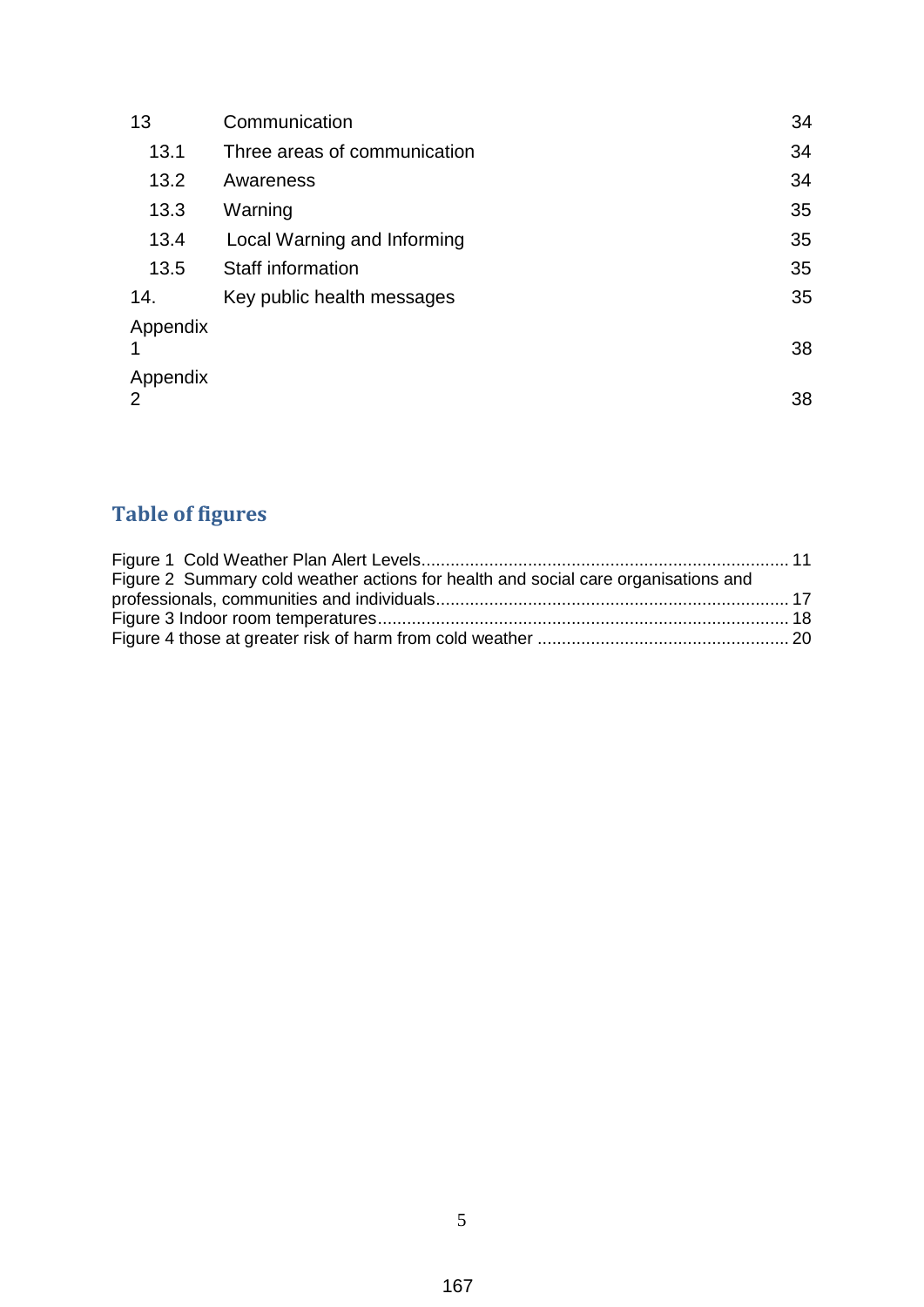#### <span id="page-5-0"></span>*1. Introduction*

#### <span id="page-5-1"></span>**1.1 Planning for winter 2021/2022**

Planning for the Winter of 2021/22 is in the context of the COVID-19 pandemic, its health and socio-economic impacts, resulting services changes, and an expanded Seasonal Influenza Vaccination Programme.

The COVID-19 pandemic started in January 2020 and waves of infection have continued to occur since, however the vaccination programme has had an impact on reducing the number of deaths and hospital admissions<sup>1</sup>. A Local Outbreak Control [Plan](https://new.brighton-hove.gov.uk/local-covid-19-outbreak-plan) is in place to prevent and manage any further outbreaks.

Throughout the response phase many service changes have been made to ensure service users and staff are safe. These changes have embedded over the spring and summer, so services are COVID-19 prepared for the winter demands.

The enhanced Flu Programme has expanded the eligible groups and targets to vaccinate, and it is hoped will reduce impact of seasonal Flu during winter.

#### <span id="page-5-2"></span>**1.2 Impact of cold weather**

In recent previous years there have been significant periods of severe and sustained cold weather. This has highlighted the need to have effective plans in place to mitigate the effects of cold weather on health.

On average, there are around 25,000 excess winter deaths each year in England. Excess winter deaths (EWDs) are the observed total number of deaths in winter (December to March) compared to the average of the number of deaths over the rest of the year. Excess deaths are not just deaths of those who would have died anyway in the next few weeks or months due to illness or old age. There is strong [evidence](https://www.gov.uk/government/publications/health-risks-of-cold-homes-data-sources) that many of these winter deaths are indeed 'extra' and are related to cold temperatures and living in cold homes, respiratory illnesses, and cardiovascular conditions as well as infectious diseases such as influenza are the main causes of excess mortality in preceding years. This is predominantly in the older age groups, those with chronic illnesses and children, Heavy snow and ice has a small direct effect on health, predominantly as a result of falls and injuries. Additionally, it causes disruption to the delivery of health, social care and other services. In the recent past, the rate of winter deaths in England was twice the rate observed in some northern European countries, such as Finland.

Although there are several factors contributing to winter illness and death, in many cases simple preventative action could avoid many of the deaths, illnesses and injuries associated with the cold. Many of these measures need to be planned and undertaken in advance of cold weather.

<u>.</u>

<sup>1</sup> <https://new.brighton-hove.gov.uk/covid-19-key-statistics-brighton-hove>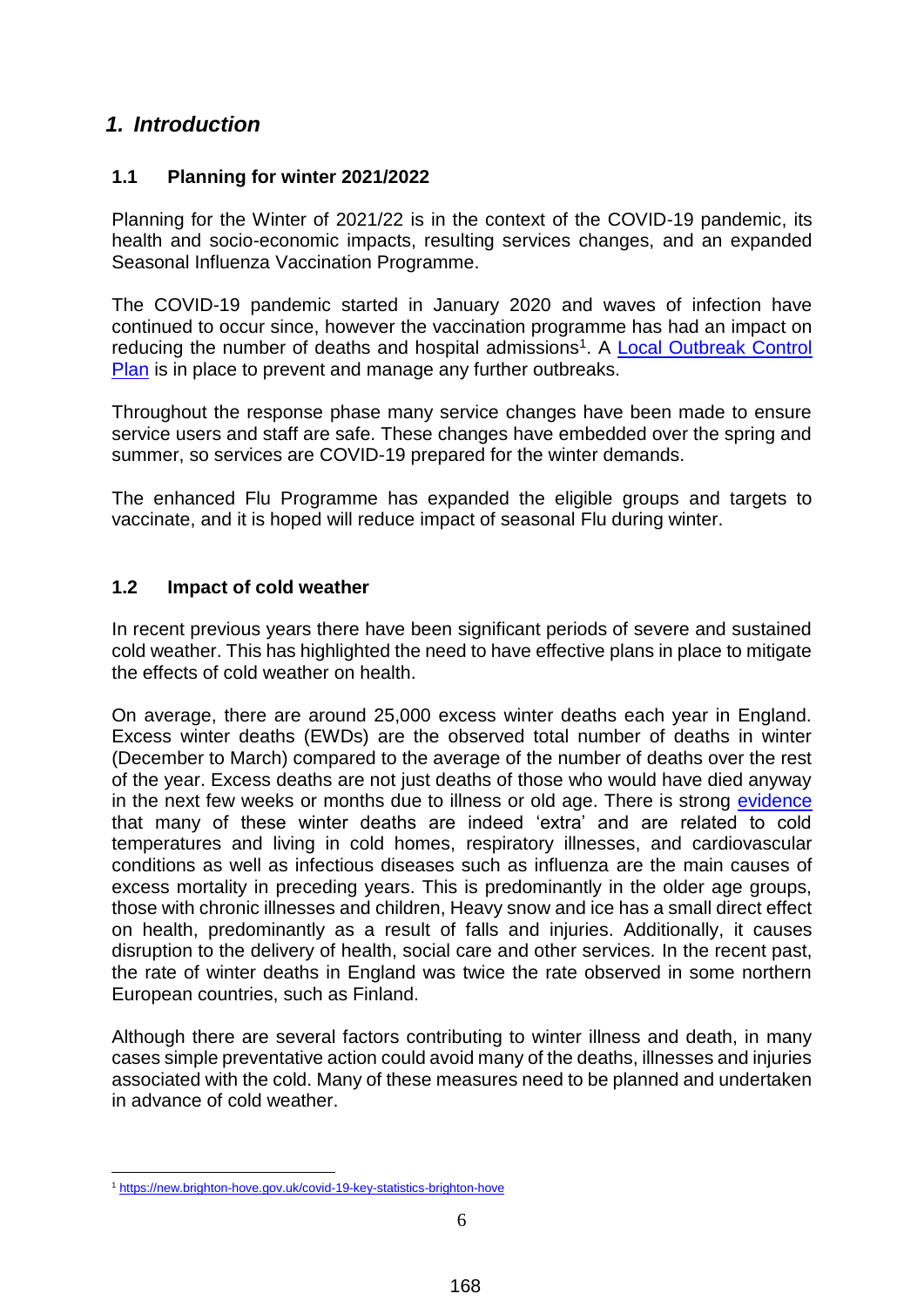Living in a cold home has significant and demonstrable direct and indirect health impacts. There is strong evidence that shows it is associated with poor health outcomes and an increased risk of morbidity and mortality for all age groups. People live in cold homes often due to fuel poverty  $2$ . A household is considered to be fuel poor if it has higher than typical energy costs and would be left with a disposable income below the poverty line. Fuel poverty is driven by 3 main factors: household income, high or unmanageable energy costs and the energy efficiency of a home.

#### **1.3 COVID19 and the cold**

Those at high risk of COVID19 infection, morbidity or mortality are similar population groups as those at greater risk from the ill health effects of cold weather (Fig 2.6). For COVID19, these are the over 70s, those with chronic health conditions especially respiratory and CVD, those clinically extremely vulnerable, pregnant women and people living in areas of higher deprivation and experiencing ongoing health and/ or socio-economic inequalities.

A combination of factors are likely to exacerbate the situation further over the colder months, the continued vulnerability of the population, and poorer weather, may mean that people spend more time in their homes, where transmission may be more likely. The socio-economic impacts will cause greater fuel poverty, should public spaces be closed again due to another lockdown it will reduce the warm places people can visit. If services continue to work from home fewer people will be visiting people homes, so there will be less opportunities to notice a home is cold, damp or hard to heat.

There are also small but relevant direct effects of the environmental conditions on the virus which persists for longer at lower temperatures either outdoors or in a cold and poorly ventilated home, and with lower UV levels.<sup>3</sup> Changes in delivery of health, social care and other support services may also impact on health seeking behaviours adding to the risk for the very vulnerable. As part of the ongoing management of the COVID19 pandemic people will need to self-isolate in their homes for periods of time if they contract the infection or are a primary contact. Additional support will be needed for those with cold homes or who are living in fuel poverty.<sup>4</sup>

All services delivered in preparation for or in response to the cold weather will follow the COVID19 infection prevention and control guidance relevant for their service and appropriate for the recipient and community context.

#### <span id="page-6-0"></span>**1.4 The national Cold Weather Plan**<sup>5</sup>

<u>.</u>

<sup>&</sup>lt;sup>2</sup> Annual Fuel poverty statistics report 2021, The Department for Business, Energy and Industrial Strategy: <https://www.gov.uk/government/statistics/annual-fuel-poverty-statistics-report-2021> (accesses Sept 2021)

<sup>&</sup>lt;sup>3</sup> NERVTAG: Seasonality and its impact on COVID-19, 22 October 2020 Paper prepared by NERVTAG and EMG on seasonality and its impact on COVID-19. Updated: 6 November 2020

<https://www.nice.org.uk/guidance/NG6/chapter/1-recommendations> (accessed Sept 2021)

<sup>&</sup>lt;sup>5</sup> The CWP 2021 is not published at the time of writing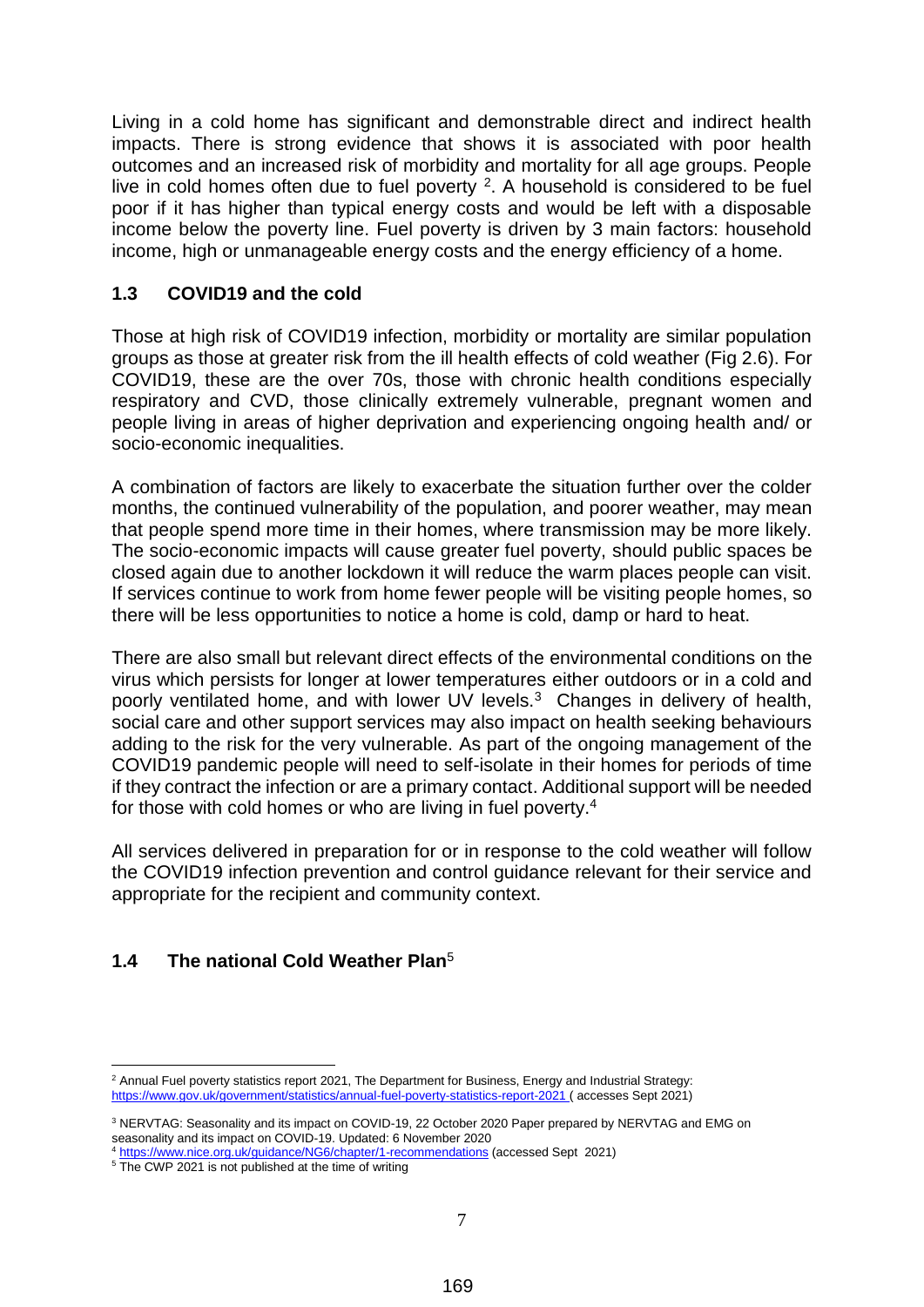The Cold Weather Plan for England (CWP), published annually since 2011 aims to prevent avoidable harm to health, by alerting people to the negative health effects of cold weather and enabling them to prepare and respond appropriately.

The CWP also aims to reduce pressure on the health and social care system during winter through improved anticipatory actions with vulnerable people.

The EWD Index is excess winter deaths as a percentage increase of the expected deaths based on non-winter deaths. <sup>6</sup> Local and national excess winter mortality is highly variable year on year and shows no clear trend. However, in the 2018 to 2019 winter period (December to March), there were an estimated 23,200 EWD in England and Wales and this was substantially lower than in most previous years.<sup>7</sup> Excess winter deaths index for Brighton & Hove also showed a fall in 2018-19. There were 51 EWDs (7.4%) lower than England (15.1%) and the South East (14.3%). This was the third lowest EWD figure in the South East.

#### The Cold Weather Plan for England is at

<https://www.gov.uk/government/collections/cold-weather-plan-for-england>this page contains links to the national plan, health risks of cold homes, a supporting 'making the case' document, and an easy-read summary document, action cards for all groups involved, 'Keep Warm Keep Well' leaflet and supporting guidance.

The National CWP acknowledges the roles of Local Authorities, Directors of Public Health, NHS England Regional Office, Clinical Commissioning Groups, Health and Wellbeing Boards (HWB's), NHS Trusts, GP's, Emergency Planning Officers, and others. The Department of Health and Social Care commissioned an independent evaluation of the CWP from the Policy Innovation Research Unit (PIRU) in 2012. The findings indicate that negative health effects start at relatively moderate outdoor temperatures of around 4-8°C. Although the risk of death increases as temperatures fall, the higher frequency of days at moderate temperatures means that the greatest health burden in absolute numbers of deaths, occurs at these moderate temperatures. This means that action to prevent excess winter morbidity and mortality should not be restricted to the very cold days, but should be carried out throughout the year tailoring solutions to protect the most vulnerable.

The Fuel Poverty Strategy for England (currently under review) emphasises the role the health and social care sector can play in tackling fuel poverty and sets targets up to 2030.<sup>8</sup>.

#### <span id="page-7-0"></span>**1.5 Key messages for action**

<u>.</u> 6

This Brighton and Hove Cold Weather Plan is a good practice guide and the actions denoted within it are illustrative. There are five key messages recommended to all local areas:

[https://fingertips.phe.org.uk/search/excess%20winter%20deaths#page/3/gid/1/pat/6/par/E12000008/ati/202/are/E06000043/iid/](https://fingertips.phe.org.uk/search/excess%20winter%20deaths#page/3/gid/1/pat/6/par/E12000008/ati/202/are/E06000043/iid/90360/age/1/sex/4/nn/nn-7-E06000043) [90360/age/1/sex/4/nn/nn-7-E06000043](https://fingertips.phe.org.uk/search/excess%20winter%20deaths#page/3/gid/1/pat/6/par/E12000008/ati/202/are/E06000043/iid/90360/age/1/sex/4/nn/nn-7-E06000043) 7

[https://fingertips.phe.org.uk/search/excess%20deaths#page/0/gid/1/pat/6/par/E12000008/ati/102/are/E06000036/iid/90360/age/](https://fingertips.phe.org.uk/search/excess%20deaths#page/0/gid/1/pat/6/par/E12000008/ati/102/are/E06000036/iid/90360/age/1/sex/4/cat/-1/ctp/-1/cid/4/tbm/1/page-options/ovw-do-0) [1/sex/4/cat/-1/ctp/-1/cid/4/tbm/1/page-options/ovw-do-0](https://fingertips.phe.org.uk/search/excess%20deaths#page/0/gid/1/pat/6/par/E12000008/ati/102/are/E06000036/iid/90360/age/1/sex/4/cat/-1/ctp/-1/cid/4/tbm/1/page-options/ovw-do-0)

<sup>8</sup> <https://www.gov.uk/government/publications/cutting-the-cost-of-keeping-warm>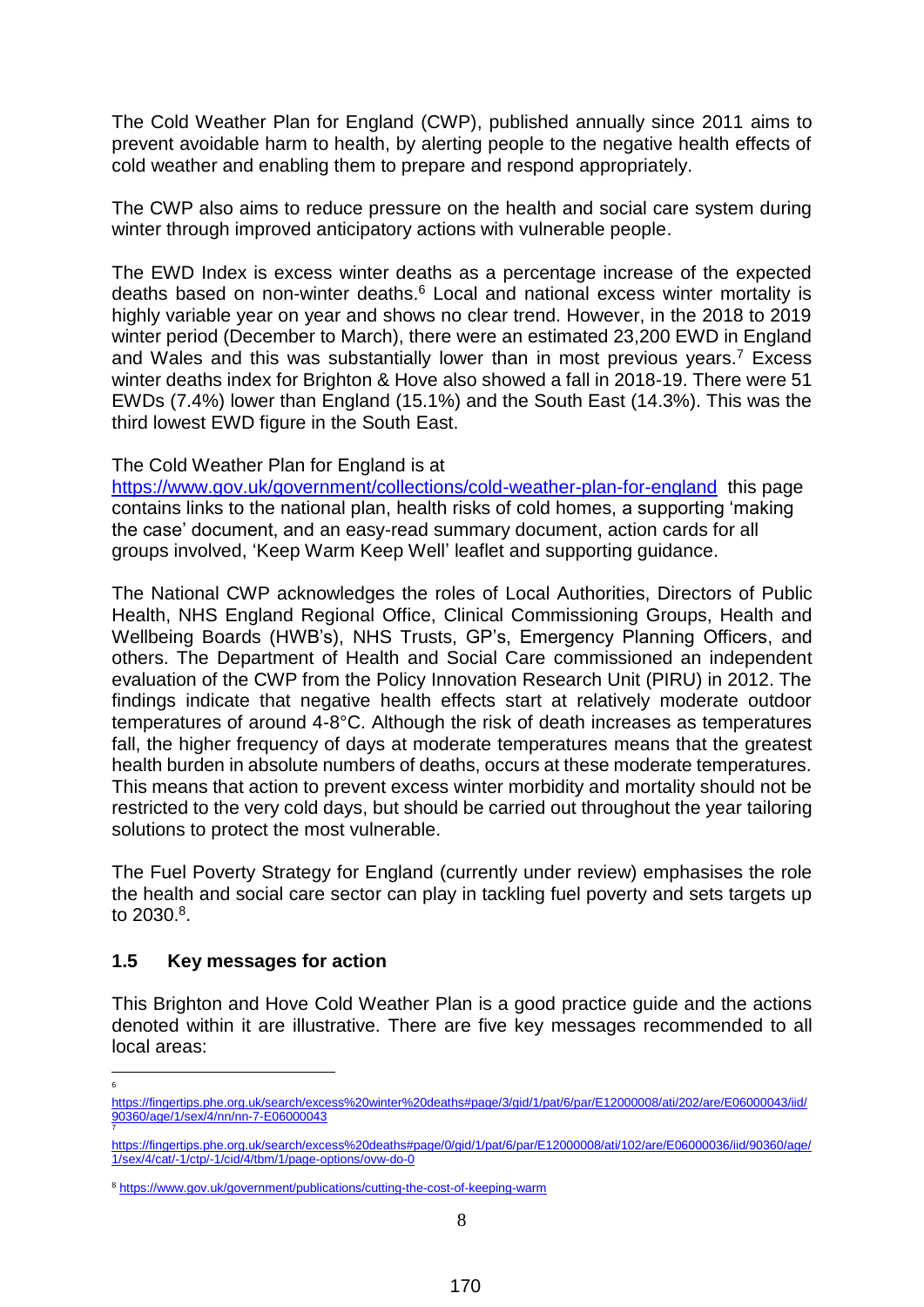- 1. All local organisations should consider the Cold Weather Plan for England and satisfy themselves that the suggested actions and Cold Weather Alerts are understood across the system, and that local plans are adapted as appropriate to the local context.
- 2. City Council and NHS commissioners should satisfy themselves that the distribution of Cold Weather Alerts and the National Severe Weather Warning Service (NSWWS) which provides information on snow and ice, will reach those that need to take action.
- 3. City Council and NHS commissioners should satisfy themselves that providers and stakeholders will take appropriate action according to the Cold Weather Alert level in place, their professional judgements and remain COVID-19 safe.
- 4. Opportunities should be taken for closer partnership working with the voluntary and community sector to help reduce vulnerability and to support the planning and response to cold weather.
- 5. Long-term planning and commissioning to reduce cold-related harm both within and outside the home is considered core business by health and wellbeing boards and should be included in joint strategic needs assessments<sup>9</sup> and B&H Joint Health and Wellbeing Strategy 2019-2030.<sup>10</sup>

## <span id="page-8-0"></span>*2. Aim*

**2.1** The aim of this plan is to set out the procedures and work-streams to be implemented within Brighton and Hove City Council, the local health economy (LHE) and with key city partners in support of the National Cold Weather Plan for England.

#### <span id="page-8-1"></span>*3. Objectives*

- **3.1** The objectives of this plan are to:
	- To define the partners engaged with the implementation of this Plan
	- To ensure the requirements of the National Plan are complied with locally, by clearly stating the work-streams agreed to be relevant and those partners engaged in their delivery.
	- To set out the coordination and oversight / assurance arrangements in support of the Plan.
	- To understand and mitigate, as far as possible, the impact of cold weather on the community and those most vulnerable to cold weather.
	- To safely deliver this Plan in the context of COVID19 guidance.
	- To support those self-isolating as a result of COVID-19 illness or Test and Trace Service instructions to keep well and warm at home.
	- To review any implications for this Plan of the EU exit such as staffing and access to relevant supplies.

<sup>1</sup> <sup>9</sup> <http://www.bhconnected.org.uk/sites/bhconnected/files/6.4.2%20Fuel%20poverty%20FINAL.pdf>

<sup>10</sup> <https://www.brighton-hove.gov.uk/sites/default/files/health/brighton-hove-health-wellbeing-strategy-2019-2030-26-july-19.pdf>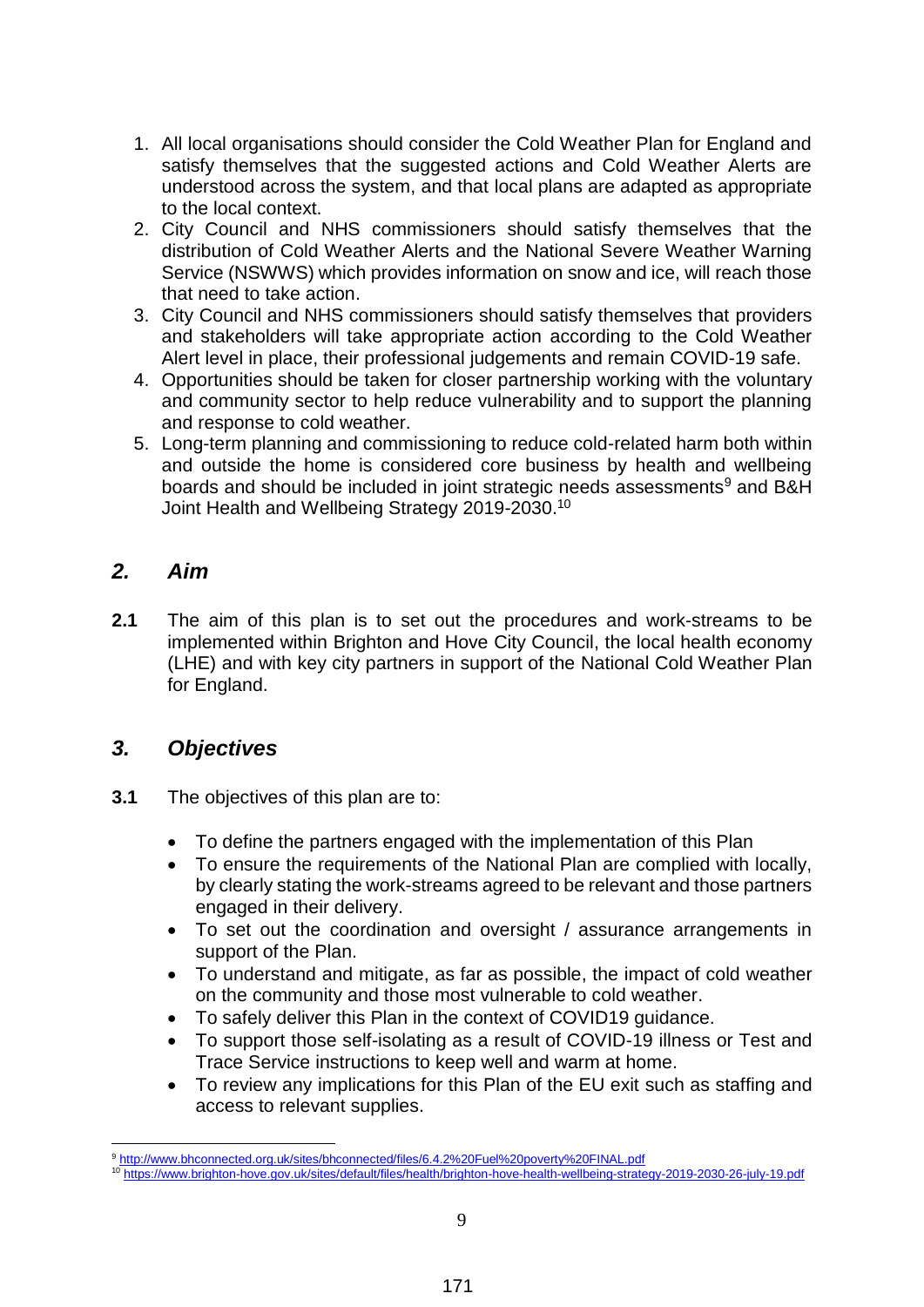## <span id="page-9-0"></span>*4. Planning implications for Brighton & Hove*

The Plan is linked to a system of cold weather alerts – generated by the [Cold weather](https://www.metoffice.gov.uk/weather/warnings-and-advice/seasonal-advice/cold-weather-alerts)  [health watch system](https://www.metoffice.gov.uk/weather/warnings-and-advice/seasonal-advice/cold-weather-alerts) developed by the [Meteorological Office](https://www.metoffice.gov.uk/) including the 'National Severe Weather Warning Service' (NSWWS). This comprises five levels of response based on cold weather thresholds. The thresholds have been developed to trigger an alert when severe cold weather is likely to significantly affect people's health and they also take account of temperature along with other winter weather threats such as ice and snow.

The Cold Weather Watch system operates in England from 1<sup>st</sup> November to 31<sup>th</sup> March every year, in association with [UK Health Security Agency](https://www.gov.uk/government/organisations/uk-health-security-agency) (UKHSA) and Office [for Health Improvement and Disparities.](https://www.gov.uk/government/organisations/office-for-health-improvement-and-disparities) (OHID) However, should thresholds for an alert be reached outside of this period, an extraordinary heat-health alert will be issued and stakeholders are advised to take the usual public health actions. The alerts take account of temperature along with other winter weather threats such as widespread  $ice^{11}$  and heavy snow<sup>12</sup>.

1

<sup>11</sup> **Widespread ice** – Ice forms when rain falls on surfaces at or below zero; or already wet surfaces fall to or below zero. The ice is usually clear and difficult to distinguish from a wet surface. The term "widespread**"** indicates that icy surfaces will be found extensively over the area defined by the Met Office in the alert

<sup>&</sup>lt;sup>12</sup> Heavy snow – Snow that is expected to fall for at least two hours. Geographic extent is not considered, and sometimes the event can be quite localised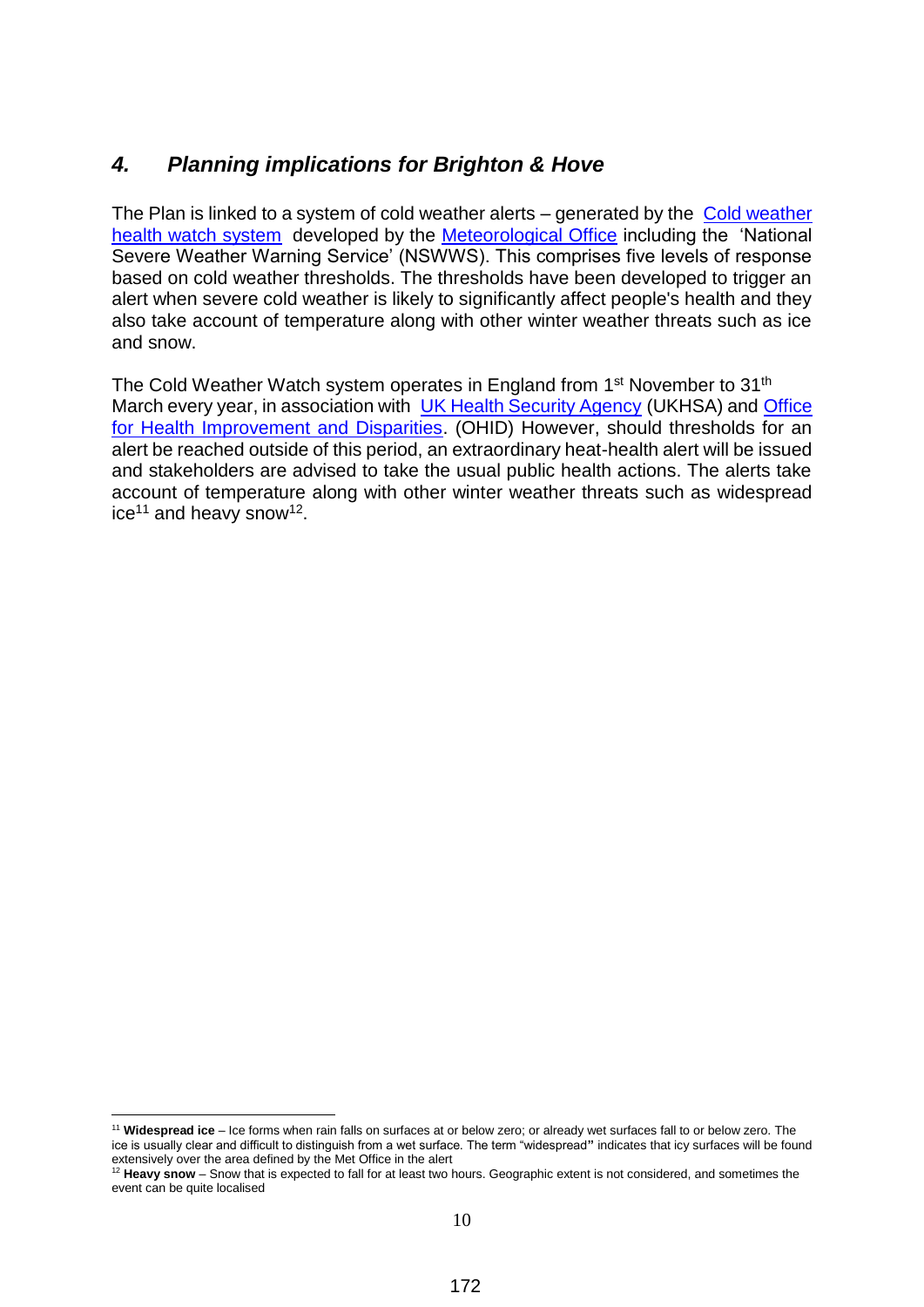The levels are set out in the table below:

| Level 0        | Year round planning to<br>reduce harm from cold<br>weather | This emphasises that year-round planning is required to build resilience and reduce the impact of cold<br>weather. This level of alert relates to those longer-term actions that reduce the harm to health of cold weather<br>(e.g. housing and energy efficiency measures, and long-term sustainable approaches to influence behaviour<br>change across health and social care professionals, communities and individuals.) |
|----------------|------------------------------------------------------------|------------------------------------------------------------------------------------------------------------------------------------------------------------------------------------------------------------------------------------------------------------------------------------------------------------------------------------------------------------------------------------------------------------------------------|
| Level 1        | <b>Winter preparedness and</b><br>action                   | Level 1 is in force throughout the winter from 1 November to 31 March and covers the moderate temperatures<br>where the greatest total burden of excess winter death and disease occur. This is because the negative<br>health effects of cold weather start to occur at relatively moderate mean temperatures (4-8°C depending on<br>region) and there are normally many more days at these temperatures each winter.       |
| <b>Level 2</b> | <b>Alert and readiness</b>                                 | Level 2 is triggered when the Met Office forecasts a 60% chance of severe winter weather, in one or more<br>defined geographical areas within 48 hours. Severe winter weather is defined as a mean temperature of 2°C<br>or less and/or heavy snow and widespread ice                                                                                                                                                        |
| <b>Level 3</b> | <b>Severe weather action</b>                               | This is triggered as soon as the weather described in Level 2 actually happens. It indicates that severe winter<br>weather is now happening, with snow and ice, and an impact on health services is expected<br>A NSWWS warning is highly likely to have been issued as well                                                                                                                                                 |
| <b>Level 4</b> | <b>National emergency</b>                                  | This is reached when cold weather is so severe and/or prolonged that its effects extend outside health and<br>social care, and may include for example power or transport problems, or water shortages, and/or where the<br>integrity of health and social care systems is threatened. At this level, multi-sector response at national and<br>regional levels will be required.                                             |

#### *Figure 1 Cold Weather Plan Alert Levels*

<span id="page-10-0"></span>The decision to go to a Level 4 is made at national level and will be taken in light of a cross-government assessment of the weather conditions, co-ordinated by the Civil Contingencies Secretariat (Cabinet Office)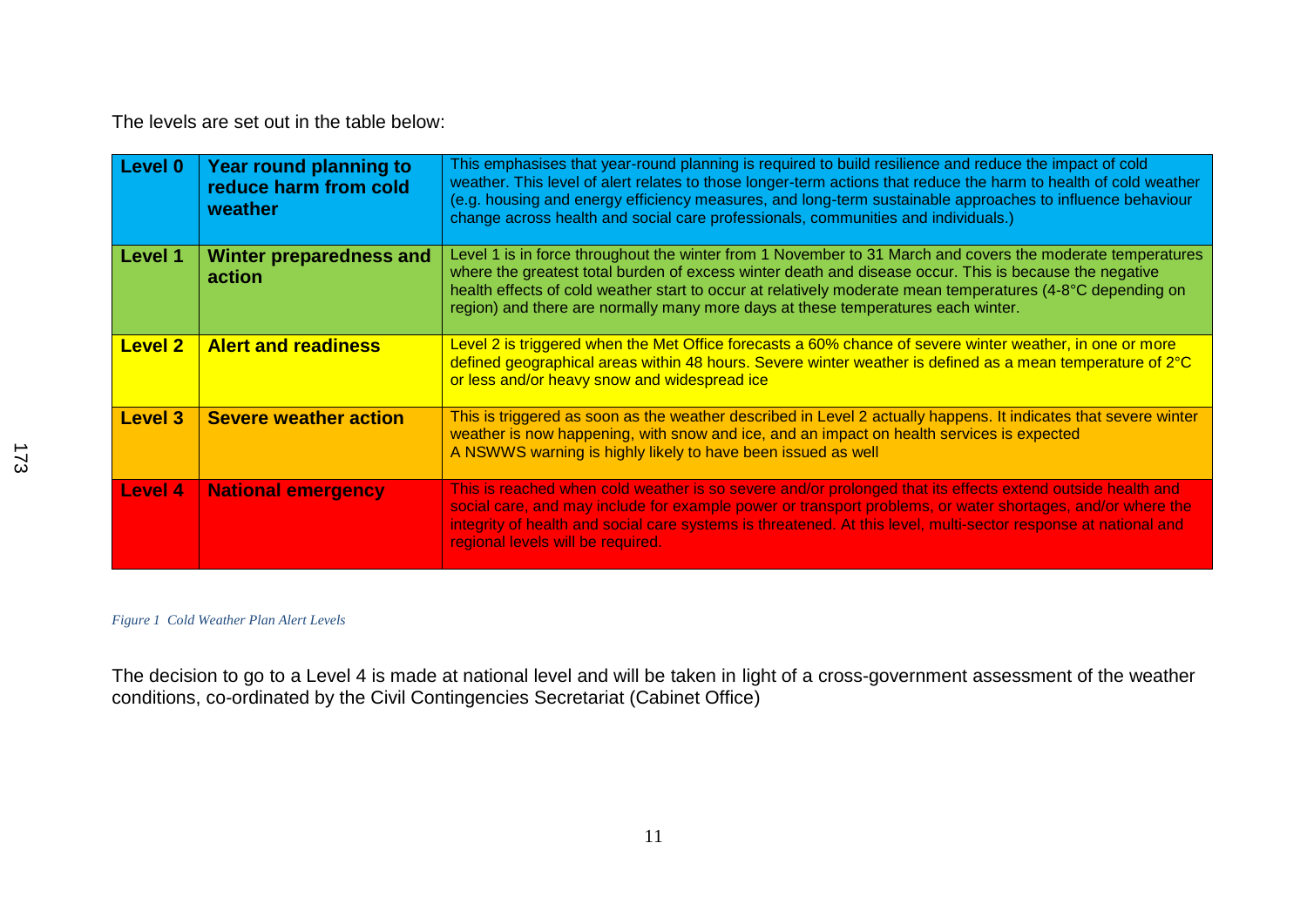#### <span id="page-11-0"></span>**4.1 Level 0 - underpinning planning requirements**

- Strong local leadership and partnership working at all levels across sectors and is vital to tackle the range of causes and reduce the number of "excess" deaths that are observed each winter.
- Long term strategic planning and commissioning to reduce cold-related harm. This is considered core business by Health and Wellbeing Boards (HWBs) and joint strategic needs assessments (JSNAs), as evidenced by the linking of these arrangements to the Public Health led Health Protection & Screening Forum and HWB.
- $\bullet$  To alert all City stakeholders to the availability of the action cards<sup>13</sup> for:
	- $\checkmark$  Commissioners in the Local Authority and the NHS Sussex Brighton & Hove Clinical Commissioning Group (CCG)
	- $\checkmark$  Frontline Health & Social Care staff in community & care facilities
	- $\checkmark$  GP's & Practice Staff and Community Pharmacies
	- $\checkmark$  Community & Voluntary Sector organisations
	- $\checkmark$  Provider Organisations
	- $\checkmark$  Other relevant organisations in the city
	- $\checkmark$  Individuals.
- To ensure there is a link to the City's Vulnerable People Plan and other Emergency Planning Resilience and Response plans.
- The Public Health Outcomes Framework includes indicators to reduce excess winter deaths<sup>14</sup> and address fuel poverty<sup>15</sup>
- Working with partners to ensure that a strategic approach to the reduction of EWDs and fuel poverty . In particular:
	- $\checkmark$  To develop a shared understanding of EWD's and what partners can do to reduce them.
	- $\checkmark$  To identify those most at risk from seasonal variations.
	- $\checkmark$  To improve winter resilience of those at risk via a locally annually agreed programme.
	- $\checkmark$  To ensure a local, joined-up programme is in place to support improved housing, heating and insulation, including uptake of energyefficient, low-carbon solutions.
	- $\checkmark$  To achieve a reduction in carbon emissions and assess the implications of climate change.

14

1

15

<sup>13</sup> Action Cards are available her[e https://www.gov.uk/government/publications/cold-weather-plan-action-cards-for-cold](https://www.gov.uk/government/publications/cold-weather-plan-action-cards-for-cold-weather-alert-service)[weather-alert-service](https://www.gov.uk/government/publications/cold-weather-plan-action-cards-for-cold-weather-alert-service)

[https://fingertips.phe.org.uk/search/excess%20deaths#page/0/gid/1/pat/6/par/E12000008/ati/102/are/E06000036/iid/90360/age/](https://fingertips.phe.org.uk/search/excess%20deaths#page/0/gid/1/pat/6/par/E12000008/ati/102/are/E06000036/iid/90360/age/1/sex/4/cat/-1/ctp/-1/cid/4/tbm/1/page-options/ovw-do-0) [1/sex/4/cat/-1/ctp/-1/cid/4/tbm/1/page-options/ovw-do-0](https://fingertips.phe.org.uk/search/excess%20deaths#page/0/gid/1/pat/6/par/E12000008/ati/102/are/E06000036/iid/90360/age/1/sex/4/cat/-1/ctp/-1/cid/4/tbm/1/page-options/ovw-do-0)

[https://fingertips.phe.org.uk/search/fuel%20poverty#page/0/gid/1/pat/6/par/E12000008/ati/302/are/E06000043/cid/4/tbm/1/page](https://fingertips.phe.org.uk/search/fuel%20poverty#page/0/gid/1/pat/6/par/E12000008/ati/302/are/E06000043/cid/4/tbm/1/page-options/ovw-do-0) [-options/ovw-do-0](https://fingertips.phe.org.uk/search/fuel%20poverty#page/0/gid/1/pat/6/par/E12000008/ati/302/are/E06000043/cid/4/tbm/1/page-options/ovw-do-0)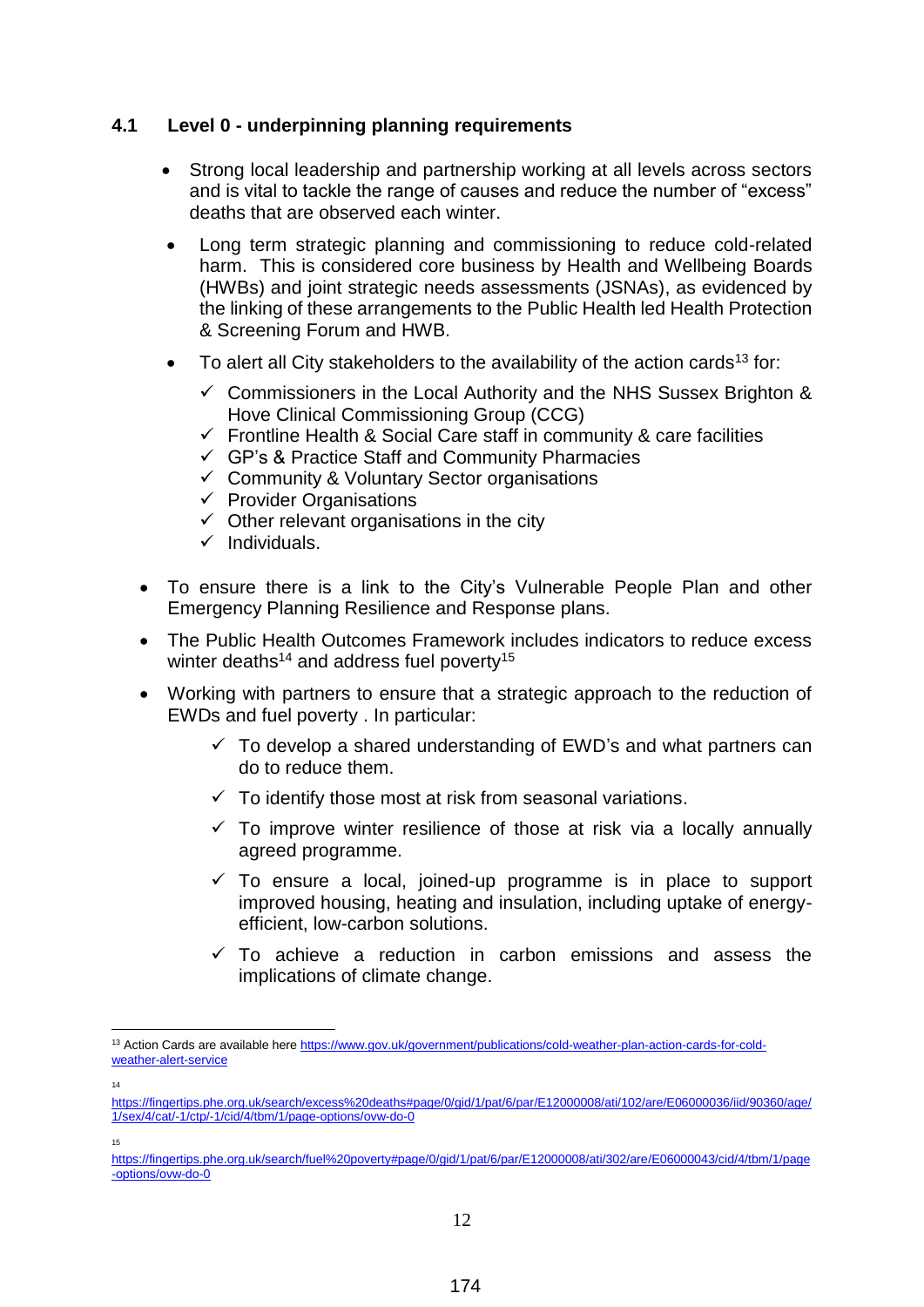- $\checkmark$  Work with Communities Equalities and Third sector Team at BHCC to widen reach to vulnerable communities and population groups in the city
- To consider how cold weather and winter plans can help to reduce health inequalities, target high-risk groups and address the wider determinants of health.
- To ensure that organisations and staff are prompted to signpost vulnerable clients onwards (e.g. for energy efficiency measures, benefits or related advice).
- To work with partners and staff on risk reduction awareness, information and education including vaccinations.
- To engage with local CVS organisations for planning and implementation of all stages of the Plan.
- Agreement that B&H communications and media messages will be jointly coordinated by BHCC and CCG comms teams.
- Annual Flu campaign to support the vaccination uptake across all eligible groups and to the wider population

#### <span id="page-12-0"></span>*5. Actions for the alert levels*

The table on the next page sets out the expected minimum actions for each of the alert levels for a range of stakeholders and the public: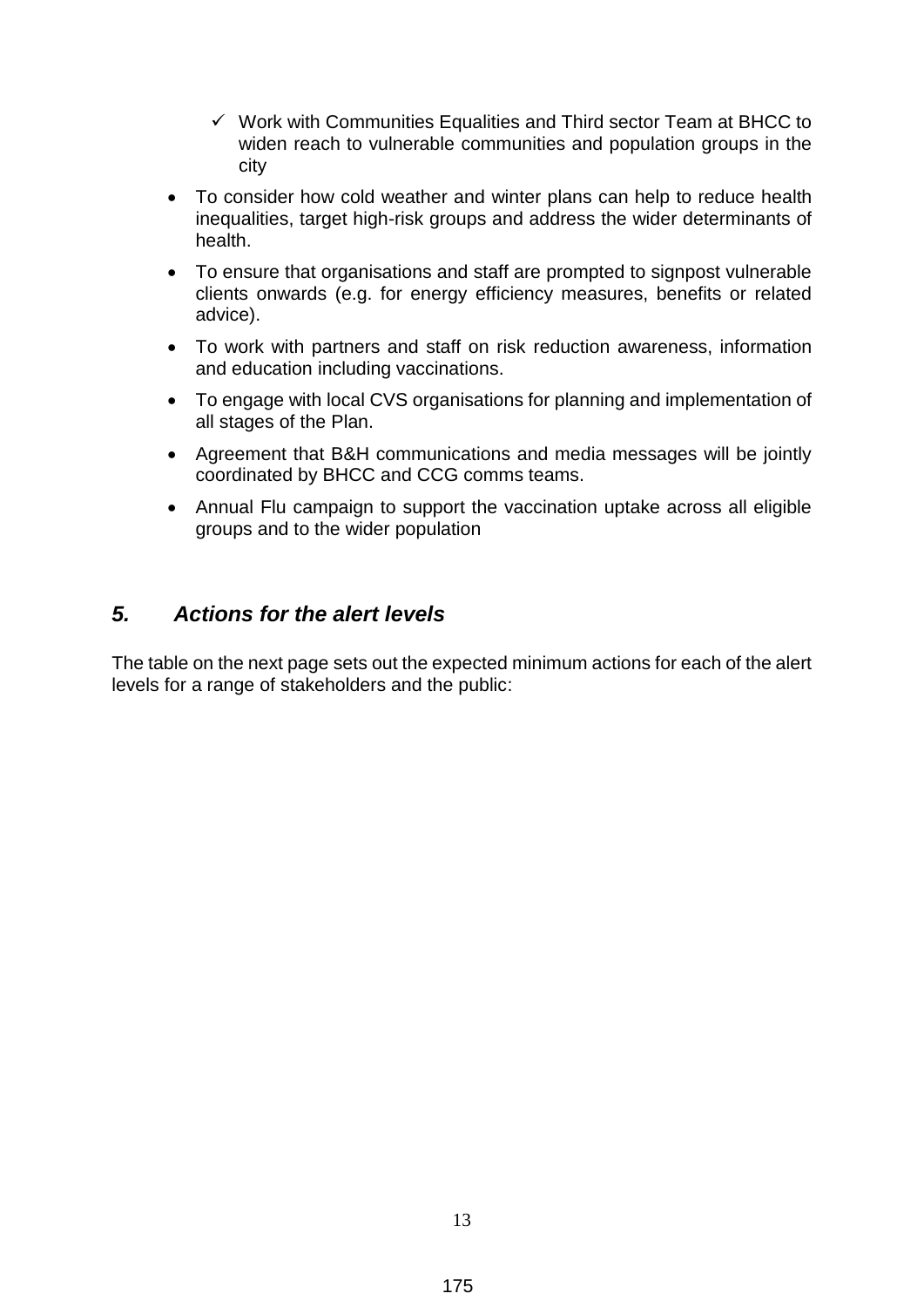|                                           | <b>Level 0</b>                                                                                                                                                                                                                                                                                       | Level 1                                                                                                                                                                                                                                                                                                                                                          | <b>Level 2</b>                                                                                                                                                                         | <b>Level 3</b>                                                                                                                                                                                                        | Level 4                                                                                                                                                                                                 |
|-------------------------------------------|------------------------------------------------------------------------------------------------------------------------------------------------------------------------------------------------------------------------------------------------------------------------------------------------------|------------------------------------------------------------------------------------------------------------------------------------------------------------------------------------------------------------------------------------------------------------------------------------------------------------------------------------------------------------------|----------------------------------------------------------------------------------------------------------------------------------------------------------------------------------------|-----------------------------------------------------------------------------------------------------------------------------------------------------------------------------------------------------------------------|---------------------------------------------------------------------------------------------------------------------------------------------------------------------------------------------------------|
|                                           | <b>Year-round planning</b><br><b>All Year</b>                                                                                                                                                                                                                                                        | <b>Winter preparedness and</b><br>action<br>1 November to 31 March                                                                                                                                                                                                                                                                                               | <b>Severe winter weather</b><br>forecast - Alert and<br>readiness<br>Mean temperatures of 2°C and/or<br>widespread ice and heavy<br>snow predicted with 60%<br>confidence              | <b>Severe</b><br>weather<br>action<br>Mean<br>temperatures of<br>2°C and/or<br>widespread ice<br>andheavy snow                                                                                                        | <b>Major</b><br>incident -<br><b>Emergency</b><br>response                                                                                                                                              |
| Commissionersof health<br>and social care | 1) Take strategic approach to<br>reduction of EWDs and fuel<br>poverty.<br>2) Ensure winter plans<br>reduce health<br>inequalities.<br>3) Work with partners and staff<br>on risk reduction awareness<br>(eg Flu and Covid19<br>vaccinations, signposting<br>for winter warmth<br>initiatives).      | 1) Communicate alerts, messages<br>and other relevant information<br>and materials to<br>staff/public/media.<br>2) Ensure partners are aware of<br>alertsystem and actions.<br>3) Identify which organisations are<br>most vulnerable to cold weather<br>and agreewinter surge plans.                                                                            | 1) Continue level 1 actions.<br>2) Ensure partners can access<br>advice and make best use of<br>available capacity.<br>3) Activate business<br>continuity arrangements<br>as required. | 1) Continue level 2<br>actions.<br>2) Ensure key<br>partners are<br>taking<br>appropriate<br>action.<br>3) Work with<br>partners to<br>ensure access<br>to critical<br>services.                                      | Level 4 alert<br>issued at<br>national level<br>in light of<br><b>Cross-</b><br>government<br>assessment of<br><b>the weather</b><br>conditions,<br>coordinated by<br>the Civil<br><b>Contingencies</b> |
| Provider organisations                    | 1) Ensure organisation can<br>identify and supportmost<br>vulnerable.<br>2) Plan for joined up<br>support with partner<br>organisations.<br>3) Work with partners and staff<br>on risk reduction awareness<br>(eg Flu and Covid19<br>vaccinations, signposting<br>for winter warmth<br>initiatives). | 1) Ensure cold weather alerts are<br>going to right staff and actions<br>agreed and implemented.<br>2) Ensure staff in all settings<br>are considering room<br>temperature.<br>3) Ensure data sharing and<br>referralarrangements in<br>place.<br>4) Communicate alerts, messages and<br>other relevant information and<br>materials to staff and services users | 1) Continue level 1 actions.<br>2) Ensure carers receiving<br>support and advice.<br>3) Activate business continuity<br>arrangements as required;<br>plan forsurge in demand.          | 1) Continue level 2.<br>2) Implement<br>emergency and<br>business<br>continuity plans;<br>expect surge in<br>demand in near<br>future.<br>3) Implement local<br>plans to ensure<br>vulnerable<br>people<br>contacted. | <b>Secretariat</b><br>(CCS) based in<br>the Cabinet<br>Office.<br>All level 3<br>responsibilities<br>tobe<br>maintained<br>unless<br>advised to the<br>contrary.                                        |

**Summary cold weather actions for health and social care organisations and professionals, communities and individuals**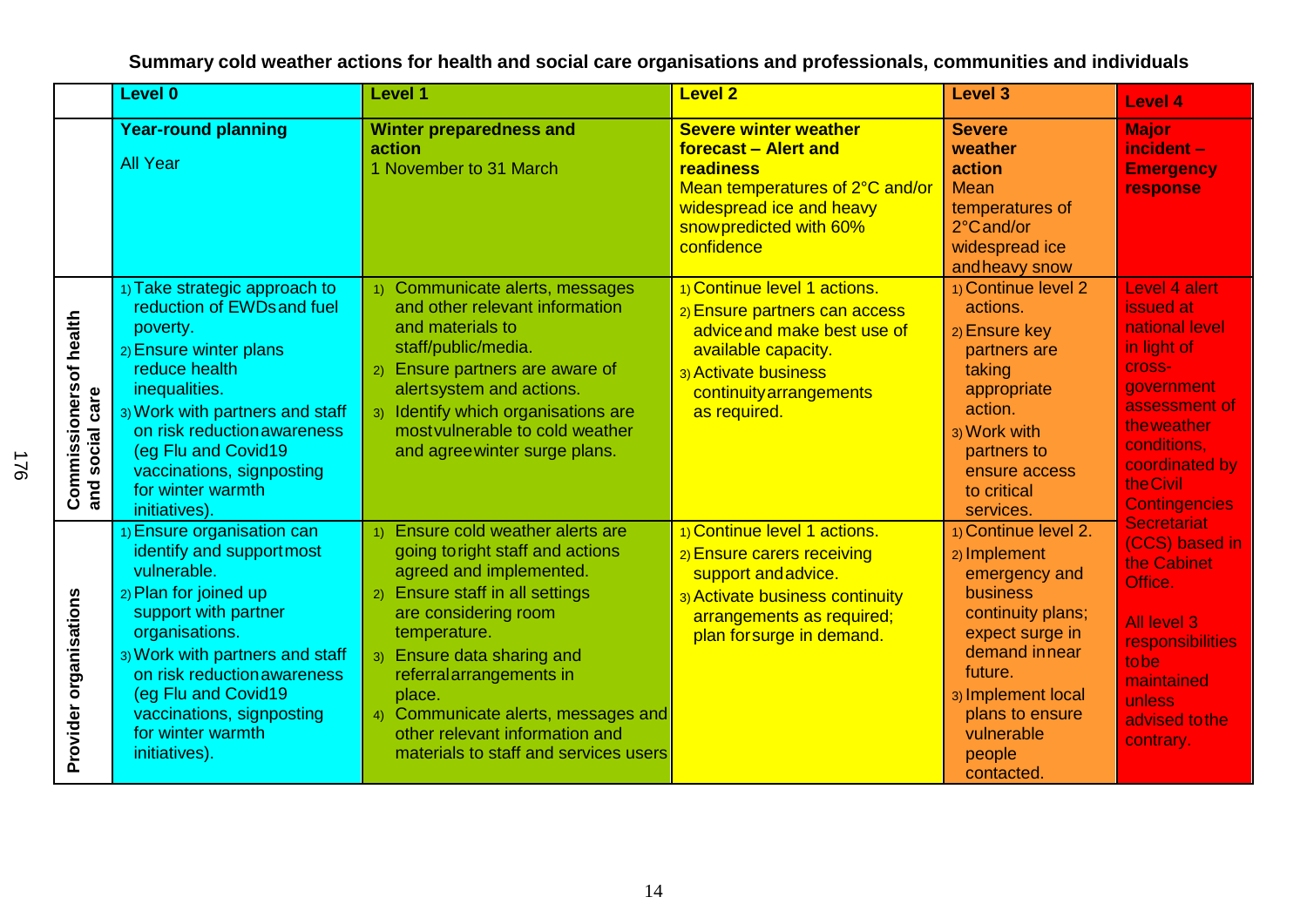| care facilities<br>Frontline staff- | 1) Use patient contact to<br>identify vulnerable people<br>and advise of cold weather<br>actions; beaware of referral<br>mechanisms for winter<br>warmth and data sharing<br>procedures.<br>2) Ensure awareness of<br>health effects of cold and<br>how to spot symptoms.<br>3) Encourage<br>colleagues/clients to<br>have FluardCoudl9<br>vaccinations. | Identify vulnerable clients on<br>caseload; ensure care plans<br>incorporate cold risk reduction.<br>2) Check room temperatures and<br>ensure referral as appropriate.<br>Signpost clients to other services<br>3)<br>using Keep Warm Keep Well'<br>booklet and other relevant<br>information and materials.<br>4) Communicate alerts, messages<br>and other relevant information<br>and materials to staff and<br>services users | 1) Continue level 1 actions.<br>2) Consider prioritising those<br>most vulnerable and provide<br>advice as appropriate.<br>3) Check room temperatures<br>andensure urgent referral<br>as appropriate.                                                                     | 1) Continue level 2<br>actions.<br>2) Implement<br>emergency and<br><b>business</b><br>continuity plans;<br>expect surge in<br>demand innear<br>future.<br>3) Prioritise<br>those most<br>vulnerable. |  |
|-------------------------------------|----------------------------------------------------------------------------------------------------------------------------------------------------------------------------------------------------------------------------------------------------------------------------------------------------------------------------------------------------------|-----------------------------------------------------------------------------------------------------------------------------------------------------------------------------------------------------------------------------------------------------------------------------------------------------------------------------------------------------------------------------------------------------------------------------------|---------------------------------------------------------------------------------------------------------------------------------------------------------------------------------------------------------------------------------------------------------------------------|-------------------------------------------------------------------------------------------------------------------------------------------------------------------------------------------------------|--|
| GPs and theirstaff                  | 1) Be aware of emergency<br>planning measures<br>relevant to general<br>practice.<br>2) Ensure staff aware of<br>local services to improve<br>warmth in the home<br>including the identification<br>of vulnerable individuals.<br>3) Signpost appropriate<br>patients to other services<br>when they present for other<br>reasons.                       | 1) Consider using a cold weather<br>scenario as a table top exercise to<br>test business continuity<br>arrangements.<br>2) Be aware of systems to refer<br>patients to appropriate services<br>from other agencies.<br>3) When making home visits, be<br>aware of the room temperature.<br>4) Share comms and campaign<br>materials to staff and patients                                                                         | 1) Continue level 1 actions.<br>2) Take advantage of clinical<br>contacts to reinforce public<br>health messages about cold<br>weather and cold homeson<br>health.<br>3) When prioritising visits,<br>consider vulnerability to cold<br>as a factor indecision<br>making. | 1) Continue level 2<br>actions.<br>2) Expect surge in<br>demandnear<br>future.<br>3) Ensure staff<br>aware of cold<br>weather risks<br>and can advise<br>appropriately.                               |  |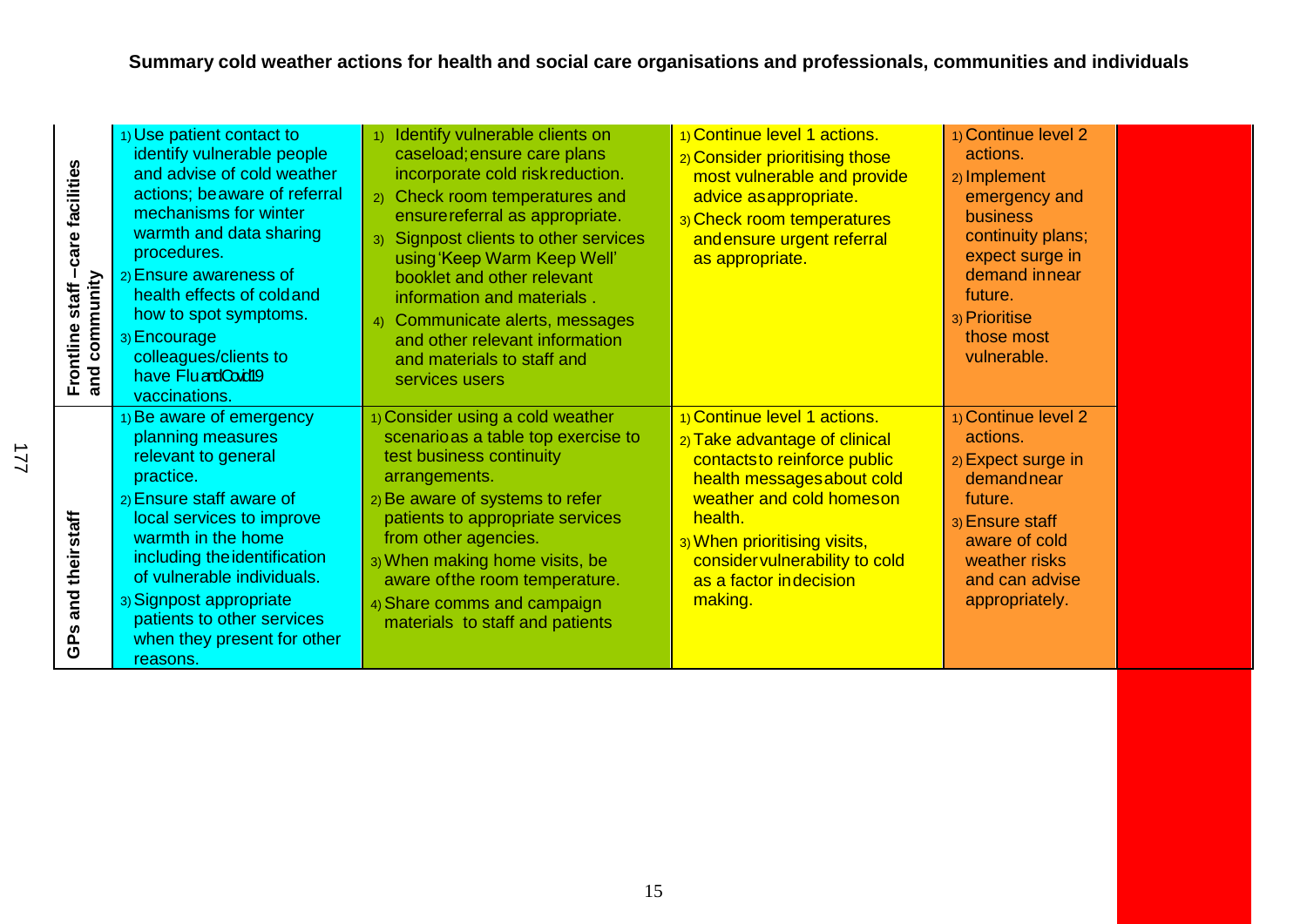## **Summary cold weather actions for health and social care organisations and professionals, communities and individuals**

|                                     | Level 0                                                                                                                                                                                                                                                                                                                                                                                                                                                                                                                                                              | <b>Level 1</b>                                                                                                                                                                                                                                                                                                                                                                                                                                                                                                      | <b>Level 2</b>                                                                                                                                                                                                                                                                                                                                                              | Level 3                                                                                                                                                                                                                                                                                                      | Level 4                                                                                                                                                                                                                                                             |
|-------------------------------------|----------------------------------------------------------------------------------------------------------------------------------------------------------------------------------------------------------------------------------------------------------------------------------------------------------------------------------------------------------------------------------------------------------------------------------------------------------------------------------------------------------------------------------------------------------------------|---------------------------------------------------------------------------------------------------------------------------------------------------------------------------------------------------------------------------------------------------------------------------------------------------------------------------------------------------------------------------------------------------------------------------------------------------------------------------------------------------------------------|-----------------------------------------------------------------------------------------------------------------------------------------------------------------------------------------------------------------------------------------------------------------------------------------------------------------------------------------------------------------------------|--------------------------------------------------------------------------------------------------------------------------------------------------------------------------------------------------------------------------------------------------------------------------------------------------------------|---------------------------------------------------------------------------------------------------------------------------------------------------------------------------------------------------------------------------------------------------------------------|
| sector<br>andvoluntary<br>Community | 1) Engage with local statutory partners<br>to agreehow VCS can contribute to<br>local community resilience<br>arrangements.<br>2) Ensure VCS organisations can<br>identify and support their most<br>vulnerable groups members and<br>service users<br>3) Develop a community emergency<br>plan to identify and support<br>vulnerable neighbours.<br>4) Agree arrangements with other<br>community groups to maximize<br>service for and contact with<br>vulnerable people.<br>5) Share general winter comms and<br>campaign materials through<br>community networks | 1) Test community emergency<br>plans to ensure that roles,<br>responsibilities and actions<br>are clear.<br>2) Set up rotas of volunteers to<br>keep the community safe in<br>cold weather and check on<br>vulnerable people.<br>3) Actively engage with<br>vulnerable people and<br>support them to seek help.<br>4) Communicate alerts,<br>messages and other relevant<br>information and materials to<br><b>VCS organisations and</b><br>service users and to be<br>shared onwards through<br>community networks | 1) Activate the community<br>emergencyplan.<br>2) Activate the business<br>continuityplan.<br>3) Continue to actively<br>engage vulnerable<br>people known to be at<br>risk and check on<br>welfare regularly.                                                                                                                                                              | 1) Continue level 2<br>actions.<br>2) Ensure<br>volunteers are<br>appropriately<br>supported.<br>3) Contact vulnerable<br>people to ensure<br>they are safe and<br>well and support<br>them to seek help<br>if necessary.                                                                                    | Level 4 alert<br>issued at<br>national level<br>in light of<br><b>Cross-</b><br>government<br>assessment of<br>theweather<br>conditions, co-<br>ordinated by<br>the Civil<br><b>Contingencies</b><br><b>Secretariat</b><br>(CCS) based in<br>the Cabinet<br>Office. |
| National level                      | 1) CO will lead on co-ordinating cross-<br>government work; individual<br>government departments will work<br>with partners on winterpreparations.<br>2) DHSC, UKHSA <sup>16</sup> and NHS England<br>will look to improve the CWP and<br>the monitoring and analysis of<br>winter-related illness and deaths.<br>3) UKHSA/OHID <sup>17</sup> and NHS England<br>will issue general advice to the public<br>and professionals and work closely<br>with other government departments<br>and other national organisations that<br>produce winter warmth advice.        | 1) Cold Weather Alerts will be<br>sent by the Met Office to the<br>agreed list of organisations and<br>Category 1 responders.<br>2) UKHSA/OHID and NHS<br>England will make advice<br>available to the public and<br>professionals.<br>3) NHS England will continue to<br>hold health services to account<br>for action and UKHSA will<br>routinely monitor syndromic,<br>influenza, norovirus and<br>mortality surveillance data.                                                                                  | 1) Continue level 1 actions.<br>2) DHSC will ensure that<br>other government<br>departments, particularly<br><b>MHCLG RED, are aware</b><br>of the change in alert<br>level and brief ministers<br>as appropriate.<br>3) Government<br>departments should<br>cascade the<br>information through<br>their own partner<br>networks and frontline<br>communication<br>systems. | 1) Continue level 2<br>actions.<br>2) NHS England will<br>muster mutual aid<br>when requested by<br>local services.<br>3) Met Office will<br>continue to monitor<br>and forecast<br>temperatures in<br>each area,<br>including the<br>probability of other<br>regions exceeding<br>the level 3<br>threshold. | All level 3<br>responsibilities<br>tobe<br>maintained<br>unless<br>advised to the<br>contrary.                                                                                                                                                                      |

16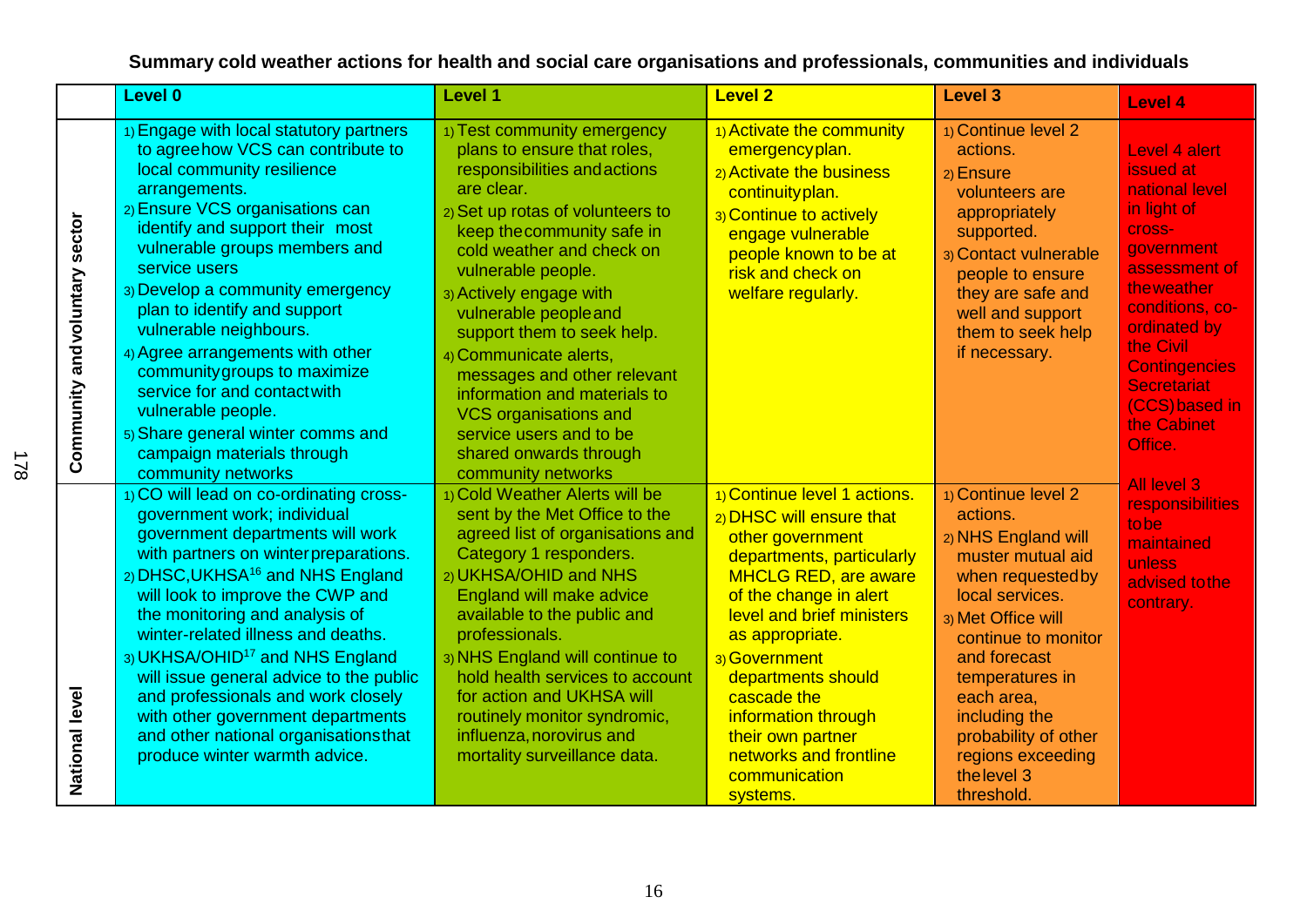| 1) Seek good advice about improving<br>the energy efficiency of your home<br>and staying warm in winter; have all<br>gas, solid fuel and oil burning<br>appliances serviced by an<br>appropriately registered engineer.<br>2) Check your entitlements and<br>benefits; seek income maximisation<br>advice and other services.<br>3) Get Flu and Covid19<br>vaccinations.<br>Figure 2. Summary cold weather actions for health and social care organisations and professionals, communities and individuals | 1) If you are receiving social care<br>or health services ask your GP,<br>key worker or other contact<br>about staying healthy in winter<br>and services available to you.<br>2) Seek help from local<br>community groups and<br>networks to help you remain<br>safe and well.<br>3) Check room temperatures -<br>especially those rooms where<br>disabled or vulnerable people<br>spend most of their time<br>4) Look out for vulnerable<br>neighbours and help them<br>prepare for winter. | 1) Continue to have regular<br>contact with vulnerable<br>people and neighbours<br>you know to be at risk in<br>cold weather.<br>2) Stay tuned into the<br>weather forecastensure<br>you are stocked with food<br>and medications in<br>advance.<br>3) Take the weather into<br>account when planning<br>your activity over the<br>following days. | 1) Continue level 2<br>actions.<br>2) Dress warmly; take<br>warm food drinks<br>regularly; keep<br>active. If you have<br>to go out, take<br>appropriate<br>precautions.<br>3) Check on those<br>you knoware at<br>risk. | <b>Follow key</b><br>publichealth<br>and weather<br>alert<br>messages as<br>broadcast on<br>themedia. |  |
|------------------------------------------------------------------------------------------------------------------------------------------------------------------------------------------------------------------------------------------------------------------------------------------------------------------------------------------------------------------------------------------------------------------------------------------------------------------------------------------------------------|----------------------------------------------------------------------------------------------------------------------------------------------------------------------------------------------------------------------------------------------------------------------------------------------------------------------------------------------------------------------------------------------------------------------------------------------------------------------------------------------|----------------------------------------------------------------------------------------------------------------------------------------------------------------------------------------------------------------------------------------------------------------------------------------------------------------------------------------------------|--------------------------------------------------------------------------------------------------------------------------------------------------------------------------------------------------------------------------|-------------------------------------------------------------------------------------------------------|--|
|------------------------------------------------------------------------------------------------------------------------------------------------------------------------------------------------------------------------------------------------------------------------------------------------------------------------------------------------------------------------------------------------------------------------------------------------------------------------------------------------------------|----------------------------------------------------------------------------------------------------------------------------------------------------------------------------------------------------------------------------------------------------------------------------------------------------------------------------------------------------------------------------------------------------------------------------------------------------------------------------------------------|----------------------------------------------------------------------------------------------------------------------------------------------------------------------------------------------------------------------------------------------------------------------------------------------------------------------------------------------------|--------------------------------------------------------------------------------------------------------------------------------------------------------------------------------------------------------------------------|-------------------------------------------------------------------------------------------------------|--|

*Figure 2 Summary cold weather actions for health and social care organisations and professionals, communities and individuals*

**Individuals**

 $\overline{a}$ 

<sup>179</sup>

<sup>&</sup>lt;sup>16</sup> Oct 2021 Replacement for Public Health England UKHSA = UK Health Security Agency

<span id="page-16-0"></span><sup>&</sup>lt;sup>17</sup> Oct 2021 Replacement for Public Health England OHID = Office for Health Improvement and Disparities.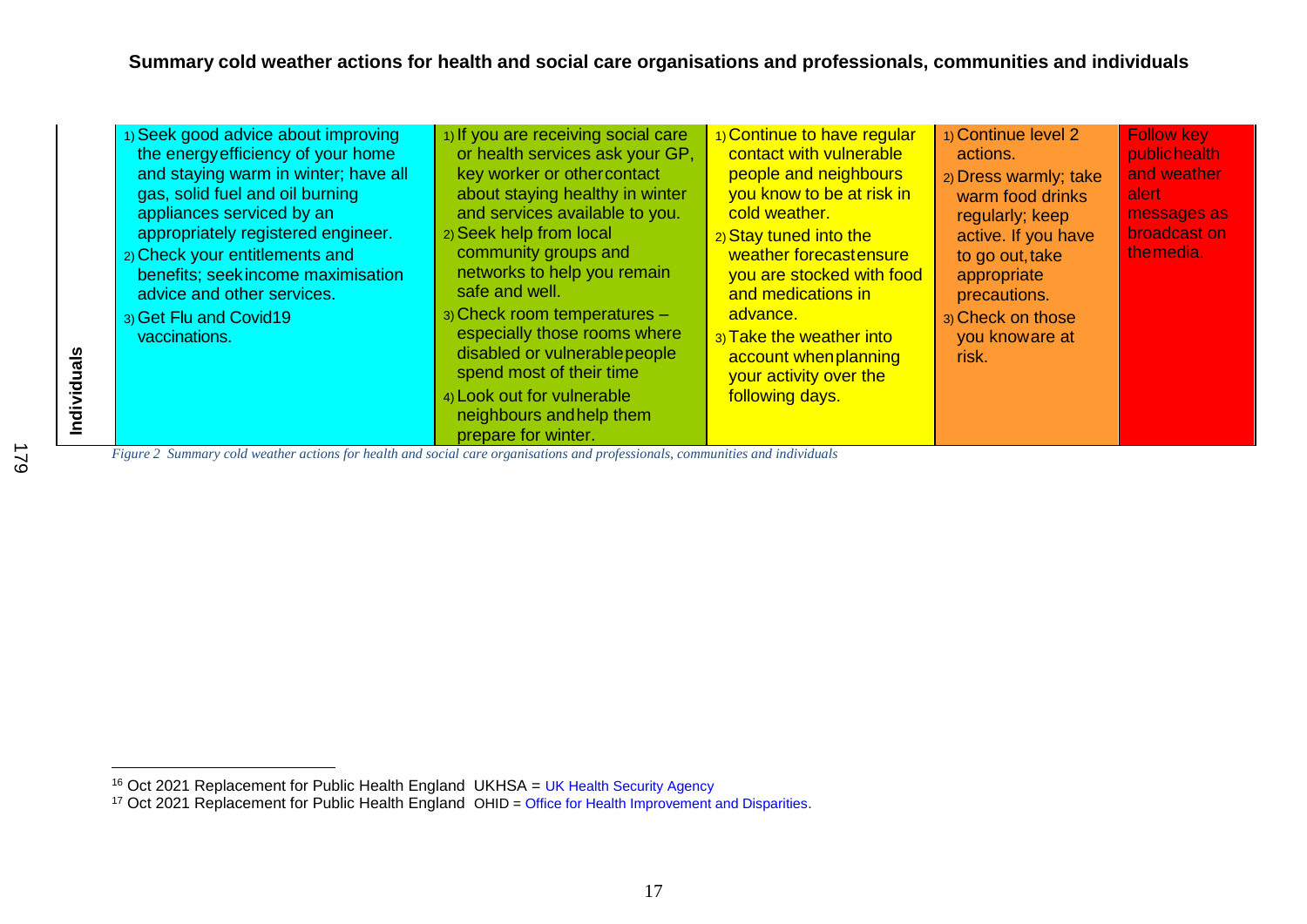#### <span id="page-17-0"></span>*6. Indoor room temperatures*

#### Recommended indoor temperatures for homes in winter

Heating homes to at least 18°C (65F) in winter poses minimal risk to the health of a sedentary person, wearing suitable clothing.

**Daytime recommendations:** 

- the 18°C (65F) threshold is particularly important for people 65 years and over or with pre-existing medical conditions: having temperatures slightly above this threshold may be beneficial for health
- the 18°C (65F) threshold also applies to **healthy people (1-to 64 years)**\*; if they are wearing appropriate clothing and are active, they may wish to heat their homes to slightly less than  $18^{\circ}$ C (65F)

#### **Overnight recommendations**

- $\bullet$  maintaining the 18°C (65F) threshold overnight may be beneficial to protect the health of those 65 years and over or with pre-exisiting medical conditions; they should continue to use sufficient bedding, clothing and thermal blankets, or heating aids as appropriate
- overnight, the 18 $\degree$ C (65F) threshold may be less important for **healthy people** (1 to 64)\* if they have sufficient bedding, clothing and use thermal blankets or heating aids as appropriate

\*There is an existing recommendation to reduce sudden infant death syndrome (SIDS). Advice is that rooms in which infants sleep should be heated to between 16 to 20°C  $(61 to 68F)$ 

<span id="page-17-2"></span>*Figure 3 Indoor room temperatures*

## <span id="page-17-1"></span>*7. Risk of Cold Weather (governance and assurance) at B&H*

- **7.1** The health, social, economic and environmental risks associated with a spell of severe cold weather have been assessed by the Sussex Local Resilience Forum (SRF) (Ref H18) and included on the Sussex Community Risk Register. Information regarding the risk of severe weather can be found on the Sussex Local Resilience Forum website [https://www.sussex.police.uk/SysSiteAssets/media/downloads/sussex/about](https://www.sussex.police.uk/SysSiteAssets/media/downloads/sussex/about-us/sussex-resilience-forum/srf-community-information-on-risks-in-sussex.pdf)[us/sussex-resilience-forum/srf-community-information-on-risks-in-sussex.pdf](https://www.sussex.police.uk/SysSiteAssets/media/downloads/sussex/about-us/sussex-resilience-forum/srf-community-information-on-risks-in-sussex.pdf)
- **7.2** It is the responsibility of the NHS England South (South-East) and for Sussex DsPH to engage with providers and multi-agency partners via the Local Health Resilience Partnership, (LHRP), a body linked to the SRF to assess risks and to ensure plans are in place to protect the communities of Sussex from healthrelated vulnerabilities.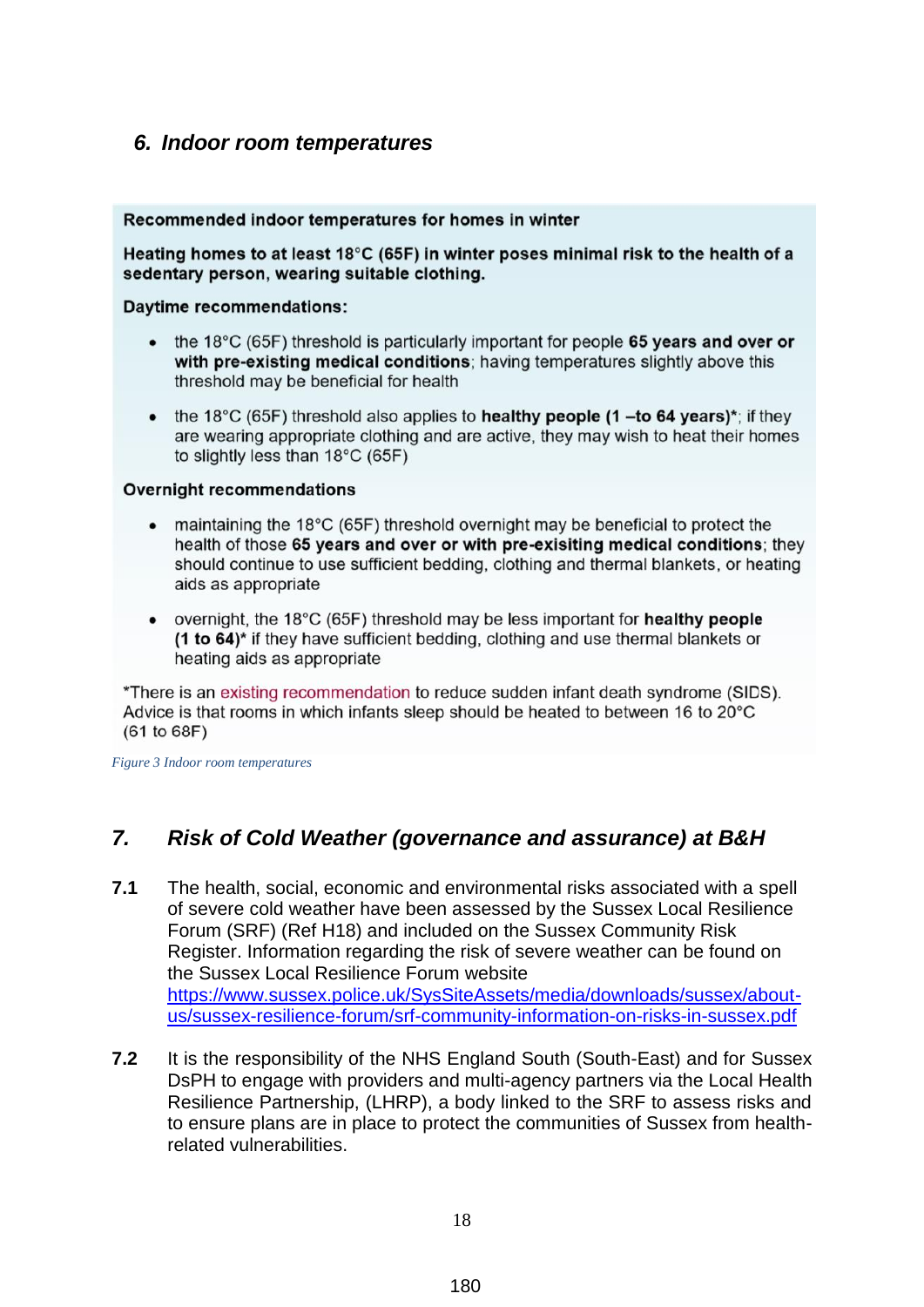- **7.3** The following partners have been consulted to produce this updated Plan, all of whom are aware of their responsibilities and have their own organisational plans.
- **7.4** Oversight of these arrangements will be provided by the Brighton and Hove Health Protection & Screening Forum, which reports to the Health & Wellbeing Board, in line with the National Cold Weather plan.
- **7.5** All partners must ensure that staff with an active part to play in the cold weather response need to be aware of the CWP and any training needed for its requirements and implementation.

## <span id="page-18-0"></span>*8. Cascading Cold Weather Level Alerts*

- **8.1** The Level will be publicly displayed on the Metrological office website at <http://www.metoffice.gov.uk/health/professionals/cold-weather-alerts>
- <span id="page-18-1"></span>**8.2** Local cascade arrangements within B&H
	- The BHCC Emergency Planning & Resilience Team forward alerts to all internal BHCC department nominated leads;
		- o Health & Adult Social Care work with vulnerable adults
		- o Families, Children & Learning work with vulnerable children and families
		- $\circ$  Housing Neighbourhoods and Communities work with vulnerable communities and neighbourhoods
		- $\circ$  Economy, Environment and Culture work with local businesses and transport and the urban environment
		- o Strategy, Governance and Law for Communications team
	- BHCC EPRR also send to;
		- o External partners locally including the Community and Voluntary sector
		- o 'Community Resilience' contacts that request the service.
	- BHCC Adult Social Care (ASC) have provided assurance that they will inform ALL B&H care & residential homes and home care providers
	- Brighton and Hove CCG (having delegated authority for Primary Care Commissioning), inform city GP Surgeries via a process agreed with the CCG Primary Care Team.
	- The CCG Resilience lead disseminates alerts to CCG staff (on-call managers, agreed primary care staff and Communications), and to IC24 (Out Of Hour's provider), and to Sussex Partnership Foundation Trust, (SPFT) and to the British Red Cross.
	- All category 1 providers (including SCFT / University Hospital Sussex Trust / SECAmb etc) also receive alerts direct from the Met Office.

It is therefore confirmed that systems are in place to ensure that all who need to receive cold weather alerts are doing so within the city.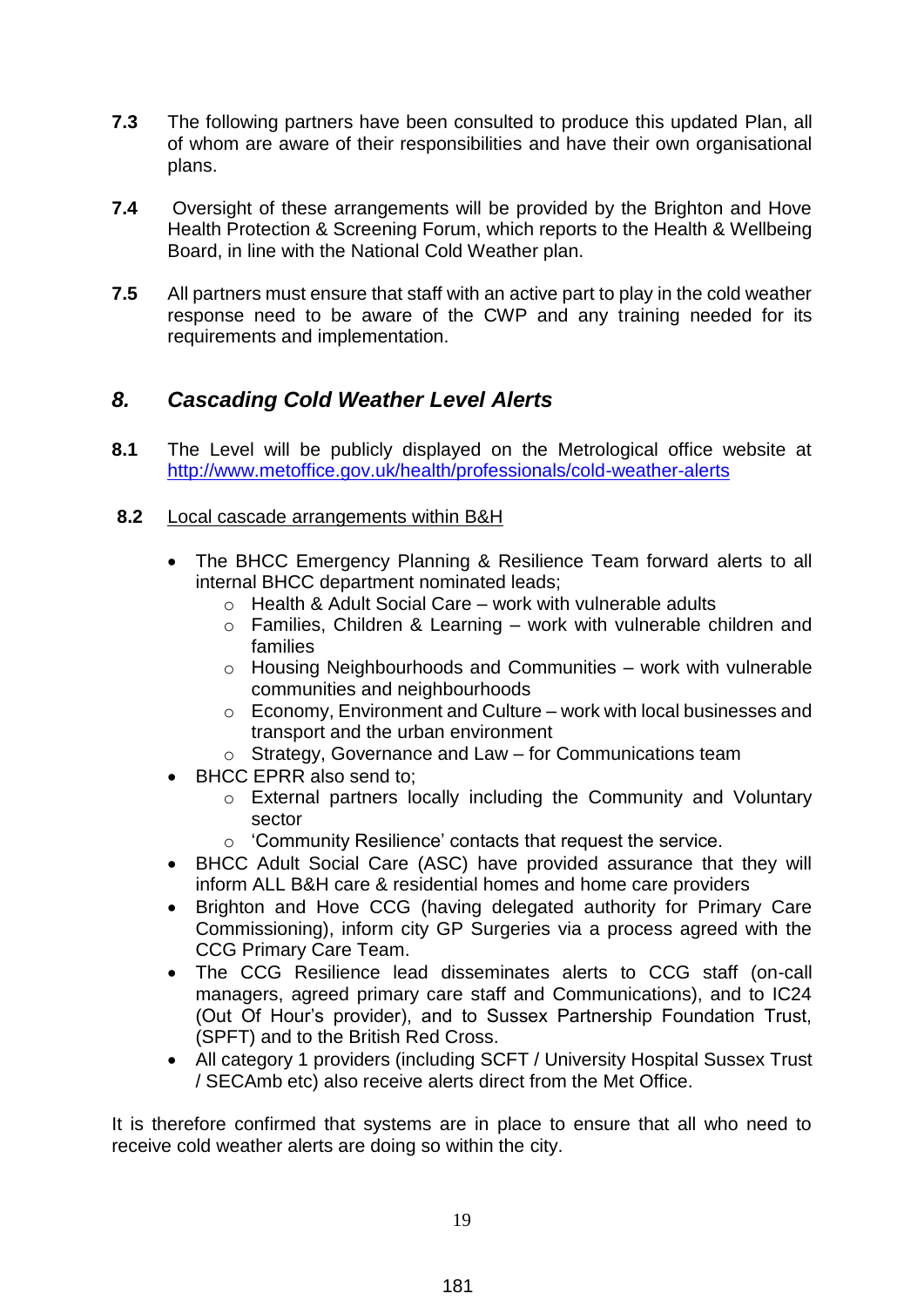## <span id="page-19-0"></span>*9. At-risk groups*

These include examples of sub-categories, as well as living conditions and health conditions which may place people at risk to the potential of their vulnerability in relation to the cold weather. (See figure 4 below).

Brighton & Hove has an old housing stock with 66% of houses built before 1945 (compared with 43% across England) and many private sector properties labelled 'hard to treat' (for example those with solid walls) in relation to energy efficiency measures. Brighton and Hove has an estimated 11.3% of households living in fuel poverty, equating to 14,575 households. This is higher than both the South East (7.9%) and England (10.3%)<sup>18</sup>.

Groups at greater risk of harm from cold weather (as defined by the national CWP) are detailed in fig 4 below. (It is recognised that the NICE guidance refers to 65+).

- older people (in particular those over 75 years old, otherwise frail, and or socially isolated)
- people with pre-existing chronic medical conditions such as heart disease, stroke or TIA, asthma, chronic obstructive pulmonary disease or diabetes
- people with mental ill-health that reduces individual's ability to self-care (including dementia)
- pregnant women (in view of potential impact of cold on foetus)
- children under the age of five
- people with learning disabilities
- people assessed as being at risk of, or having had, recurrent falls
- people who are housebound or otherwise low mobility
- **•** people living in deprived circumstances
- people living in houses with mould
- people who are fuel poor

1

- homeless or people sleeping rough
- **COVIDED FOURTHERISHS**<br> **COVID-19 relations or groups**

<span id="page-19-1"></span>*Figure 4 those at greater risk of harm from cold weather*

<sup>18</sup> [https://fingertips.phe.org.uk/search/fuel%20poverty#page/0/gid/1/pat/6/ati/102/are/E06000043/iid/90356/age/-1/sex/-1/cat/-](https://fingertips.phe.org.uk/search/fuel%20poverty#page/0/gid/1/pat/6/ati/102/are/E06000043/iid/90356/age/-1/sex/-1/cat/-1/ctp/-1/cid/4/tbm/1) [1/ctp/-1/cid/4/tbm/1](https://fingertips.phe.org.uk/search/fuel%20poverty#page/0/gid/1/pat/6/ati/102/are/E06000043/iid/90356/age/-1/sex/-1/cat/-1/ctp/-1/cid/4/tbm/1)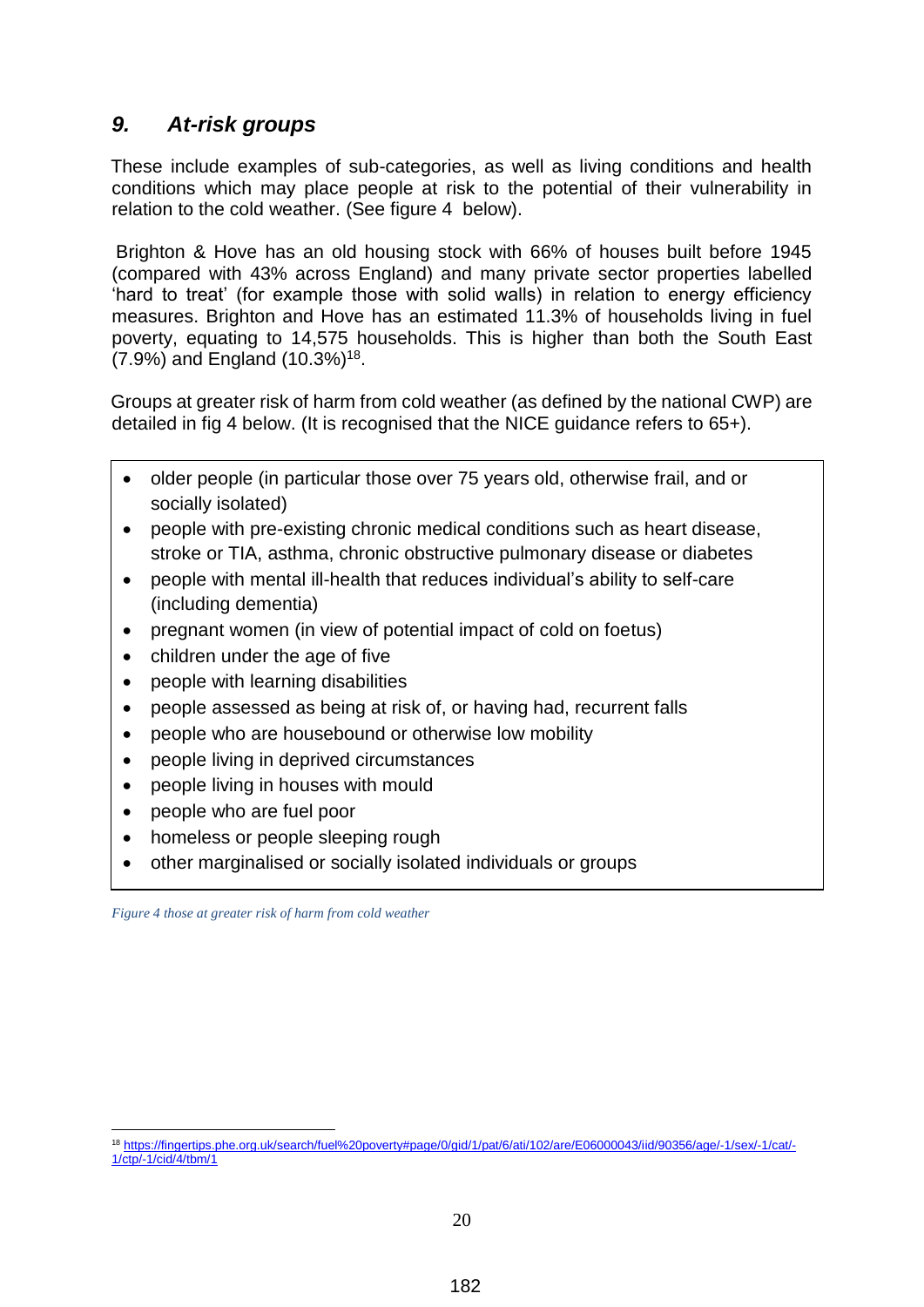It is important that all services across all sectors identify those at greatest risk this winter, taking into account intersecting risks. Ask about living in a cold home, and support vulnerable individuals to access existing resources to keep warm. for example, people with COVID19 or those who have been asked to self-isolate by the NHS Test & Trace service will be isolating in their own homes. If they have cold homes or are fuel poor and cannot heat their homes adequately, they may be at increased risk of the negative health effects of the cold weather. This may exacerbate their illness especially if the home is damp. It may also reduce compliance with self-isolation guidance from the Test & Trace service.

The Local Outbreak Plan identifies the Community Hub as route by which people who are self isolating can get practical support if it is needed.

People being discharged from hospital or in-patient care may be at increased risk of the cold if their home was left empty and / or unheated. All discharge, rehabilitation and reablement plans consider home circumstances. People are only discharged if they are considered to be well enough for self-care. Cold homes and fuel poverty may not be an obvious consideration however from this year most services include questions about ability to heat the home . Further links and contact details should be made explicit for support with cold homes and fuel poverty given the impact on health and recuperation especially for older people and those with respiratory or CVD conditions.

#### <span id="page-20-0"></span>*10. Covid Winter Plan*

The Government released their Covid Winter Plan which recognises that winter is always a challenging time for the NHS and all sector care services. This winter could be particularly difficult due to the impacts of COVID-19 on top of the usual increase in emergency demand and seasonal respiratory diseases such as influenza (Flu). It is a realistic possibility that the impact of Flu (and other seasonal viruses) may be greater this winter than in a normal winter due to very low levels of Flu over winter 2020-21<sup>19</sup>. There is considerable uncertainty over how these pressures will interact with the impact of COVID-19. Contingency planning will be ongoing with close monitoring and review of the data, epidemiology and the science. **<sup>20</sup>**

The Plan includes two scenarios depending on the levels of Covid in circulation, numbers in hospital, in critical care and consider wider social impacts.

There will be ongoing work with the Local Contain Frameworks additional support to areas with high number of cases and numbers in hospital; continuing health protection regulations; advising people on how to protect themselves and others with clear guidance and communication. Further developments in treatment and care with advances in antivirals and therapeutics for those with Covid, including long covid will also be supported centrally.

<sup>1</sup> <sup>19</sup> https://acmedsci.ac.uk/file-download/4747802

<sup>20</sup> https://www.gov.uk/government/publications/covid-19-response-autumn-and-winter-plan-2021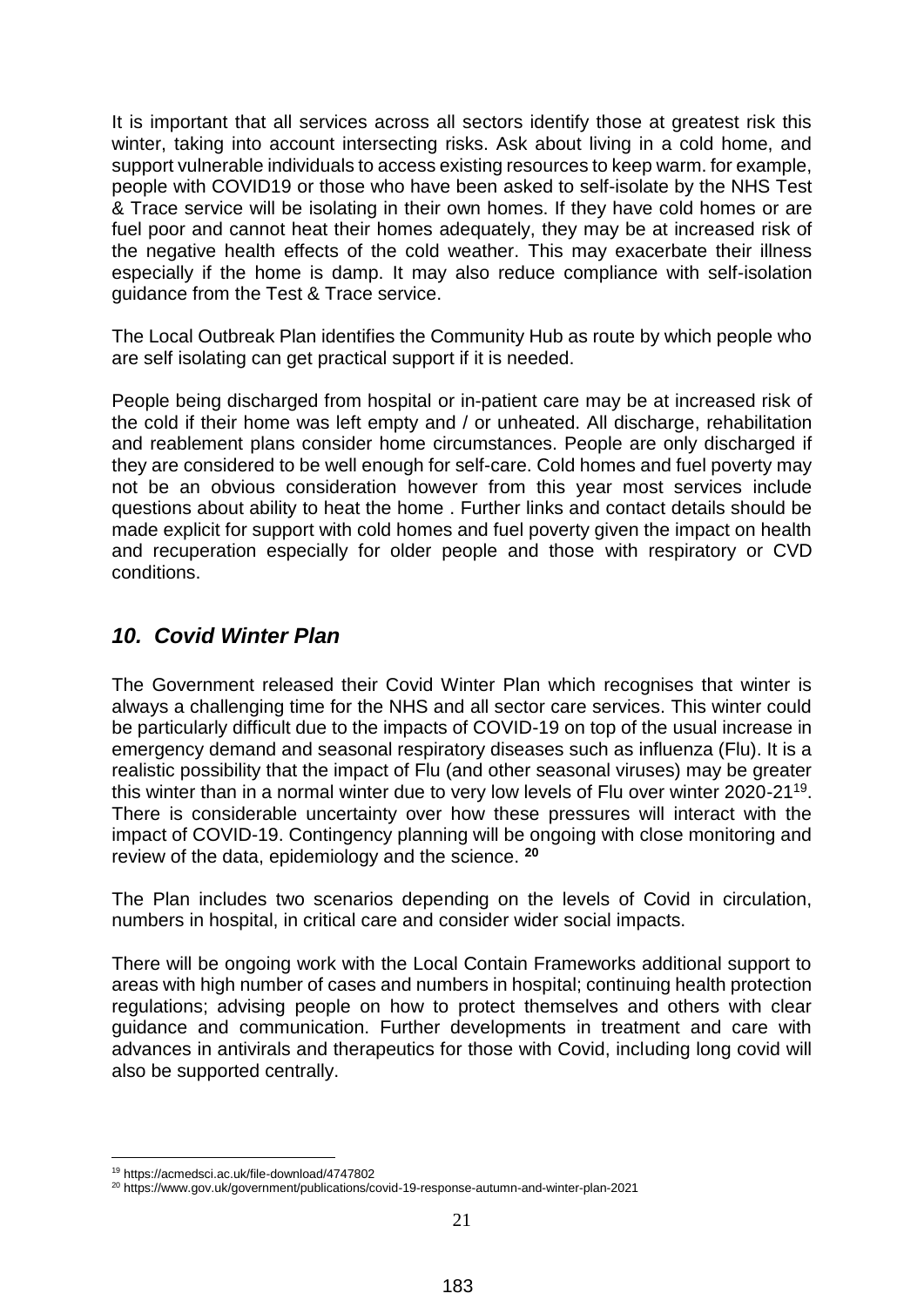#### **Plan A**

- Vaccination: Ongoing offer to un(der)-vaccinated; booster for Groups 1-9; single dose for 12-15 year olds (See detail at 12.15)
- Test, Trace, Isolate and Support to limit transmission: Local Authorities continuing to support enhanced Community Testing; local case tracing; managing self isolation support payments
- Support for health and care: Build Back Better Plan with funding to support managing pressures and recovering services; Flu vaccination (see detail at 12.14); Long Covid NHS services; mandatory care staff vaccination (CQC settings)
- Advice: Get vaccinated; let air in; use masks; test and isolate; stay at home if unwell; wash hands; use the app.
- Businesses: Working Safely / H&S approach; consider using NHS Covid pass
- International: Vaccinate the world and manage risk at the borders

**Plan B** (based on NHS pressures)

- Enhanced communications to the public reflecting increased risk
- Vaccine passport using NHS App: mandatory for nightclubs, crowded venues 500+, crowded outside events 4,000+, all events 10,000+.
- Masks mandated (settings tbc)
- Work from home advice
- Further stringent restrictions, although considered unlikely, may follow pending severity of the situation.

This Cold Weather Plan has been provided to the partners listed for consultation, amendment and agreement. An update on issues linked to winter preparedness for 2021/22 as follows below.

#### <span id="page-21-0"></span>**10. 1 Covid 19 Cold weather Care Home settings**

Care settings managers should remind staff about the following:

- To follow hand hygiene guidance see [Info sheet G Hand Hygiene](https://www.england.nhs.uk/south/wp-content/uploads/sites/6/2021/08/Information_Sheet_Hand_Hygiene_COVID-19V1.0.pdf)
- Type IIR masks are still recommended for the delivery of social care (in the absence of Type II) in line with local NHS recommendations
- Staff should follow the PPE guidance for mask changing Personal protective [equipment: resource for care workers working in care homes during sustained](https://www.gov.uk/government/publications/covid-19-how-to-work-safely-in-care-homes/personal-protective-equipment-ppe-resource-for-care-workers-working-in-care-homes-during-sustained-covid-19-transmission-in-england#other-contact-within-2-metres-of-anyone-else)  [COVID-19 transmission in England -](https://www.gov.uk/government/publications/covid-19-how-to-work-safely-in-care-homes/personal-protective-equipment-ppe-resource-for-care-workers-working-in-care-homes-during-sustained-covid-19-transmission-in-england#other-contact-within-2-metres-of-anyone-else) GOV.UK (www.gov.uk)
- For winter the minimum acceptable living environment temperature is 18c the HSE advice is to maintain a warm temperature at same time as keeping rooms ventilated e.g. adjusting indoor heating if windows are open to ventilate spaces; opening windows at higher level to reduce draught effect.
- Ventilation is even more important in absence of natural sunlight as the virus will survive longer.
- Air conditioning units can be used, but they must bring air in from the outside, not recirculate the room air. They need to be maintained following manufactures guidance, ensuring they are cleaned regularly including emptying the capture tray/tank if present.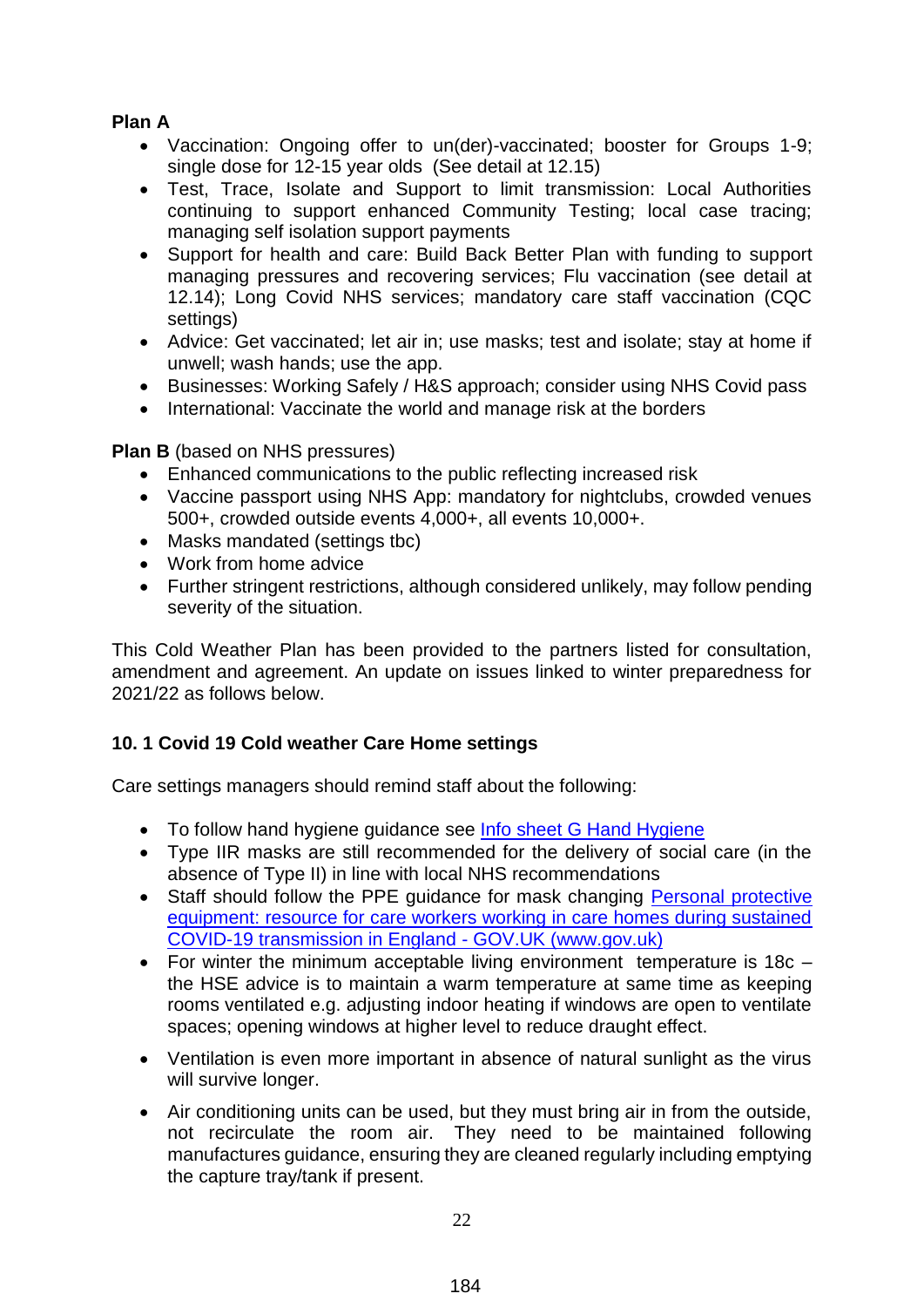- Flu vaccination for all staff and residents should be strongly encouraged; there is growing evidence of poorer outcomes for those with Influenza and Covid-19 co-infection
- COVID-19 PCR and LFT tests and reagents need be stored in accordance with the manufacturer's instructions.
	- o PCR tests use various types of transport medium, however if there is prolonged exposure to elevated temperatures outside the range they should be stored at, it could reduce their shelf life, packaging integrity, discolouration, pH shift and degradation of physical characteristic, which affects the efficacies of the test
	- o for Innova Lateral Flow Devices the test cartridge and extraction solution must be stored at ambient temperature (2-30°C). The reagents and devices must be at room temperature 15-30°C when used for testing
	- o the tube and cap can behave differently, leading to leakage of the medium, and the torque (screw part) on the tube decreases
	- o if the kits have been stored at elevated temperature, there is a risk of inaccurate results.

Risk assessment must be undertaken to identify the hazards and risks associated with elevated storage temperature, consider regular temperature monitoring and control will be necessary to ensure this and frequency of monitoring should be based on a local risk assessment.

## <span id="page-22-0"></span>*11. Seasonal Vaccination Programmes*

Flu is a respiratory illness and COVID-19 is primarily a respiratory illness. There are strong similarities between the two - those at higher risk of acquiring it, side effects and subsequent complications, and mortality.

#### <span id="page-22-1"></span>**11.1 Influenza vaccination programme 2021/22**

This year the national Flu programme has extended uptake targets, expanded groups eligible for the vaccination and widened delivery routes in response to the additional infection prevention measures needed for COVID-19.<sup>21</sup>

There are imminent plans to establish for winter 2021/22 a joint Flu and Covid-19 NHS Sussex Programme Board with a range of Task and Finish groups focussing on key aspects such as; health & social care staff, primary care, outbreak arrangements, vaccine supply, data, communications, health promotion and prevention. Locally, the city's multi-sector Flu Planning meeting co-ordinates implementation across organisations in support of the Flu prevention plan.

Due to the Covid prevention measures of mask wearing, social distancing and lockdowns, the amount of Flu circulating in 2020 was very low. It is thought that as society has opened-up again there is a high likelihood that the 2021-22 Flu season could be up to 50% larger than typically seen. It could also coincide with Covid 19

<sup>1</sup> <sup>21</sup> <https://www.gov.uk/government/publications/national-flu-immunisation-programme-plan>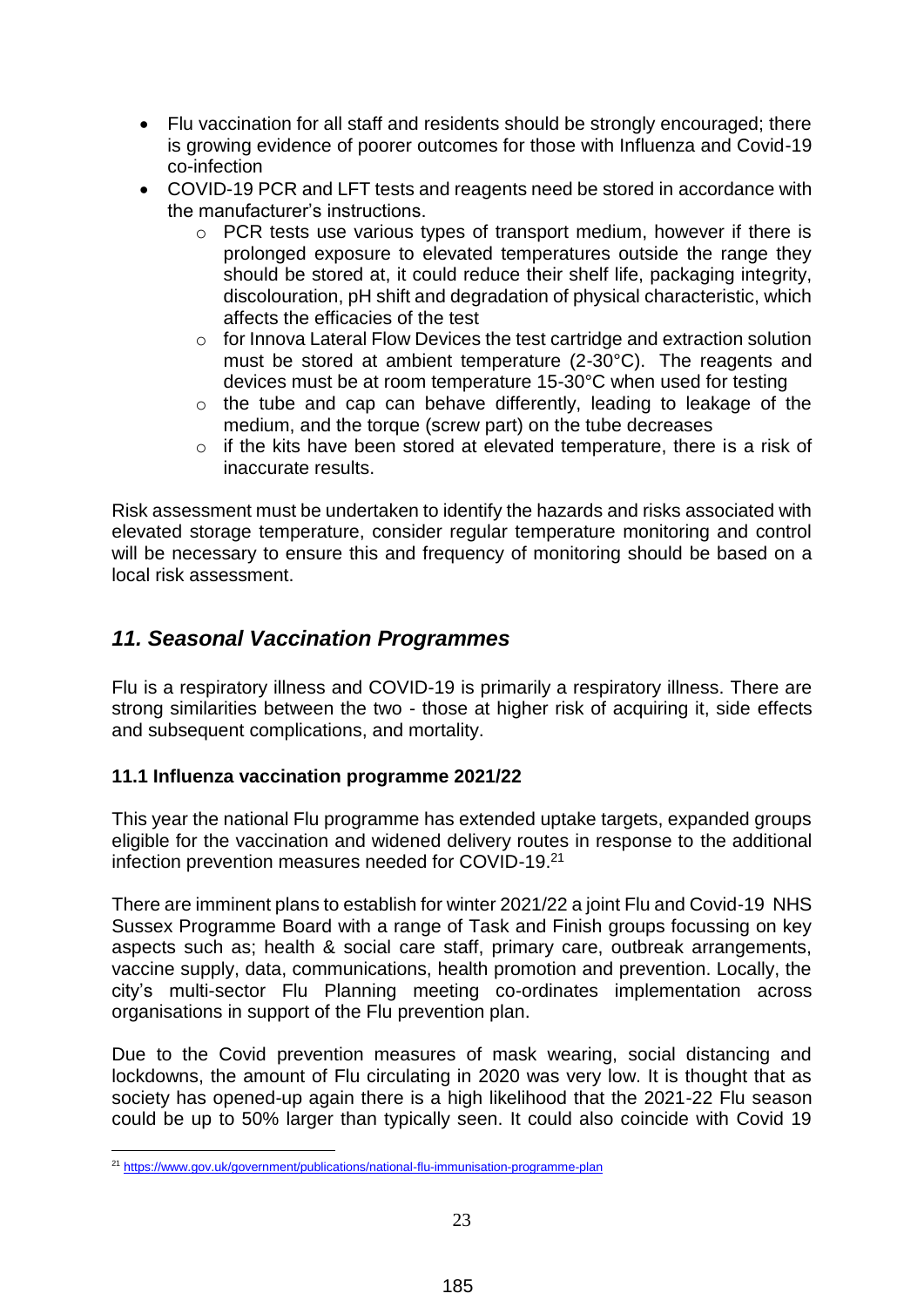#### outbreaks, placing additional pressure on the NHS.<sup>22</sup>

Traditionally uptake of the Flu vaccine has been consistently lower than the SE and England average for all eligible groups with the exception of the schools programme which achieves 67% uptake. <sup>23</sup>

This is supported by a major new public facing marketing campaign to encourage take up amongst eligible groups for the free Flu vaccine, and a targeted campaign for frontline health and social care workers. Resources will be available to from the OHID Campaign Resource Centre at:<https://campaignresources.phe.gov.uk/resources/> Vaccinations are available to those not in the target groups through pharmacies at a low cost (£8-£15)

#### Free Flu vaccinations are available for:

- all children aged 2 to 15 (but not 16 years or older) on 31 August 2021
- those aged 6 months to under 50 years in clinical risk groups
- pregnant women
- those aged 50 years and over
- those in long-stay residential care homes
- carers
- close contacts of immunocompromised individuals
- frontline health and social care staff including:
	- a registered residential care or nursing home
	- registered domiciliary care provider
	- a voluntary managed hospice provider
	- Direct Payment (personal budgets) and/or Personal Health Budgets, such as Personal Assistants.
	- Learning from the Covid19 vaccination programme as revealed a range of workforce who are day-to-day directly delivering health and social care to vulnerable residents and these groups will be considering as within this Flu programme. Examples include special school staff giving PEG feeds $24$  to children; social care workers in supported living hostels.
	- At the Brighton and Hove level additional groups are being considered as clinically vulnerable such as homeless and rough sleepers, regular services users of the Alcohol and Substance misuse services.
	- BHCC have an annual scheme with pharmacies for its staff to have the Flu vaccinations for those that are not eligible for the free NHS vaccinations.

**Uptake ambitions** - at least 75% for all groups this year with 100% for all groups of health and social care workers.

<u>.</u>

<sup>&</sup>lt;sup>22</sup> [National flu immunisation programme 2021 to 2022 letter -](https://www.gov.uk/government/publications/national-flu-immunisation-programme-plan/national-flu-immunisation-programme-2021-to-2022-letter) GOV.UK (www.gov.uk)

<sup>&</sup>lt;sup>23</sup> [https://fingertips.phe.org.uk/profile/public-health-outcomes](https://fingertips.phe.org.uk/profile/public-health-outcomes-framework/data#page/0/gid/1000043/pat/6/par/E12000008/ati/302/are/E06000043/cid/4/page-options/ovw-do-0)[framework/data#page/0/gid/1000043/pat/6/par/E12000008/ati/302/are/E06000043/cid/4/page-options/ovw-do-0](https://fingertips.phe.org.uk/profile/public-health-outcomes-framework/data#page/0/gid/1000043/pat/6/par/E12000008/ati/302/are/E06000043/cid/4/page-options/ovw-do-0)

<sup>&</sup>lt;sup>24</sup> <https://patient.info/treatment-medication/peg-feeding-tubes>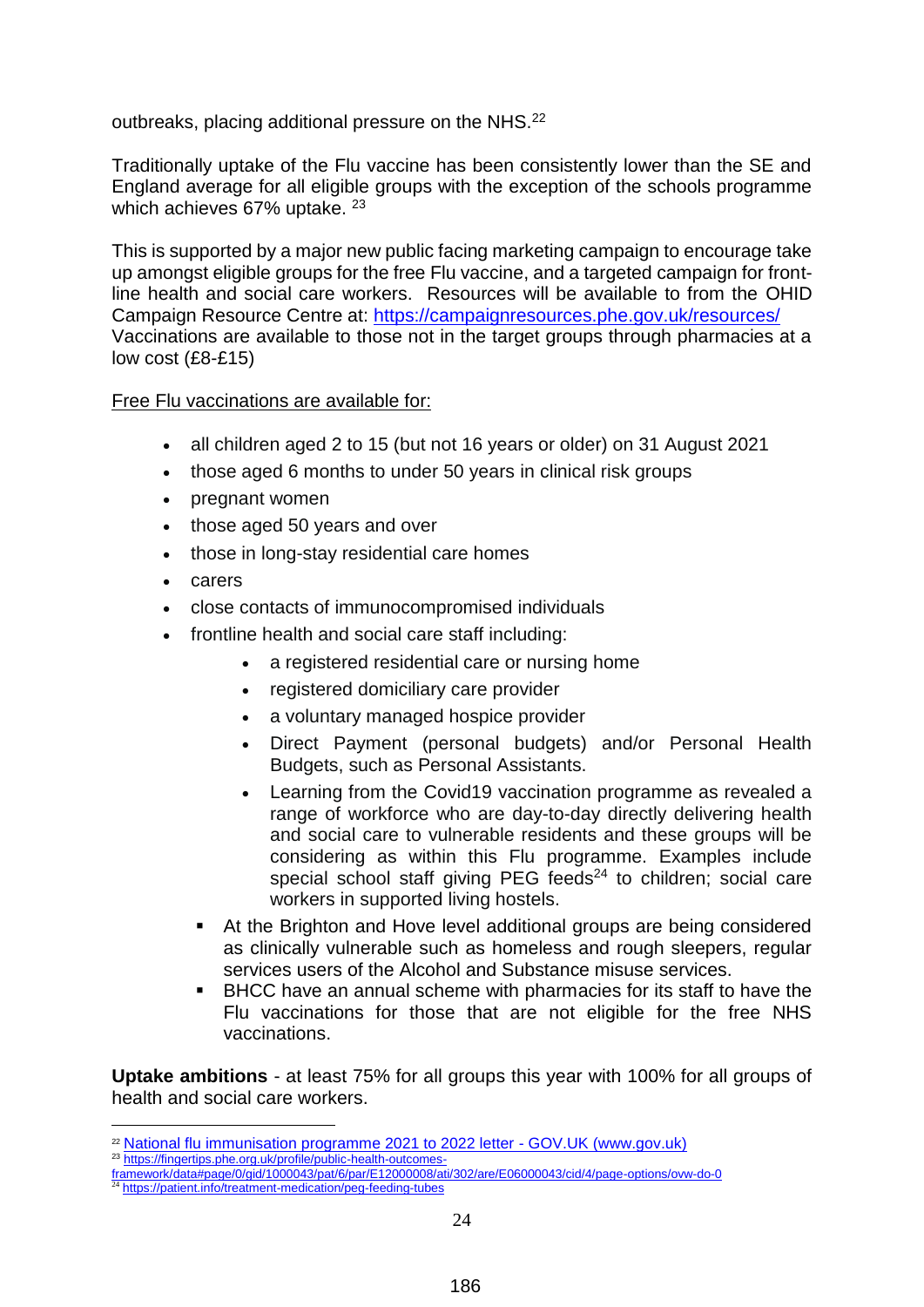The vaccinations need to be delivered in line with infection prevention COVID-19 guidance.

#### Flu immunisation of frontline health and social care staff

As set out above, the main care providers are expected to deliver a significant improvement in staff vaccination rates this year moving towards a compliance rate of 100%. Having staff vaccinated reduces their own vulnerability, increases the resilience of the provider, and reduces the threat of transmission to patients. Staff vaccination programmes are in place across local provider organisations. Although uptake will be monitored by NHS England and UKHSA, local providers' coverage will be monitored via the Flu Planning Group, Covid19 Place-based Vaccination Cell Sussex COVID19 Programme Board, Brighton & Hove Immunisation Programme, Board A&E Delivery Board, at Quality Review Group meetings with providers and by the CCG's Executive Management Team.

BHCC and the CCG are actively encouraging all front line health, social care, <sup>25</sup> residential and Care Homes to vaccinate their residents and these are free of charge

Community pharmacies will be able to vaccinate all residents and staff in care settings as part of the NHS programme.

#### <span id="page-24-0"></span>**11.2 Covid-19 Vaccination programme**

At the time of writing some of the further delivery details for the Covid-19 vaccination programme are being finalised.<sup>26</sup> <sup>27</sup>

It covers**;** 

1

- Mandatory covid19 vaccinations for all those working in care home
- continuing roll out the first and second doses for those 16+ who have not yet been vaccinated with enhanced efforts to improve uptake in those areas and populations with lowest uptake
- vaccinating 12-15 year school children, prioritising the clinically extremely vulnerable
- delivering a third dose (booster) in a phased approach to those in cohorts 1-9 starting in October with
	- o those living in residential care homes for older adults
	- $\circ$  frontline health and social care workers
	- $\circ$  all those aged 16 to 49 years with underlying health conditions that put them at higher risk of severe COVID-19, and adult carers
	- o adult household contacts of immunosuppressed individuals

<sup>&</sup>lt;sup>25</sup> health and social care staff, employed by a registered residential care/nursing home or registered domiciliary care provider, who are directly involved in the care of vulnerable patients/clients who are at increased risk from exposure to influenza.

<sup>•</sup> health and care staff, employed by a voluntary managed hospice provider, who are directly involved in the care of vulnerable patients/clients who are at increased risk from exposure to influenza.

<sup>•</sup> health and social care workers employed through Direct Payments (personal budgets) and/or Personal Health Budgets, such as Personal Assistants, to deliver domiciliary care to patients and service users.

<sup>26</sup> <https://www.nhs.uk/conditions/coronavirus-covid-19/coronavirus-vaccination/>

<sup>&</sup>lt;sup>27</sup> <https://www.sussexhealthandcare.uk/keepsussexsafe/sussex-covid-19-vaccination-programme/>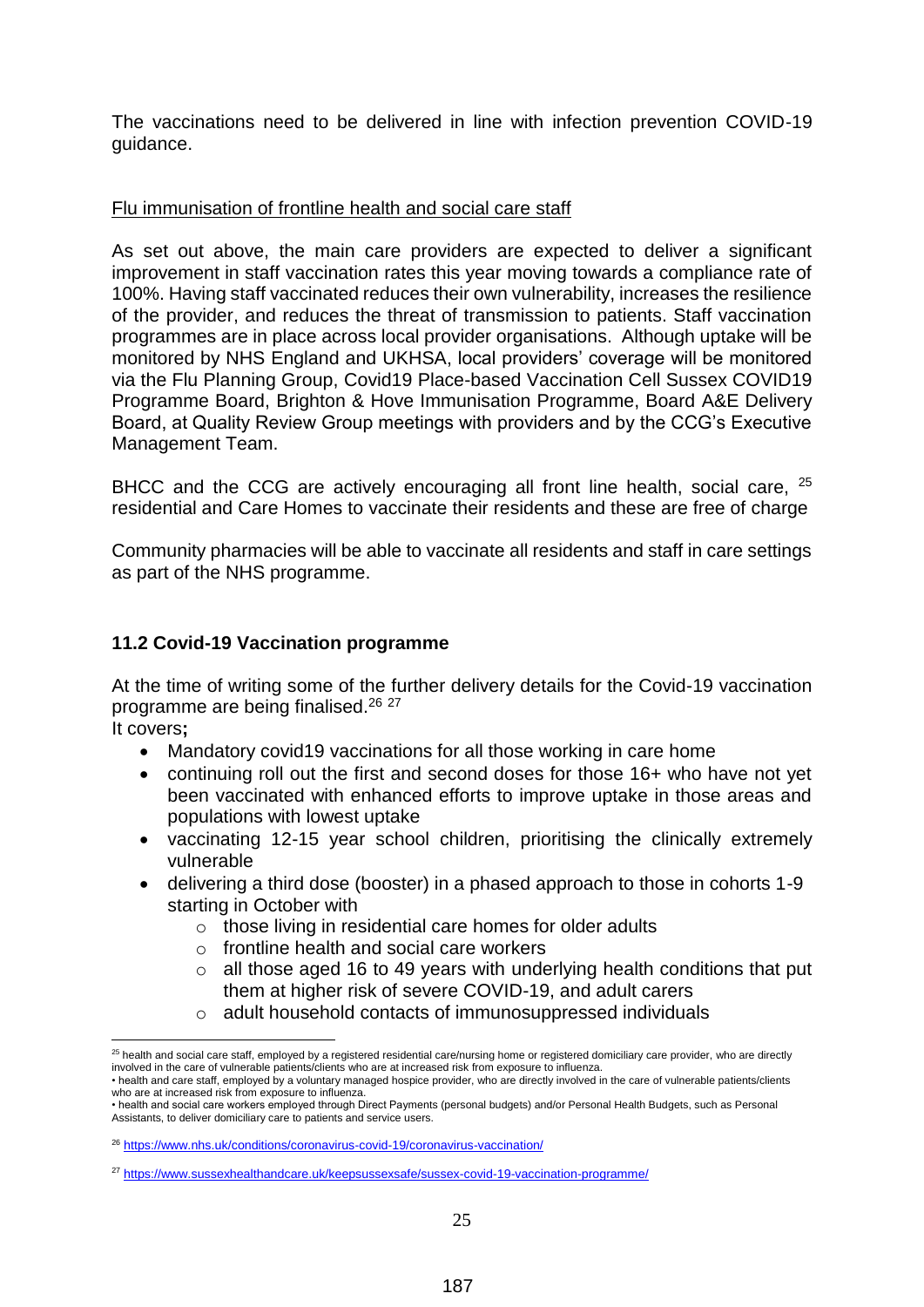o from November to all adults aged 50 years or over

#### <span id="page-25-0"></span>*12 Arrangements in local providers*

These sections provide a short overview of the arrangements that are in place. The following text has been provided by the services.

#### <span id="page-25-1"></span>**12.1 BHCC Health and Adult Social Care**

**Public Health** - Reduction of excess winter deaths and fuel poverty are Public Health (PH) priorities as highlighted in the Public Health Outcomes Framework.

Public Health and Housing co-chair a cross-sector, multi-agency Fuel Poverty and Affordable Warmth Steering Group, which meets quarterly to oversee delivery of the Fuel Poverty and Affordable Warmth Strategy 2016-2020. During the COVID-19 pandemic, key partners have met virtually with increased frequency to share information and coordinate support to households struggling to pay energy bills. Public Health have ensured links between this group and the Welfare Support and Financial Assistance Group. The overarching aims of the Fuel Poverty & Affordable Warmth Steering Group are to:

- Reduce preventable excess winter death rates
- Improve health and wellbeing among vulnerable groups
- Reduce pressure on health and social care services
- Reduce fuel poverty and the risk of fuel debt or being disconnected from gas and electricity supplies
- Improve the energy efficiency of homes.

The steering group will also consider additional issues for those who are self-isolating due to COVID-19 and ensure relevant connections with the Community Hub and other local initiatives as appropriate.

Building on previous successful partnership work and in collaboration with the steering group, initiatives to support at-risk groups during the winter months and beyond will be commissioned by Public Health. The Warmth For Wellbeing programme focusses on reaching marginalised and isolated communities, to identify and engage with those who are at elevated health risk due to living in fuel poverty and/or a cold home and reduce the health impacts through;

- Information and advice
- Home visits and assessments in line with COVID-19 quidance
- Provision of small measures
- Debt & benefits advice and casework
- Small hardship grants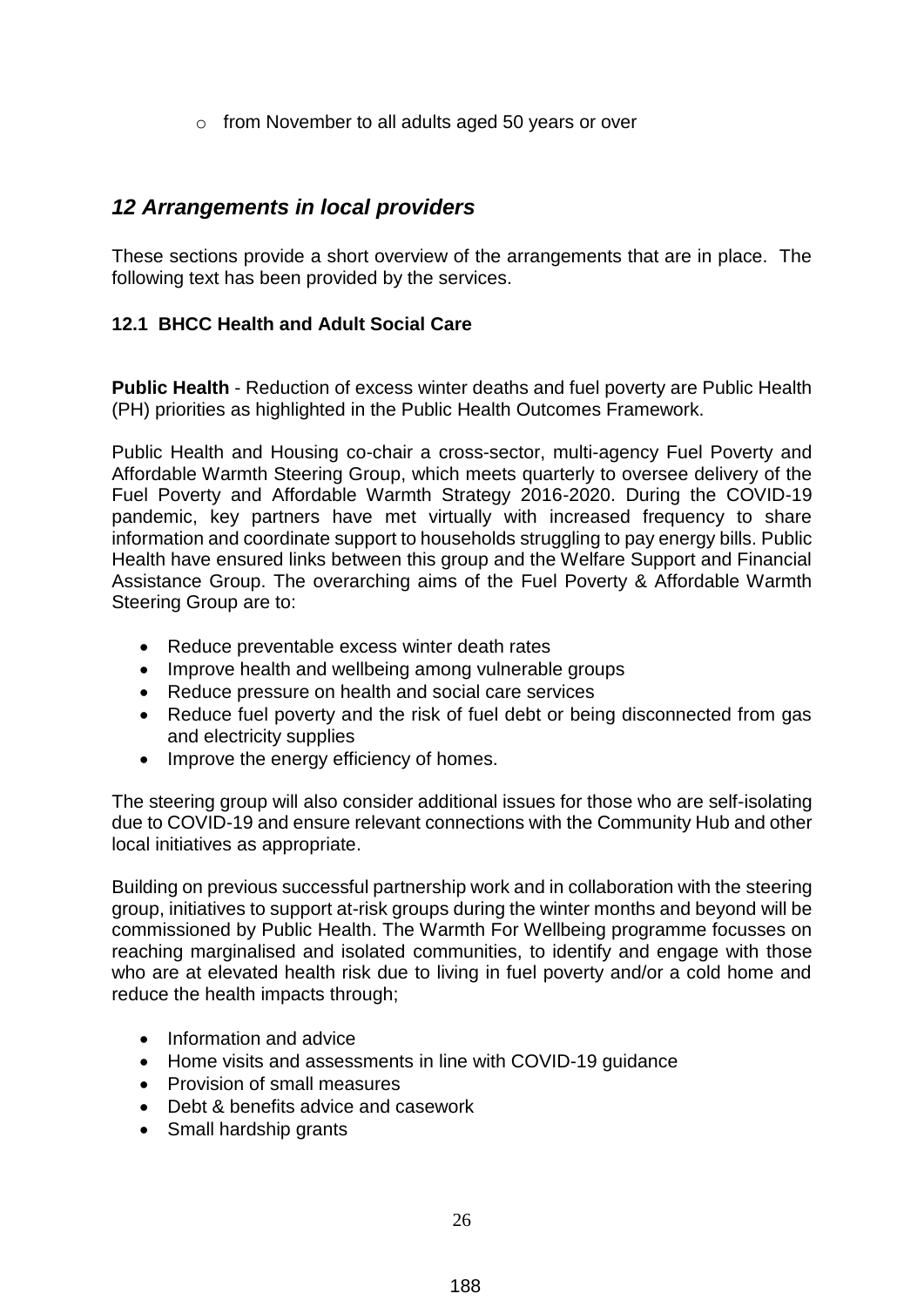Citizens Advice charities across Sussex have partnered with Your Energy Sussex, the local energy supplier backed by councils from across Sussex, to offer fuel vouchers to vulnerable households struggling to pay their fuel bills. Eligible householders can apply to their local Citizens Advice for multiples (up to 3) of a £49 voucher for a family and £28 voucher for a single occupier. Funding is limited and additional sources of funding are being explored to widen and extend this support. This scheme will end later this year when available funds are depleted.

**Adult Social Care** - Both Domiciliary and bed-based services are delivered by the Directorate, which has well-rehearsed Business Continuity Plans and heightened infection prevention and control measures in response to the COVID-19 pandemic. Independence at Home have service level agreements with both the Seafront Team and City Parks at BHCC, who will assist where possible with 4x4 vehicles and drivers in bad weather i.e. snow. Services and organisations across health and social care work closely together. Each service has a process in place which identifies level of need, the number of visits required and in what time scales. This assists in identifying and prioritising community visits at times of high demand / limited resources / extreme weather conditions. All services delivered are considered in light of the COVID-19 guidance.

Flu vaccination is actively encouraged in all provider and commissioned services as staff are eligible under the National Flu Programme. All HASC front line social care delivery staff are actively encouraged to visit their general practice or local pharmacies for Flu vaccinations.

The ASC team also maintains links with independent Care Homes (including Nursing Homes), and Home Care providers in the City.

A range of resources are distributed through ASC networks for example Helping to prevent winter deaths and illnesses associated with cold homes; A quick guide for home care managers <sup>28</sup> Advice to Care Homes Guidance on Outbreaks of Influenza [in Care Homes'](https://www.gov.uk/government/publications/acute-respiratory-disease-managing-outbreaks-in-care-homes#history), promotion of the pneumococcal vaccination and norovirus prevention.

Cold weather information is routinely be shared widely across the city through these general contacts.

[Access.Point@brighton-hove.gov.uk](mailto:Access.Point@brighton-hove.gov.uk) and / or Contracts Unit Admin Team [ContractsUnit.AdminTeam@brighton-hove.gov.uk](mailto:ContractsUnit.AdminTeam@brighton-hove.gov.uk) [Control.Carelink@brighton-hove.gov.uk](mailto:Control.Carelink@brighton-hove.gov.uk) [carelinkplus@brighton-hove.gov.uk](mailto:carelinkplus@brighton-hove.gov.uk)

1

The [Adult social care: our COVID-19 winter plan 2020 to 2021](https://www.gov.uk/government/publications/adult-social-care-coronavirus-covid-19-winter-plan-2020-to-2021/adult-social-care-our-covid-19-winter-plan-2020-to-2021) sets out national support available for the social care sector for winter 2020 to 2021, as well as the main actions to take for local authorities, NHS organisations, and social care providers, including in the voluntary and community sector. Examples include arrangements for safely reopening day services or respite services; support the wider PPE needs of the sector, rolling out further testing, visiting guidance and additional funding for infection prevention and control.

<sup>28</sup> [https://www.nice.org.uk/about/nice-communities/social-care/quick-guides/helping-to-prevent-winter-deaths-and](https://www.nice.org.uk/about/nice-communities/social-care/quick-guides/helping-to-prevent-winter-deaths-and-illnesses-associated-with-cold-homes)[illnesses-associated-with-cold-homes](https://www.nice.org.uk/about/nice-communities/social-care/quick-guides/helping-to-prevent-winter-deaths-and-illnesses-associated-with-cold-homes)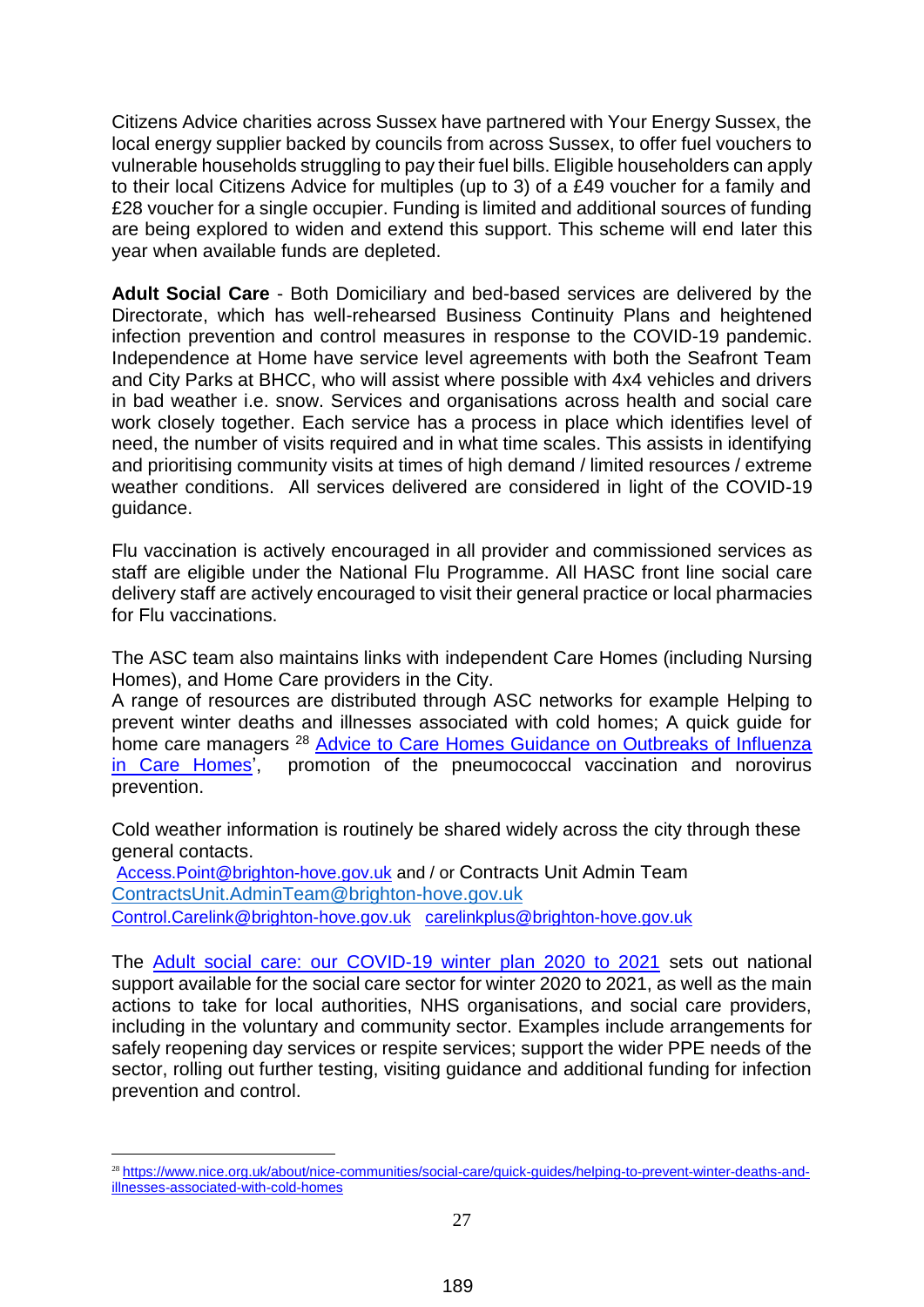BHCC Health and Adult Social Care commission the 'Severe Weather Emergency Protocol' (SWEP). This activates when the temperature feels like 0 degrees for 1 night, (SWEP will also open where possible on an Amber weather warning). The **SWEP** [service](https://www.brighton-hove.gov.uk/content/housing/homelessness-and-rough-sleepers/how-we-help-rough-sleepers-city) offers overnight shelter to rough sleepers. Community and third sector organisations working with rough sleepers within the city are involved in ensuring that rough sleepers are informed when the service is open and how to access. The service is open to all rough sleepers regardless of local connection.

This service is normally offered in shared sleep environments and we are in planning stages to look at how we deliver the service this winter to ensure the safety and wellbeing of rough sleepers whilst COVID-19 remains a real risk. We will be sharing plans as they are developed.

An annual plan is agreed with the NHS to support the patients journey on discharge from hospital:

- a dedicated resource in Emergency departments to support rapid discharge from hospital
- D2A discharge to assess beds, and additional mental health support
- Participation in HIT team in acute services in time of escalation to minimise use of care capacity and ensure correct discharge pathways are followed
- Independence at home reablement home care to support D2A process

#### <span id="page-27-0"></span>**12.2 BHCC Families, Children and Learning Directorate**

.

It is important to involve services for children and families in winter preparations and health protection, particularly in order to [reach the city's schools.](https://new.brighton-hove.gov.uk/children-and-learning/brighton-hove-schools) Schools closures have a clear impact on the city, and support to business continuity planning in educational settings is available. Key city gritting routes do not always cover all individual routes to schools. Following the mandatory school closures earlier in 2020 as part of the Covid pandemic response, schools, their pupils and their families are more set up for and experienced in home and remote learning techniques. This could help with school's badly affected by poor weather.

A Families, Children and Learning (FCL) departmental representative attends the Health Protection & Screening Forum and it is hoped this will result in further opportunities to coordinate city winter planning. Services and information to support families in fuel poverty will be widely shared through FCL networks. [Children's centres](https://www.brighton-hove.gov.uk/content/children-and-education/childrens-services/childrens-centres) and [Council nurseries](https://www.brighton-hove.gov.uk/content/children-and-education/childcare-and-family-support/childrens-centre-nurseries) distribute weather related posters and leaflets, promote the Flu vaccine and can sign-post families for advice on fuel poverty. Private, voluntary and private early years childcare settings can be sent information to pass on advice to families. The Family Information Service can also pass on information using their Twitter account and Facebook page. The [Family Information Service](mailto::%20%20familyinfo@brighton-hove.gov.uk) and the [Integrated Team for Families](mailto:ITF@brighton-hove.gov.uk) can provide advice for families to reduce fuel poverty. Information about the seasonal Flu vaccinations generally and the schools based vaccination programme will be shared through wider FCL networks. Children under 5, pregnant women are recognised at risk groups.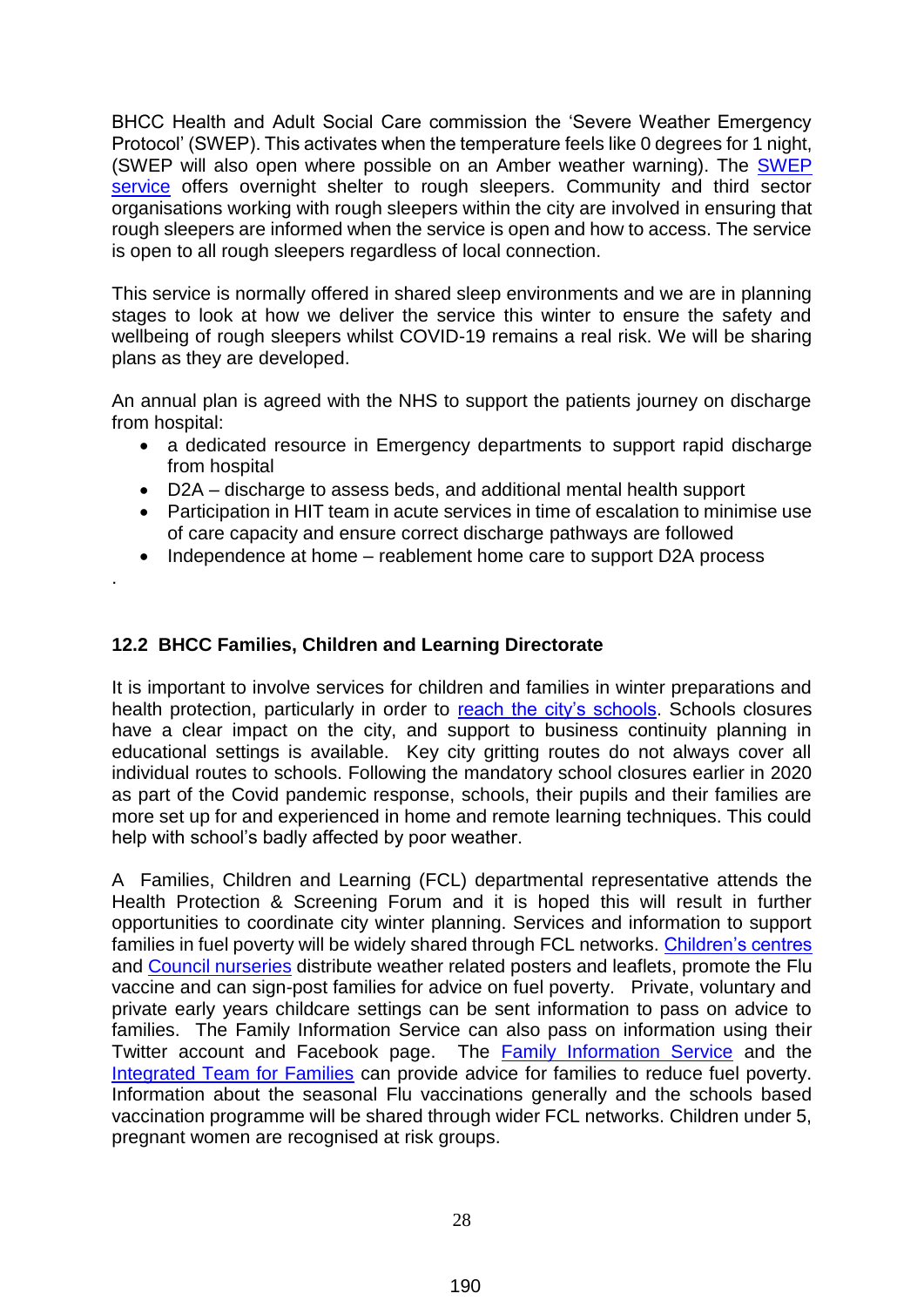All schools, early years and children's services will be operating under strict COVID-19 guidelines over Winter 2021/2022. The NHS Flu Vaccination programme has been extended to cover all school years from Reception to year 11. There is a commitment to continue with the successful levels of vaccination uptake as seen in previous years. BHCC will be offering a reimbursed Flu vaccination to all school staff who are not eligible for the free NHS one.

#### <span id="page-28-0"></span>**12.3 BHCC Seafront Team**

The City recognises that numbers of rough-sleepers across the city have risen, and this is a particular problem for the seafront area.

It has been acknowledged that advice to traders re flood defences etc can be obtained from the YouGov website at [https://assets.publishing.service.gov.uk/government/uploads/system/uploads/attach](https://assets.publishing.service.gov.uk/government/uploads/system/uploads/attachment_data/file/451622/LIT_4284.pdf) [ment\\_data/file/451622/LIT\\_4284.pdf](https://assets.publishing.service.gov.uk/government/uploads/system/uploads/attachment_data/file/451622/LIT_4284.pdf)

The [Seafront Office](mailto:seafrontoffice@brighton-hove.gov.uk) will issue a warning email to seafront businesses if the Met Office weather warnings identify a specific risk of overtopping or coastal flooding in Brighton & Hove.

A number of products such as flood sacks etc can be locally obtained from B&Q and Travis Perkins etc.

Events such as the B&H 'Christmas Day Swim' are kept under review. The team put out public safety signage and press releases about the dangers of swimming in the sea at this time of year in the lead up to Christmas., The swim is not an 'event' which is recognised by the council as it has no formal organiser and has no safety cover (Brighton Swimming Club do not wish to be responsible). The Seafront Office are on duty on Christmas Day and will advise the public not to enter the water if they are considering it. However, the Seafront Officers are not there to provide lifeguard cover as this is not their role.

#### <span id="page-28-1"></span>**12.4 Cityclean**

Cityclean (01273 294706/01273 292229) staff working for BHCC and trained as gritter drivers are on a rota for the winter season and operate under the direction of the BHCC 'Winter Duty Officer' who will advise on weather and road conditions, and on action required by the team. Road gritting routes cover main roads, all bus routes and access roads to emergency services such as ambulance stations. In severe snowfall, additional Cityclean staff working for BHCC may work on pavement clearance for identified priority areas such as city centre and hospital entrances. There are 7 gritters (including a pavement gritter) and they will all be serviced before the start of the Winter Gritting period.

#### <span id="page-28-2"></span>**12.5 The BHCC Highways Winter Service Plan 202 -21**

This plan states the Councils gritting and monitoring arrangements specifically relating to public roads and pavements. It is available on the council's public website (see below).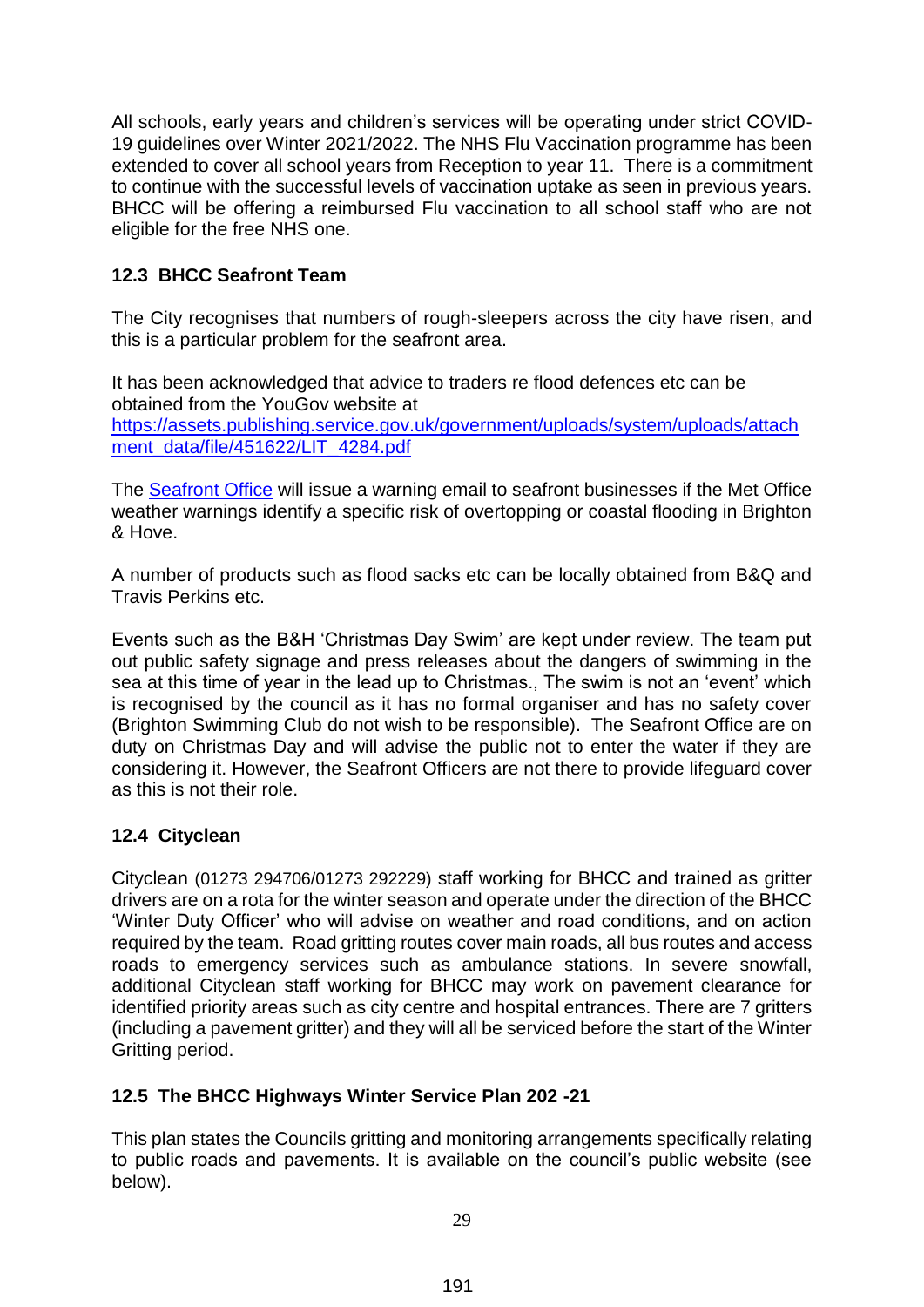The Local Authority maintains an information page on the council's public website, which provides advice on winter weather (see [http://www.brighton](http://www.brighton-hove.gov.uk/content/parking-and-travel/roads-and-highways/winter-weather)[hove.gov.uk/content/parking-and-travel/roads-and-highways/winter-weather\)](http://www.brighton-hove.gov.uk/content/parking-and-travel/roads-and-highways/winter-weather) and driving and 'what you can do' as well as on 'what the Council does'. The link to this page is: [https://www.brighton-hove.gov.uk/content/parking-and-travel/roads-and](https://www.brighton-hove.gov.uk/content/parking-and-travel/roads-and-highways/winter-road-maintenance)[highways/winter-road-maintenance](https://www.brighton-hove.gov.uk/content/parking-and-travel/roads-and-highways/winter-road-maintenance)

The highways plan ensures that roads to NHS hospitals are gritted, as well as ambulance stations. Clearance of pavements which lead to those hospitals are also on the Priority list.

B&H Bus Company's routes are on the City's gritting routes. Salt is good at combating ice but the addition of the buses and other heavy transport is needed to make it as effective as possible, Salt will only melt a very thin layer of snow or ice so anything more than snow flurries will settle on gritted roads. Under such circumstances, the aim is to reclaim the network as soon as possible using a grit/salt mixture and snow ploughing. It is important to keep the buses running where possible to help break up snow but that is an operational decision for the bus company. Issues for Brexit; reduction in vehicle part access, fuels, etc will be covered by Business Continuity Plans

. Pavement clearance will also be carried out during snow events. Grit bins are provided across the coldest, steepest areas of the city for the public to use.

The service operates from 1 November until the end of March, 24 hours a day, 7 days a week. The period may be extended on a day-to-day basis in cases of severe cold weather continuing into April or starting earlier in October.

#### <span id="page-29-0"></span>**12.6 BHCC Flood Management**

The Council's focus is on groundwater and surface water (the Environment Agency retains responsibility for main rivers and seas) which are the main flood risks to the City. The approach is to reduce (not eliminate) risk through strategic intervention. The following strategic flood management documents are being updated. Links to our current plans and strategies are found here:

- [Strategic Flood Risk Assessment](https://www.brighton-hove.gov.uk/sites/default/files/migrated/article/inline/2017s6773%20-%20Brighton%20%20Hove%20City%20Council%20Level%201%20and%202%20SFRA%20FINAL%20%28v2%20Oct%202018%29.pdf)
- [Surface Water Management Plan](https://www.brighton-hove.gov.uk/sites/default/files/2020-02/Surface%20Water%20Management%20Plan.pdf)
- [South East River Catchment Flood Risk Management Plan](https://www.gov.uk/government/publications/south-east-river-basin-district-flood-risk-management-plan)
- [Local Flood Risk Management Strategy](https://www.brighton-hove.gov.uk/sites/default/files/2020-02/R001%20-%20LFRMS%20draft%20-%20Rev%204%20FINAL%20DRAFT.pdf)

#### <span id="page-29-1"></span>**12.7 BHCC Housing**

The team has responsibility for the Council's stock of social and seniors housing. The Housing Sustainability & Affordable Warmth Manager works closely with the Public Health lead for fuel poverty & EWDs to plan annual winter warmth initiatives. Energy saving advice is available for vulnerable council tenants from the Housing Inclusion Team.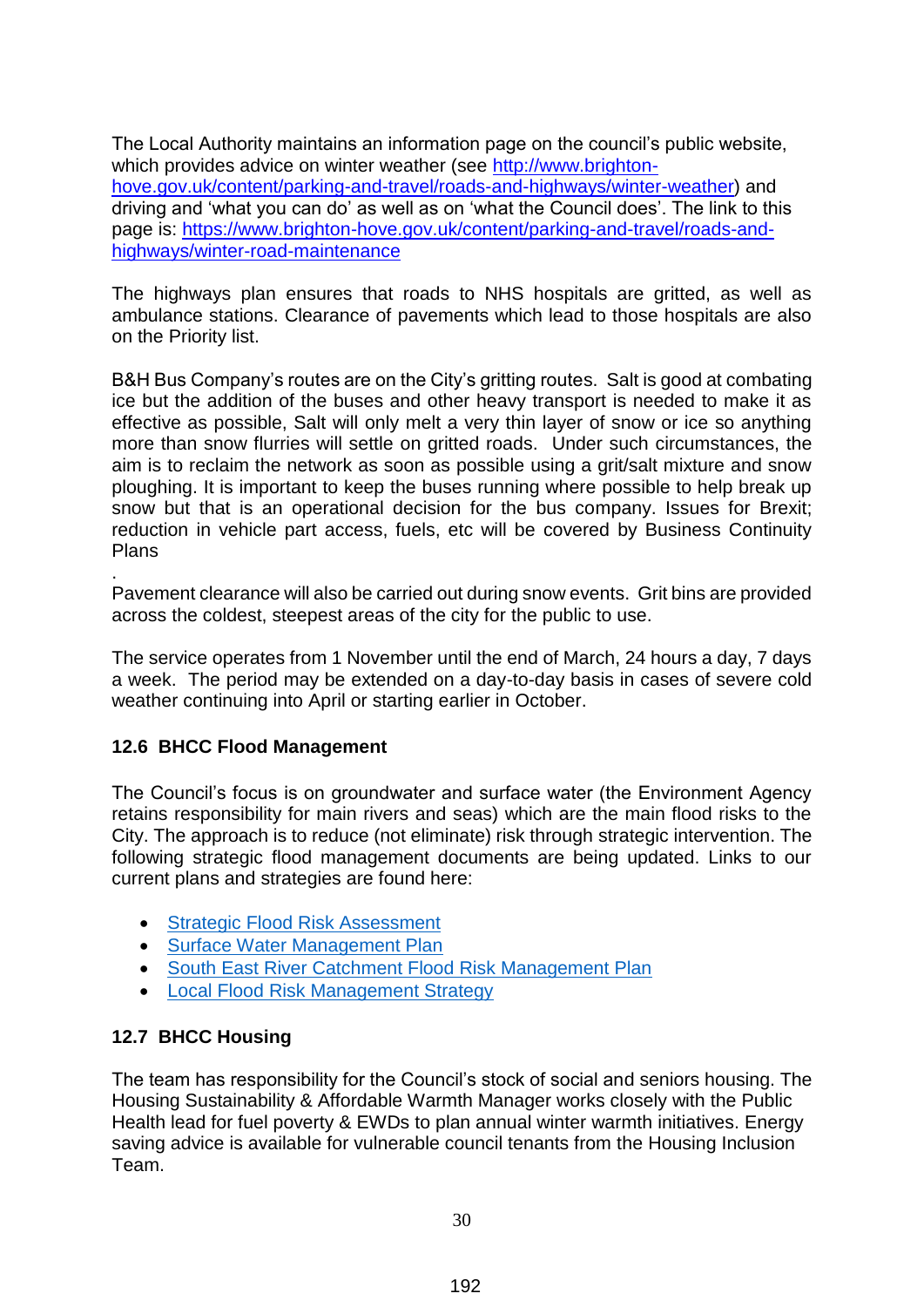In an emergency the service is committed to stopping non-urgent work and to redeploy housing staff to other services who need extra support. The Estates Services provide salt and equipment to residents to help clear communal pathways to blocks. The Council's Housing Repairs and Maintenance service and heating contractor run out of hours services. They maintain winter contingency stock including heaters etc. Out of hours the duty housing officer is contactable via the Emergencies and Resilience Team or via [Carelink.](mailto:Control.Carelink@brighton-hove.gov.uk)

#### <span id="page-30-0"></span>**12.8 BHCC Emergency Planning and Resilience team (EP&R)**

Transport hub arrangements and lists of community volunteers are annually reviewed. The B&H Transport Hub results from an agreed arrangement between partners to support BHCC in running a hub facility during periods of severe weather. The Transport Hub is managed and staffed via the agreement, and by an operational document. The Hub (once setup) will:

- $\triangleright$  Ensure an overview is maintained on weather conditions.
- $\triangleright$  Liaise with the BHCC Highways department and media sources to understand the impacts of the severe weather on the cities road's.
- $\triangleright$  Understand the implications of the weather falling on roads on transport providers including buses and taxis.
- $\triangleright$  Coordinate available 4 x 4 resources (including via the NHS MOU with Sussex 4x4 Response), from partner organisations and local community volunteers Match local prioritised requests for 4x4's against availability.
- $\triangleright$  Work with community and voluntary sector groups who may be able to assist with the community response to severe weather events.

The [BHCC 'EP&R Team'](https://www.brighton-hove.gov.uk/content/a-z/a-z-pages/emergency-planning-service) and the Public Health lead for Health Protection and resilience both engage with external partners including the Sussex Resilience Forum (SRF), and the Sussex Local Health Resilience Partnership (LHRP), and responding agencies to ensure that B&H is fully engaged in planning, testing and exercising severe weather and winter-related plans at both the Sussex an local levels.

**De-Briefing & Support** Should there be a severe weather incident, a de-briefing should be held to ensure lessons are identified and learnt, and also partners should ensure that support is offered to staff in appropriate cases. This is usually led by the EP&R team.

#### <span id="page-30-1"></span>**12.9 Clinical Commissioning Group**

Local plans are in place to respond to escalations in pressure in the local health system. The level of pressure is gauged using the Operational Pressures Escalation Level Framework (OPEL) and the local response to the escalation levels identifies a set of actions to be taken by all partners within the BUSH health system to manage the increased levels of pressure. This now includes COVID-19 assessments, impacts and mitigations as C-OPEL. As the CCGs in Sussex are working in close alignment, the plans for the UHS East System are now closely aligned with the plans of support neighbouring trusts.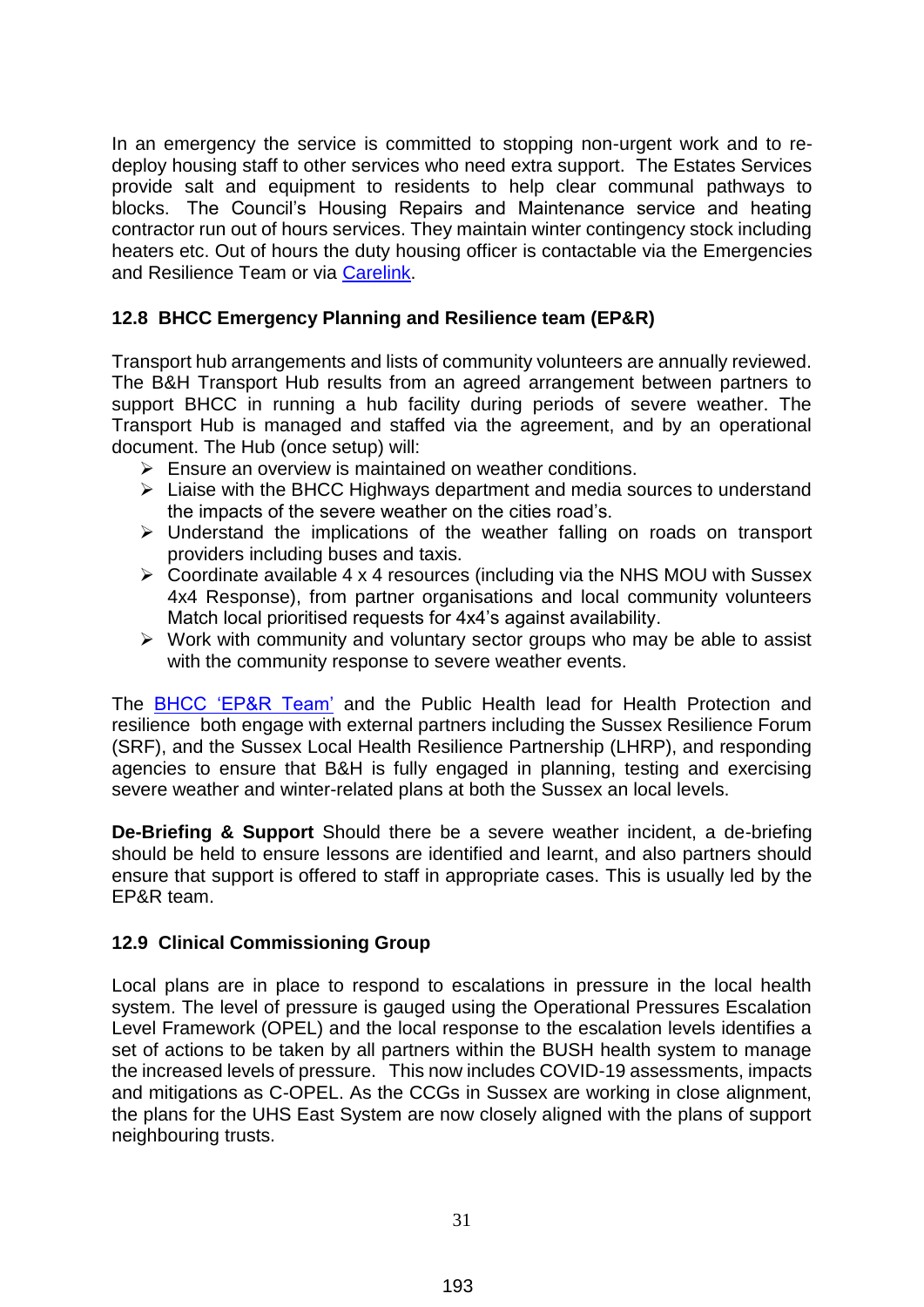The aim of using the C-OPEL Framework is to ensure planned or elective as well as urgent care services operate as effectively as possibly in delivering year round services for patients.

The key objectives are to ensure sustainable delivery of the two national NHS service standards i.e. the 4 hour A&E standard and 18 weeks for referral to treatment for planned care. These are achieved by a system-led process known as 'SHREWD' which provides real-time monitoring of hospital flow and capacity and is able to report information nationally. Locally the system is overseen by senior management at UHS EAST and the CCG.

Appendix 2 has the overarching NHS Winter Plan

#### <span id="page-31-0"></span>**12.10 University Hospitals Sussex NHS Foundation Trust**

**P**lans are reviewed annually at UHS. The Trust participates in the NHS Operational Pressures Escalation Level (OPEL) procedures, which are centred around the Hospital Trusts geographic area and seeks to ensure that 'capacity management' issues are monitored effectively and where all resources in the local health care system (including those of BHCC) are managed on a daily basis by a teleconference and reported/monitored using appropriate management tools. It now includes risk and pressures in the system relating to COVID19 as C-OPEL. It is led by the CCG's Director of Resilience. It is recognised that the Trust is often at high levels of escalation, but the issues are actively managed with the support of other organisations.

The Trust is committed to raising staff Flu vaccination levels and vaccinate other eligible groups as identified in the annual Flu letter. Business Continuity Plans are regularly updated. UHS operates using COVID19 infection prevention and control guidance for the safety of staff, patients and partner organisations. Plans are in place for the EU exit in light of supplies, equipment, staffing and medicines.

#### <span id="page-31-1"></span>**12.11 Sussex Community NHS Foundation Trust**

SCFT provides out-patient clinics on-site and teams of healthcare staff such as Health Visitors, who deliver frontline community health services to patients in B&H and across wider Sussex. The Immunization Team is part of this Trust and contributes to the annual Flu vaccination programme. The Trust maintains service level Business Continuity Plans and has access to 4x4 vehicles to deliver its role during severe weather. The Trust has a Cold Weather Plan, Winter Plan and Escalation Plan which are available to staff on the Trust intranet. Staff and patients are provided advice on all aspects of winter health that can be found on [NHS How to Stay Well This Winter](https://www.nhs.uk/live-well/healthy-body/keep-warm-keep-well/) and the Keep warm- [keep well leaflets.](https://www.gov.uk/government/publications/keep-warm-keep-well-leaflet-gives-advice-on-staying-healthy-in-cold-weather) SCFT operates using COVID19 infection prevention and control guidance for the safety of staff, patients and partner organisations. Plans are in place for the EU exit in light of supplies, equipment, staffing and medicines.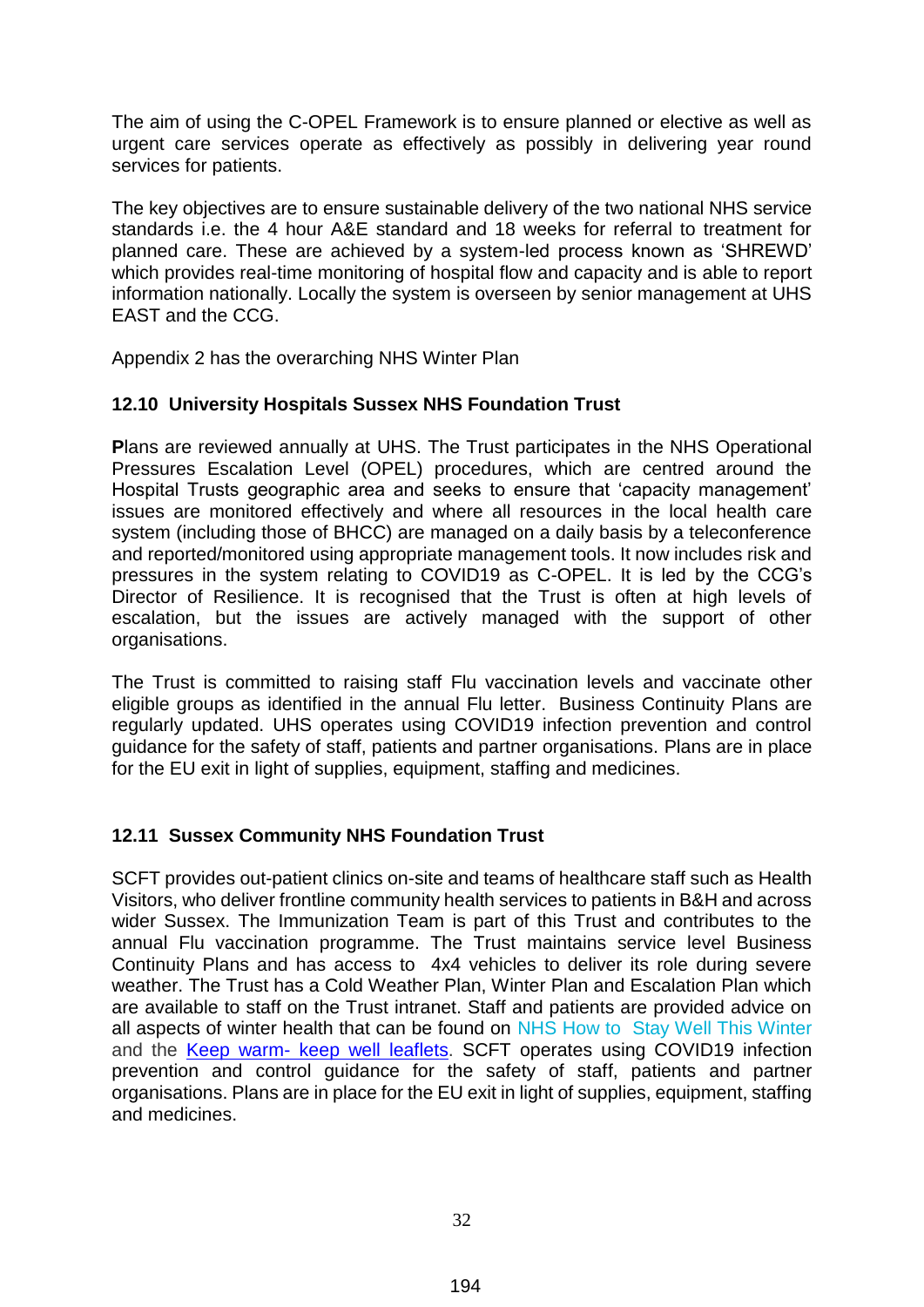#### <span id="page-32-0"></span>**12.12 IC24 (NHS Out of Hours Provider)**

IC24 provides out of hours and roving GP services to B&H and to E Sussex, as well as a GP in A&E at Royal Sussex County Hospital, a walk-in service and other facilities. The organisation may have challenges in providing some services during periods of adverse weather but may access 4x4 support via links with Adult Social Care and the CCG.

#### <span id="page-32-1"></span>**12.13 British Red Cross**

BRC has agreed to link with BHCC and other local services and is available to support them during periods of severe winter weather. BRC have other winter provision available in B&H:

•A 24 Emergency Response Messaging service which will mobilise staff and volunteers as required, 24/7/365 to support people in crisis and depending on what the situation is, if BRC can help, they will respond.

•The basic "offer" to B&H is to provide practical and emotional support, work in Rest Centres, providing transportation during bad weather and home welfare checks on vulnerable individuals.

•BRC can also provide blankets, hot drinks etc and staff.

•If made aware of a longer term failure of infrastructure or facilities, then BRC may be able to call in our dedicated communications or catering units to provide operational support to large groups of people.

#### <span id="page-32-2"></span>**12.14 Community and Voluntary sector**

The CVS is increasingly involved in supporting the planning for winter resilience. This is both through their networks across the city into neighbourhoods and groups working with those more vulnerable to cold.

There are services provided by a wide variety of organisations to help those in fuel and food poverty. These include Age UK, NEA, Brighton & Hove Citizens Advice Bureau , Brighton and Hove Energy Services Co-operative (BHESCO), the British Red Cross, The Fed Lions, Club and others.

The strength of the partnership approach taken during the COVID-19 response has established a shared approach to supporting those most vulnerable in the city and this will be especially important in addressing the demand of the cold weather. Flu, selfisolation for COVID-19, its socio-economic impacts.

The CVS are represented at the BHCC Flu Planning meetings and the Sussex Programme board.

Groups are becoming increasingly involved in various parts of the City prone to weather and cold-related risks. Examples include 'Time To talk befriending', 'One Church Brighton', Neighbourhood Watch and the Woodingdean Residents Association.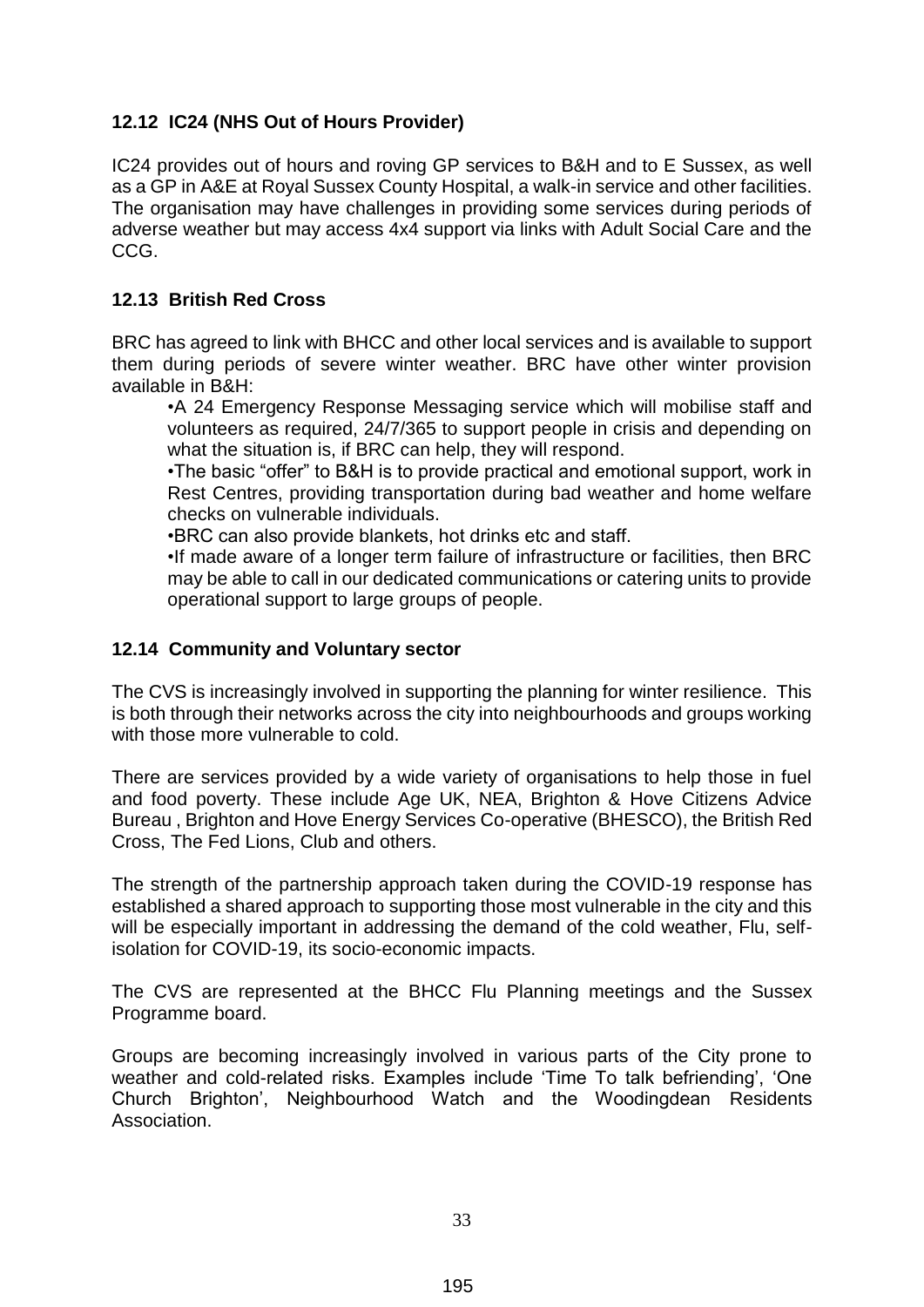#### <span id="page-33-0"></span>**12.15 Brighton & Hove Energy Services Co-operative**

[BHESCo](https://bhesco.co.uk/) aims to improve resident's thermal comfort targeting vulnerable people in hard to heat homes, thereby reducing EWD's, and provide advice to consumers including action on tariffs, switching energy supplier and take up of energy efficiency offers. They have some funding to pay for simple measures like weather stripping, secondary glazing film, energy meters and radiator reflectors. Other areas of housingrelated concern include the elderly, vulnerable and socially isolated. There are good links to other BHCC housing teams and other stakeholders.

#### <span id="page-33-1"></span>*13 Communication*

#### <span id="page-33-2"></span>**13.1 Three areas of communication**

The three areas of communication are: Awareness, Warning & informing and Advising the public.

#### <span id="page-33-3"></span>**13.2 Awareness**

Pre 1st November each year. This will be done through the national and local campaigns , by informing and educating the public about the risks of cold weather, and how people in the identified vulnerable groups can prepare themselves. 'Help Us, Help You' Stay Well This Winter

The Public Health England and NHS England marketing campaign, Help Us, Help You - Stay Well this Winter', will run starting in September. This phased campaign aims to help those with long-term health conditions (particularly respiratory conditions), older people, school children, pregnant women and parents of under-5s stay well and keep their loved ones well this winter. This includes messages about Flu vaccination, contacting NHS 111, seeking advice at the first signs of a winter illness, accessing evening and weekend GP appointments and the advantages of consulting with community pharmacists. It will include COVID-19 messages also.

Further information is available from:

[https://campaignresources.phe.gov.uk/resources/campaigns/34-stay-well-this](https://campaignresources.phe.gov.uk/resources/campaigns/34-stay-well-this-winter/overview)[winter/overview](https://campaignresources.phe.gov.uk/resources/campaigns/34-stay-well-this-winter/overview) which also provides a link to sign up for email updates.

'Top Tips for Keeping Warm and Well', in collaboration with Age UK. The leaflet is targeted at pensioners in receipt of pension credit in England, Scotland and Wales. It will sit alongside an updated 'Keep Warm Keep Well' booklet, found at:

[https://www.gov.uk/government/publications/keep-warm-keep-well-leaflet-gives](https://www.gov.uk/government/publications/keep-warm-keep-well-leaflet-gives-advice-on-staying-healthy-in-cold-weather)[advice-on-staying-healthy-in-cold-weather](https://www.gov.uk/government/publications/keep-warm-keep-well-leaflet-gives-advice-on-staying-healthy-in-cold-weather)

The CCG runs a winter communications campaign titled '#HelpMyNHS'. This is run across Sussex . The campaign encourages people to use A&E and GP services appropriately and highlight the other services available. There is a strong focus on self-care and prevention, which links into the NHS England campaign as described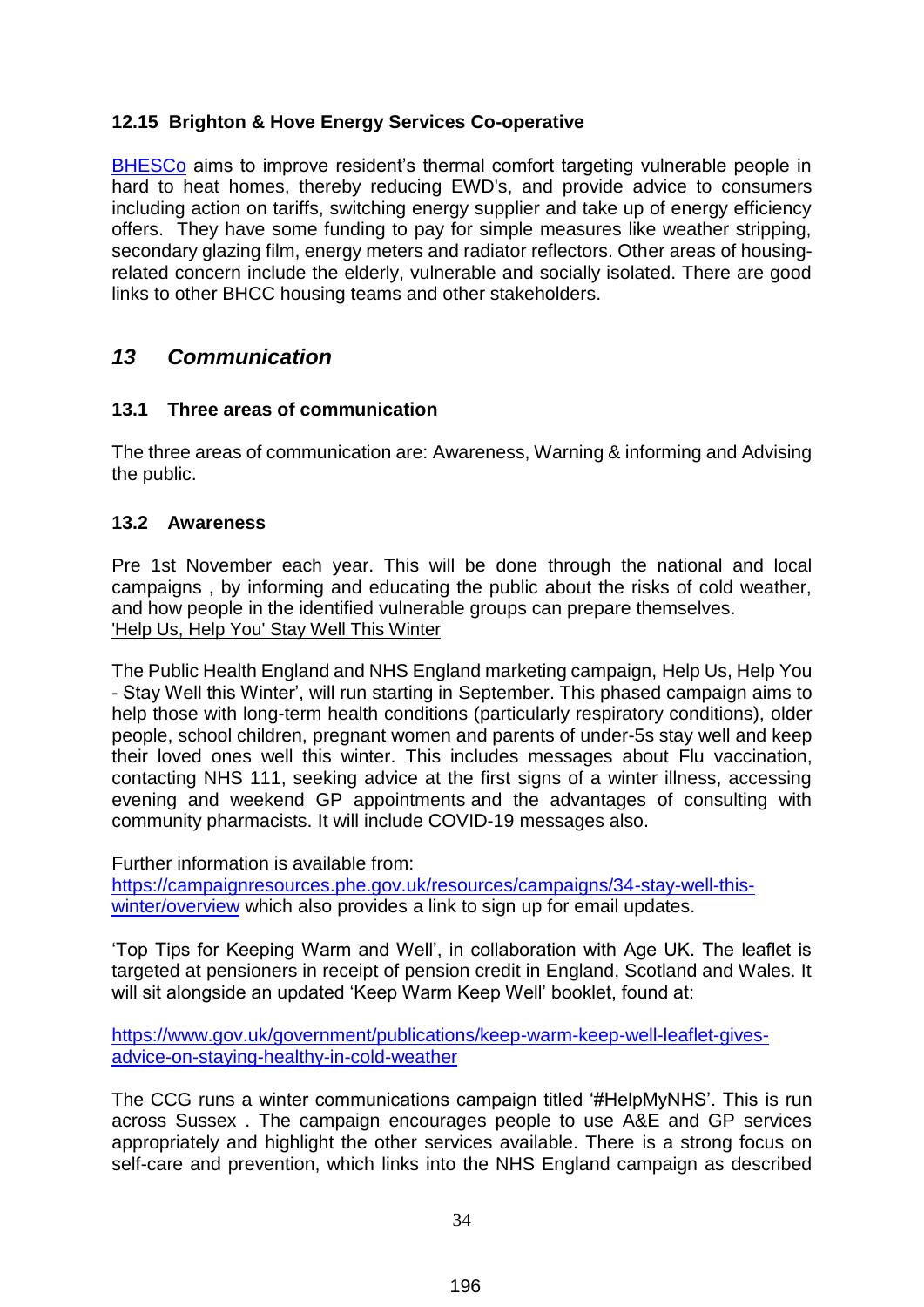above. The local campaign will starts during November and includes communications materials, marketing and a media campaign.

#### <span id="page-34-0"></span>**13.3 Warning**

At each change of cold weather level. The Met Office will communicate to the public any change in levels and what the changes means, taking into specific account the local weather warnings.

#### <span id="page-34-1"></span>**13.4 Local Warning and Informing**

Immediately when Level 2 and above is reached. BHCC Public Health staff and Emergency Planning & Resilience Team will liaise with CCG and BHCC Communications staff to agree a local interpretation of public messages, based on then Public Health messages as taken from the national plan.

#### <span id="page-34-2"></span>**13.5 Staff information**

All partner agencies will ensure that suitable messages are also passed to staff, detailing warnings where appropriate, actions to be taken, and measures in line with their Business Continuity Plans, which must be kept up to date. This may include the need to re-deploy staff during severe weather, arrangements for home-working where appropriate, support to access Covid-19 and Flu vaccinations, and proactive information on how to stay safe and keep well during the winter months

#### <span id="page-34-3"></span>*14. Key public health messages*

**14.1** These are the core messages to be broadcast as official weather warnings alongside national and regional weather forecasts. They may be expanded or otherwise refined in discussion with broadcasters and weather presenters.

#### **Key public health messages**

Take up your Covid-19 vaccination when it is offered/available

Contact your GP or pharmacist if you think you, or someone you care for, might qualify for a free Flu jab.

Free Flu vaccinations are available for those who are at risk. For a full list see the annual Flu plan, available at: [www.gov.uk/government/collections/annual-flu](http://www.gov.uk/government/collections/annual-flu-programme)[programme](http://www.gov.uk/government/collections/annual-flu-programme)

Keep your home warm, efficiently and safely:

• heating your home to at least 18°C in winter poses minimal risk to your health when you are wearing suitable clothing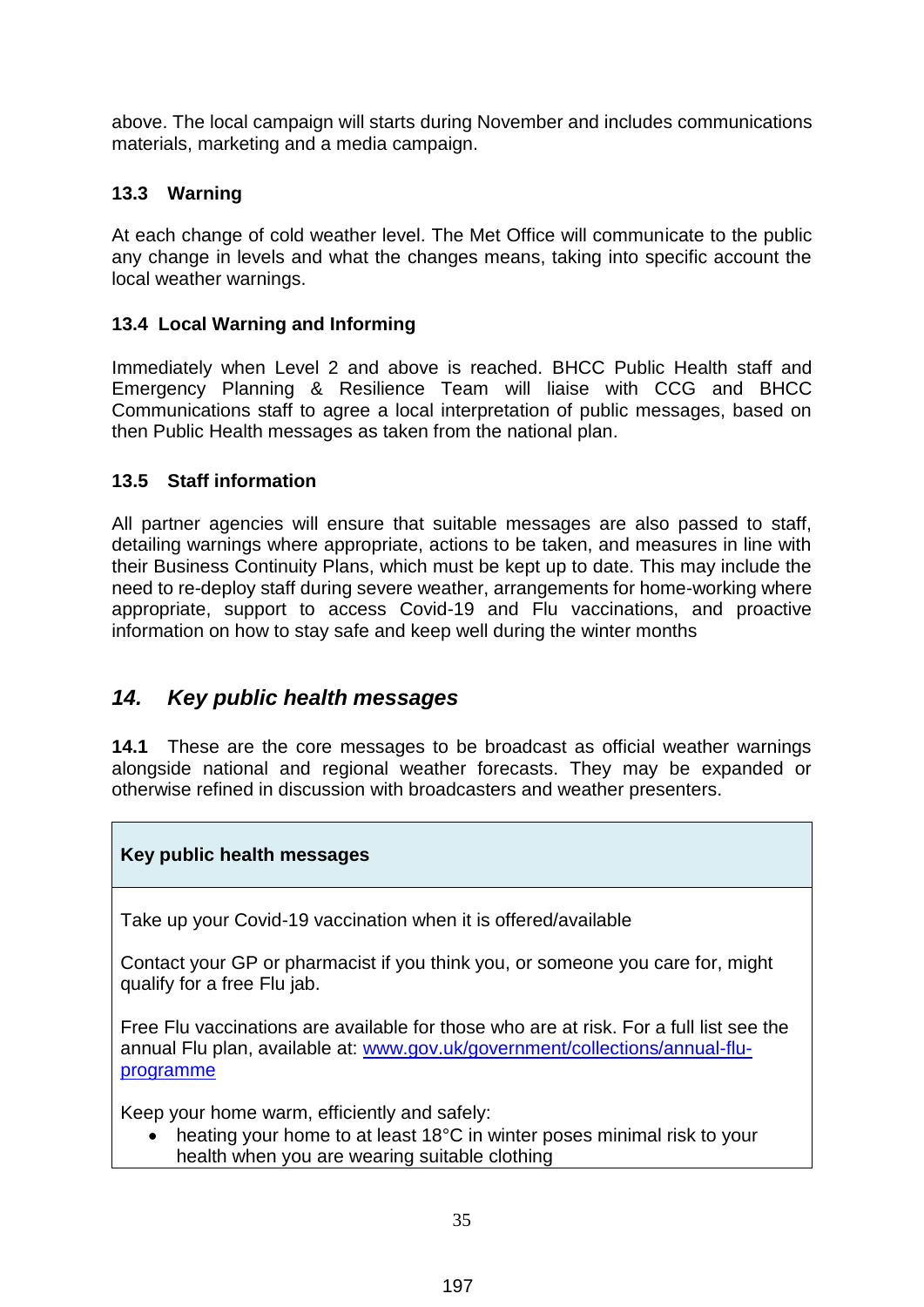- get your heating system and cooking appliances checked and keep your home well ventilated
- use your electric blanket as instructed and get it tested every 3 years
- never use a hot water bottle with an electric blanket
- do not use a gas cooker or oven to heat your home; it is inefficient and there is a risk of carbon monoxide poisoning and this can kill
- make sure you have a supply of heating oil or LPG or sold fuel if you are not on mains gas or electricity – to make sure you do not run out in winter

Keep in the warmth by:

- fitting draught proofing to seal any gaps around windows and doors
- making sure you have loft insulation. And if you have cavity walls, make sure they are insulated too
- insulate your hot water cylinder and pipes
- draw your curtains at dusk to help keep heat generated inside your rooms
- make sure your radiators are not obstructed by furniture or curtains

Look after yourself:

- food is a vital source of energy and helps to keep your body warm so have plenty of hot food and drinks
- aim to include 5 daily portions of fruit and vegetables. Tinned and frozen vegetables count toward your 5 a day
- stock up on tinned and frozen foods so you don't have to go out too much when it's cold or icy
- exercise is good for you all year round and it can keep you warm in winter
- if possible, try to move around at least once an hour. But remember to speak to your GP before starting any exercise plans
- wear lots of thin layers clothes made from cotton, wool or fleecy fibres are particularly good and maintain body heat
- wear good-fitting slippers with a good grip indoors and shoes with a good grip outside to prevent trips, slips and falls
- make sure you have spare medication in case you are unable to go out
- check if you are eligible for inclusion on the priority services register operated by your water and power supplier

Look after others:

 check on older neighbours or relatives, especially those living alone or who have serious illnesses to make sure they are safe, warm and well

Get financial support:

there are grants, benefits and sources of advice to make your home more energy efficient, improve your heating or help with bills. It's worthwhile claiming all the benefits you are entitled to before winter sets in.

#### **Specific messages related to the Levels suggested in national Plan**

**Level 1: Winter preparedness and action**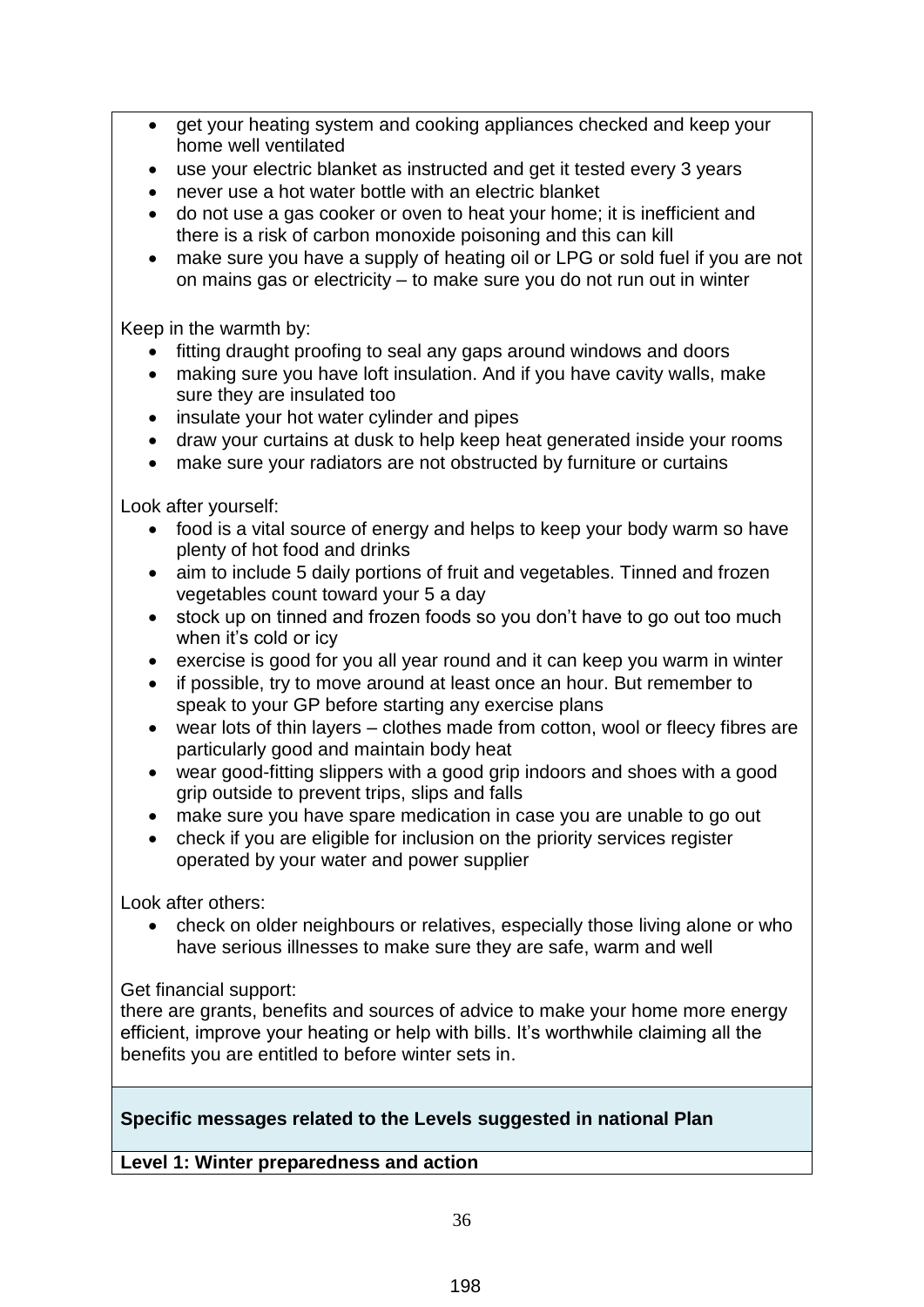A spell of chilly weather might warrant a message along the lines of:

*"If this does turn out to be a spell of severe cold weather, we'll try to give you as much warning as possible. But in the meantime, if you want advice about protecting your health from the cold go to the winter health pages at www.nhs.uk. If you are worried about your health or that of somebody you know, ring NHS 111."*

#### **Level 2: Alert and readiness**

The Met Office, in conjunction with UKHSA, is issuing the following cold weather warning for [regions identified]:

*"Severe cold weather can be dangerous, especially for the very young or very old or those with chronic disease. Advice on how to reduce the risk either for yourself or somebody you know can be obtained from the winter health pages at www.nhs.uk or from your local chemist. If you are worried about your health or that of somebody you know, ring NHS 111."* 

#### **Level 3 and 4: Severe cold weather action/emergency**

The Met Office, in conjunction with UKHSA is issuing the following severe cold weather advice for [regions identified]:

*"Make sure that you stay warm. If going outside make sure you dress appropriately. If indoors, make sure that you keep your heating to the right temperature; heating your home to at least 18°C in winter poses minimal risk to your health when you are wearing suitable clothing. If there is anyone you know who might be at special risk,*  for example, an older person living on their own, make sure they know what to do to *stay warm and are well stocked with food and medications. If you are worried about your health or that of somebody you know, ring NHS 111"*